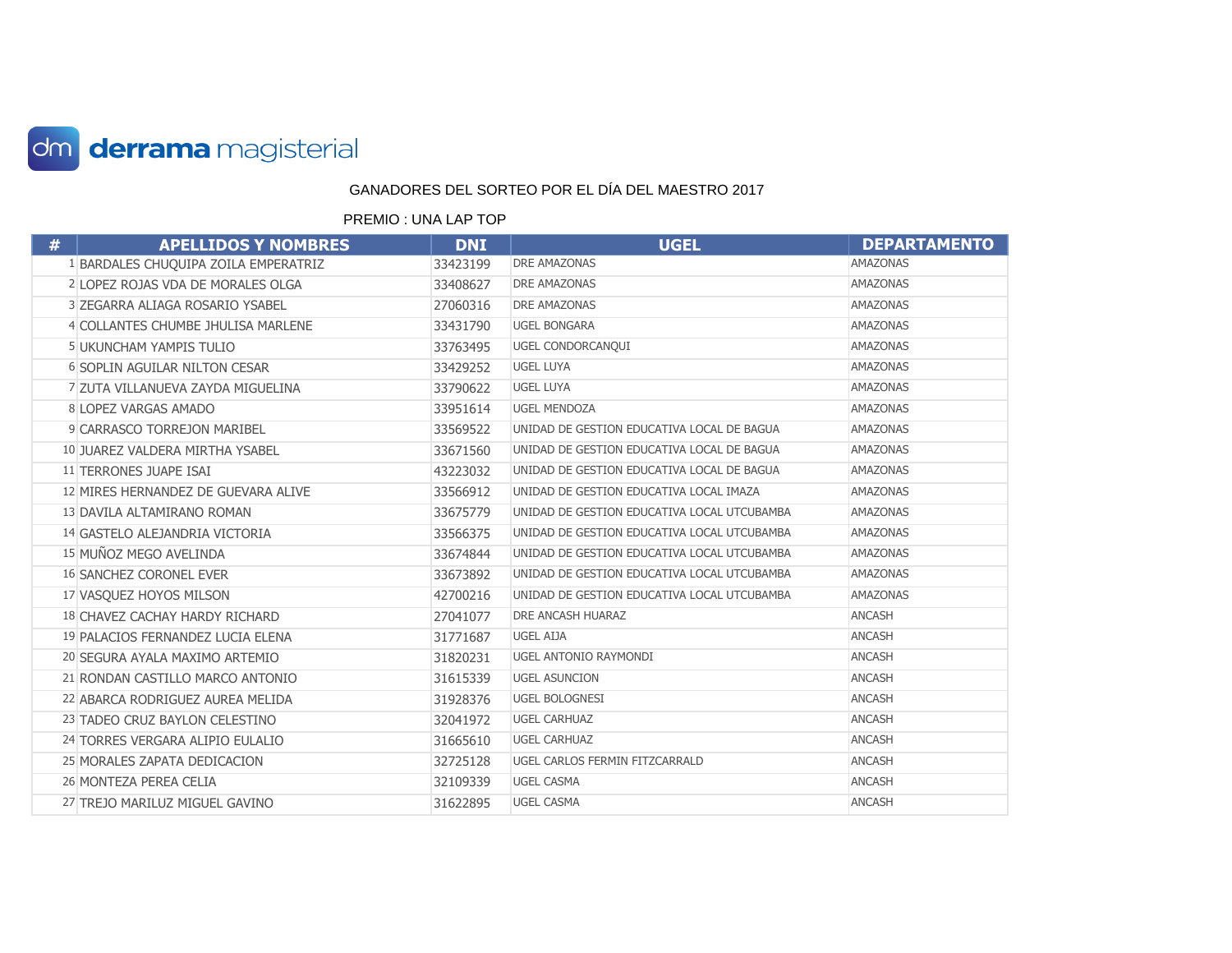

| # | <b>APELLIDOS Y NOMBRES</b>                 | <b>DNI</b> | <b>UGEL</b>             | <b>DEPARTAMENTO</b> |
|---|--------------------------------------------|------------|-------------------------|---------------------|
|   | 28 NUÑUVERO FAJARDO CARMEN FLORESBINDA     | 32223045   | <b>UGEL CORONGO</b>     | <b>ANCASH</b>       |
|   | 29 HUAYANEY VALVERDE ELIAS ELISEO          | 40594735   | <b>UGEL HUARAZ</b>      | <b>ANCASH</b>       |
|   | 30 MARQUEZ DE LA CRUZ JAVIER FRANCISCO     | 31624237   | <b>UGEL HUARAZ</b>      | <b>ANCASH</b>       |
|   | 31 MURGA DE OLIVEROS MAVILA VICTORIA       | 32481220   | <b>UGEL HUARAZ</b>      | <b>ANCASH</b>       |
|   | 32 PEREZ TREJO HILDA ALEJA                 | 31649532   | <b>UGEL HUARAZ</b>      | <b>ANCASH</b>       |
|   | 33 SALAS PALACIOS ROSA CARMEN              | 31923380   | <b>UGEL HUARAZ</b>      | <b>ANCASH</b>       |
|   | 34 VILLACORTA HUAMAN ELIZABETH MARLENY     | 31666819   | <b>UGEL HUARAZ</b>      | <b>ANCASH</b>       |
|   | 35 ZUÑIGA HUERTA ROGELIO EGO               | 31625835   | <b>UGEL HUARAZ</b>      | <b>ANCASH</b>       |
|   | 36 RAMIREZ CHAVINPALPA LAURENTINO ULDARICO | 31623711   | <b>UGEL HUARI</b>       | <b>ANCASH</b>       |
|   | 37 RIOS CORPUS GERARDO FLORENTINO          | 31660528   | <b>UGEL HUARI</b>       | <b>ANCASH</b>       |
|   | 38 RODRIGUEZ CHAVEZ CARMELA HERLINDA       | 31654453   | UGEL HUARI              | <b>ANCASH</b>       |
|   | 39 CLAUDIO RODRIGUEZ LIZ MERCEDES          | 32124473   | <b>UGEL HUARMEY</b>     | <b>ANCASH</b>       |
|   | 40 NUÑUVERO CHAVEZ ENEDINA SABINA          | 32387307   | <b>UGEL HUAYLAS</b>     | <b>ANCASH</b>       |
|   | 41 VASQUEZ MEZA VICTOR DAVID               | 32386628   | <b>UGEL HUAYLAS</b>     | ANCASH              |
|   | 42 DIESTRA ROMERO ALEJANDRINA DOROTEA      | 32601673   | UGEL MARISCAL LUZURIAGA | <b>ANCASH</b>       |
|   | 43 HUERTA RONDAN YILMAR AIRTON             | 31677837   | <b>UGEL OCROS</b>       | ANCASH              |
|   | 44 FERNANDEZ ACEVEDO ELIZABETH             | 32525767   | <b>UGEL PALLASCA</b>    | <b>ANCASH</b>       |
|   | 45 RONDAN HUERTA NAYDA FLAVIA              | 31658929   | UGEL POMABAMBA          | <b>ANCASH</b>       |
|   | 46 VALVERDE VALVERDE NELLY ETELVINA        | 32607972   | <b>UGEL POMABAMBA</b>   | <b>ANCASH</b>       |
|   | 47 ARANDA BARRETO FLORINDA                 | 31651270   | <b>UGEL RECUAY</b>      | <b>ANCASH</b>       |
|   | 48 CHU PHUM LUIS FERNANDO                  | 32817253   | <b>UGEL SANTA</b>       | <b>ANCASH</b>       |
|   | 49 CORALES VILLANUEVA EDGAR                | 40236239   | <b>UGEL SANTA</b>       | <b>ANCASH</b>       |
|   | 50 CRIBILLERO NIZAMA CALIXTO P             | 32820565   | <b>UGEL SANTA</b>       | <b>ANCASH</b>       |
|   | 51 FIESTAS LANDA OSCAR ALFREDO             | 32864223   | <b>UGEL SANTA</b>       | <b>ANCASH</b>       |
|   | 52 GUANILO ABANTO AMPARO SOLEDAD           | 19188337   | <b>UGEL SANTA</b>       | <b>ANCASH</b>       |
|   | 53 LLONTOP QUEZADA MARITZA                 | 32760318   | <b>UGEL SANTA</b>       | <b>ANCASH</b>       |
|   | 54 MALQUI VALENTIN SANTOS AQUILES          | 32977590   | <b>UGEL SANTA</b>       | <b>ANCASH</b>       |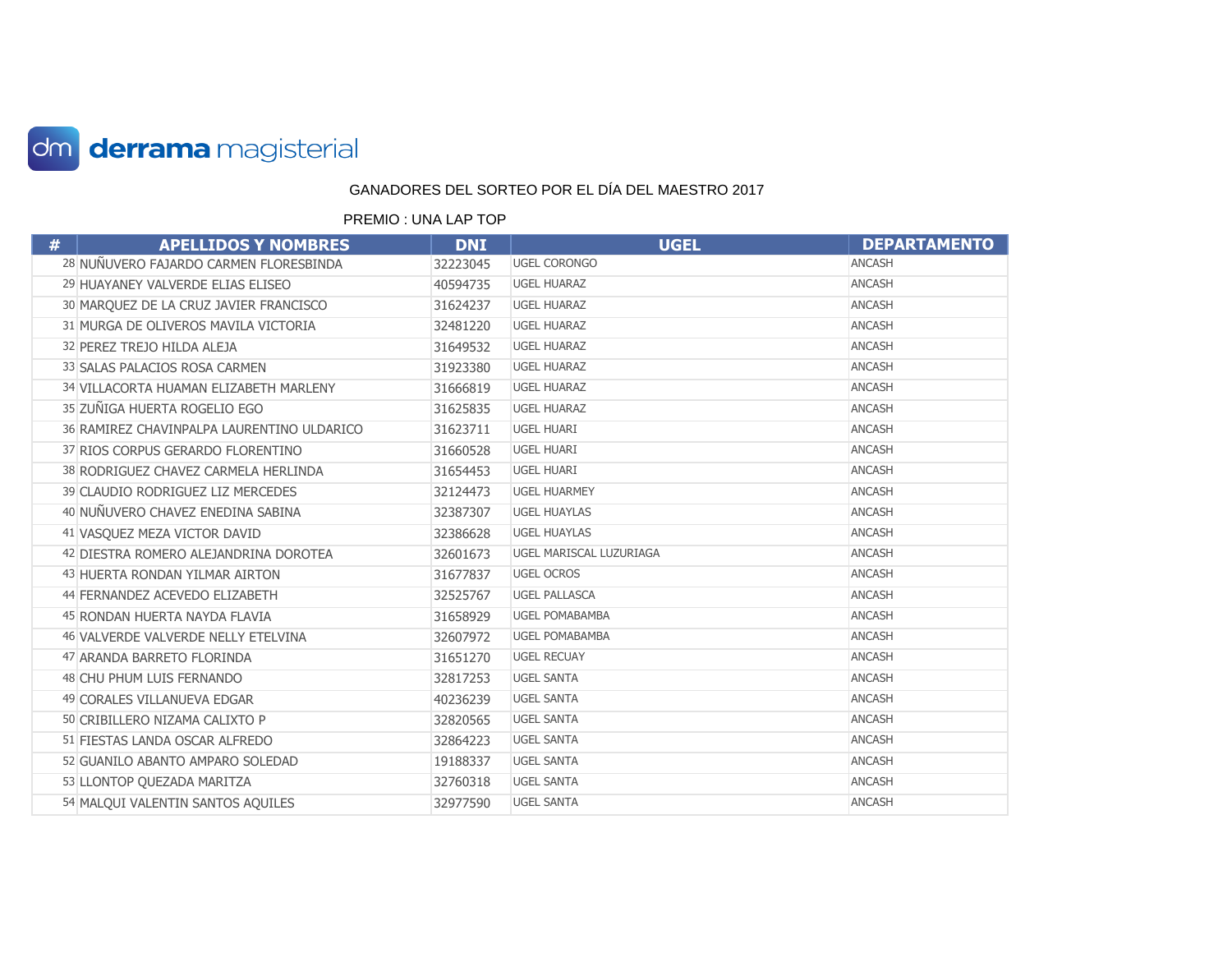

| # | <b>APELLIDOS Y NOMBRES</b>             | <b>DNI</b> | <b>UGEL</b>             | <b>DEPARTAMENTO</b> |
|---|----------------------------------------|------------|-------------------------|---------------------|
|   | 55 MONCADA RIOS ROLANDO                | 32892436   | <b>UGEL SANTA</b>       | <b>ANCASH</b>       |
|   | 56 MORALES VALDIVIEZO ANGELICA ROSBELY | 40246096   | <b>UGEL SANTA</b>       | <b>ANCASH</b>       |
|   | 57 PEREDA VASQUEZ AMELIA               | 32983465   | <b>UGEL SANTA</b>       | <b>ANCASH</b>       |
|   | 58 ROBLES ORTEGA FLOR DE MARIA         | 32962563   | <b>UGEL SANTA</b>       | <b>ANCASH</b>       |
|   | 59 SALAZAR QUISPE MARLENI ELCIRA       | 32812606   | <b>UGEL SANTA</b>       | <b>ANCASH</b>       |
|   | 60 VILELA ALVARADO VICTOR ALEJANDRO    | 32837453   | <b>UGEL SANTA</b>       | <b>ANCASH</b>       |
|   | 61 DOMINGUEZ VELASQUEZ ELEUTERIO       | 08994103   | <b>UGEL SIHUAS</b>      | <b>ANCASH</b>       |
|   | 62 QUEZADA LOZANO CONSUELO             | 33242298   | <b>UGEL SIHUAS</b>      | ANCASH              |
|   | 63 HERRERA ESPINOZA GRACIELA ALCIRA    | 33338271   | <b>UGEL YUNGAY</b>      | <b>ANCASH</b>       |
|   | 64 ROJAS TORRES NORKA NORMA            | 31662068   | <b>UGEL YUNGAY</b>      | ANCASH              |
|   | 65 AIVAR CCOICCA CELIA                 | 31041418   | <b>UGEL ABANCAY</b>     | APURIMAC            |
|   | 66 PONCE VALER NALDA CLARA             | 31033696   | <b>UGEL ABANCAY</b>     | APURIMAC            |
|   | 67 RODRIGUEZ BACILIO OSCAR SAMUEL      | 31036936   | <b>UGEL ABANCAY</b>     | APURIMAC            |
|   | 68 TEVES CCANRE GLADYS DULIA           | 31012345   | <b>UGEL ABANCAY</b>     | APURIMAC            |
|   | 69 ZELA GUERRERO ROMALDINA ESTHER      | 31306434   | <b>UGEL ABANCAY</b>     | APURIMAC            |
|   | 70 CCORAHUA ECHAVARRIA LOURDES         | 31150797   | <b>UGEL ANDAHUAYLAS</b> | APURIMAC            |
|   | 71 HURTADO MOREANO MARIA               | 31009202   | <b>UGEL ANDAHUAYLAS</b> | APURIMAC            |
|   | 72 MARTINEZ QUINECHE JANNET KAREN      | 10599724   | <b>UGEL ANDAHUAYLAS</b> | APURIMAC            |
|   | 73 NUÑEZ DEZA REYNALDO                 | 31171808   | <b>UGEL ANDAHUAYLAS</b> | APURIMAC            |
|   | 74 TELLO ONZUETA EDGAR                 | 31180565   | <b>UGEL ANDAHUAYLAS</b> | APURIMAC            |
|   | 75 VALDARRAGO DEL SOLAR IMELDA CINTYA  | 31165994   | <b>UGEL ANDAHUAYLAS</b> | APURIMAC            |
|   | 76 ACHULLI CASTILLO FLORENTINO MAXIMO  | 31039154   | <b>UGEL ANTABAMBA</b>   | APURIMAC            |
|   | 77 CARDENAS INCA TITO                  | 31008880   | <b>UGEL AYMARAES</b>    | APURIMAC            |
|   | 78 QUISPE AGUILAR BENJAMIN             | 09297753   | <b>UGEL CHINCHEROS</b>  | APURIMAC            |
|   | 79 GAMARRA SALDIVAR ANSELMO            | 31426116   | <b>UGEL COTABAMBAS</b>  | APURIMAC            |
|   | 80 LOPEZ CARRASCO MARIA ESTHER         | 31033678   | <b>UGEL CURAHUASI</b>   | APURIMAC            |
|   | 81 RAYME PUMACAYO GUMERCINDO           | 31520104   | <b>UGEL GRAU</b>        | APURIMAC            |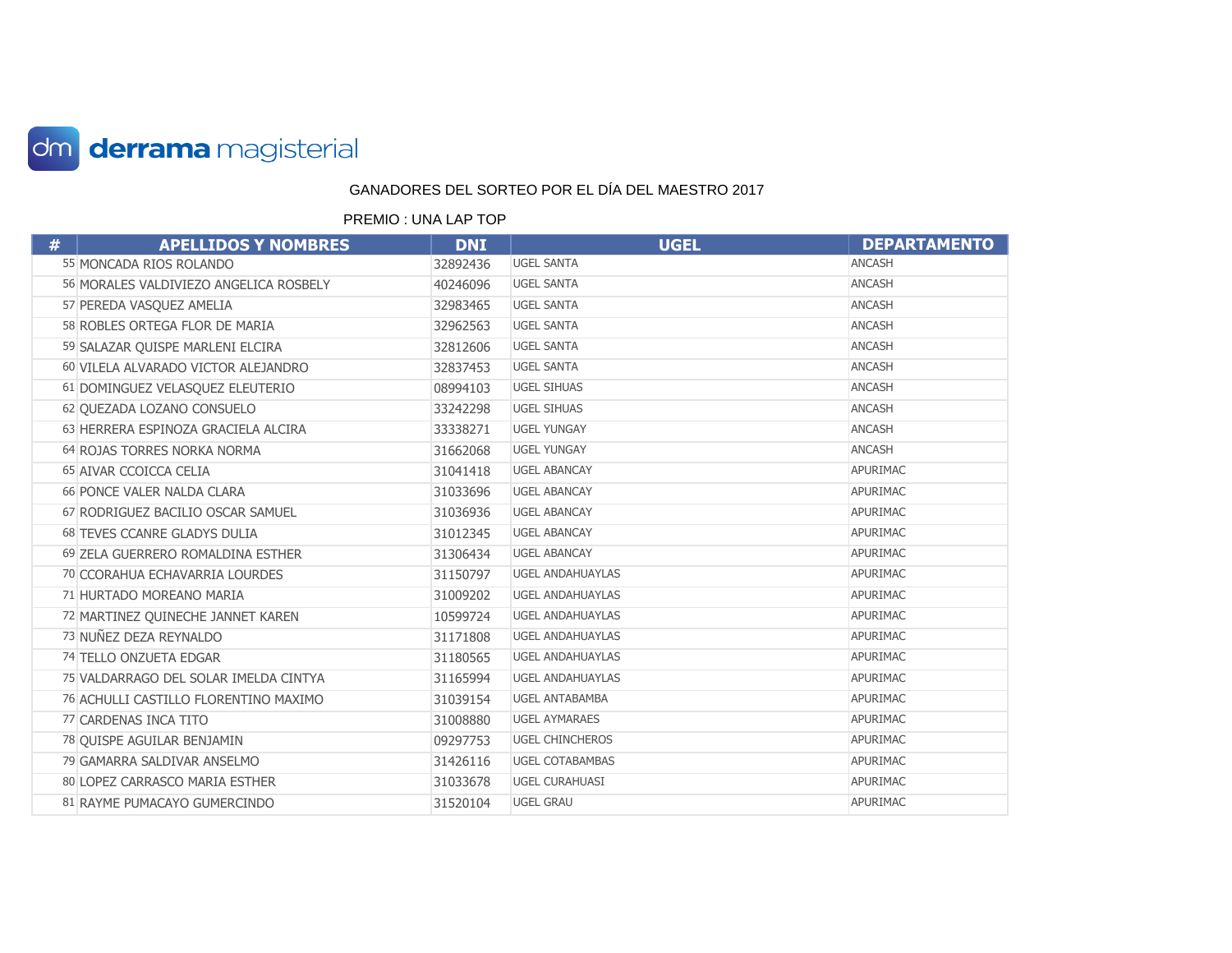

| # | <b>APELLIDOS Y NOMBRES</b>              | <b>DNI</b> | <b>UGEL</b>                | <b>DEPARTAMENTO</b> |
|---|-----------------------------------------|------------|----------------------------|---------------------|
|   | 82 CERON FALCON EDGAR                   | 31032947   | <b>UGEL HUANCARAMA</b>     | APURIMAC            |
|   | 83 LAJO GOMES MARIO                     | 29244481   | DRE AREQUIPA               | AREQUIPA            |
|   | 84 ACO AGUILAR ADEFSAINDA NANCY         | 29338254   | UGEL AREQUIPA NORTE        | AREQUIPA            |
|   | 85 ALMANZA CARRASCO NIMER GONZALO       | 29332388   | <b>UGEL AREQUIPA NORTE</b> | AREQUIPA            |
|   | 86 DELGADO AMADO MONICA MERY            | 29476122   | UGEL AREQUIPA NORTE        | AREQUIPA            |
|   | 87 FLORES CORNEJO DELIA TEOFILA         | 29361797   | UGEL AREQUIPA NORTE        | AREQUIPA            |
|   | 88 GUTIERREZ INGA VILMA KERSSEL         | 04425715   | UGEL AREQUIPA NORTE        | <b>AREQUIPA</b>     |
|   | 89 MORA MORON BEATRIZ GRACIELA          | 29613444   | UGEL AREQUIPA NORTE        | AREQUIPA            |
|   | 90 NUÑEZ ORTIZ ASUNTA FELICITAS         | 30962762   | UGEL AREQUIPA NORTE        | AREQUIPA            |
|   | 91 VALDIVIA DE MANZANEDA LOURDES MAGDA  | 29341249   | UGEL AREQUIPA NORTE        | AREQUIPA            |
|   | 92 VASQUEZ PARADA DELIA HORTENSIA       | 02386000   | UGEL AREQUIPA NORTE        | AREQUIPA            |
|   | 93 ZUÑIGA BELLIDO TANIA NERY            | 09767119   | UGEL AREQUIPA NORTE        | AREQUIPA            |
|   | 94 ARISTA ALARCON GIOVANNA MADELEINE    | 29565795   | UGEL AREQUIPA SUR          | AREQUIPA            |
|   | 95 ARMAZA VARGAS LUZGARDA CRISTINA      | 29453718   | UGEL AREQUIPA SUR          | AREQUIPA            |
|   | 96 ESPINOZA MEDINA EMMA CLEOFE          | 29649925   | UGEL AREQUIPA SUR          | AREQUIPA            |
|   | 97 FLORES DE BALDARRAGO JOSEFINA        | 29459943   | UGEL AREQUIPA SUR          | AREQUIPA            |
|   | 98 GOMEZ SALINAS MARCELINA              | 29608440   | <b>UGEL AREQUIPA SUR</b>   | AREQUIPA            |
|   | 99 GONZALES AYQUIPA FELICITAS URSULA    | 29302728   | <b>UGEL AREQUIPA SUR</b>   | AREQUIPA            |
|   | 100 HUAYAPA QUISPE BERTHA DAMIANA       | 29376340   | UGEL AREQUIPA SUR          | AREQUIPA            |
|   | 101 LAZO COHAGUILA BETTY SEGUNDA        | 29277897   | <b>UGEL AREQUIPA SUR</b>   | AREQUIPA            |
|   | 102 MAMANI URETA JAKELINE LUPE          | 29426568   | <b>UGEL AREQUIPA SUR</b>   | AREQUIPA            |
|   | 103 PANTIGOSO LIRA CARMEN JOSEFINA      | 29362637   | UGEL AREQUIPA SUR          | AREQUIPA            |
|   | 104 PUMA VALENCIA PEDRO FERNANDO        | 29409282   | <b>UGEL AREQUIPA SUR</b>   | AREQUIPA            |
|   | 105 RODRIGUEZ PANTIGOSO MARIA LELY      | 29431331   | UGEL AREQUIPA SUR          | AREQUIPA            |
|   | 106 HUAMANI PORTILLA ENCARNACION FATIMA | 41627545   | <b>UGEL CAMANA</b>         | AREQUIPA            |
|   | 107 KUONG CUARITE JOSE MARIO            | 30427397   | <b>UGEL CAMANA</b>         | AREQUIPA            |
|   | 108 ZEVALLOS SANTANDER LUCIO ISAIAS     | 29685985   | <b>UGEL CARAVELI</b>       | AREQUIPA            |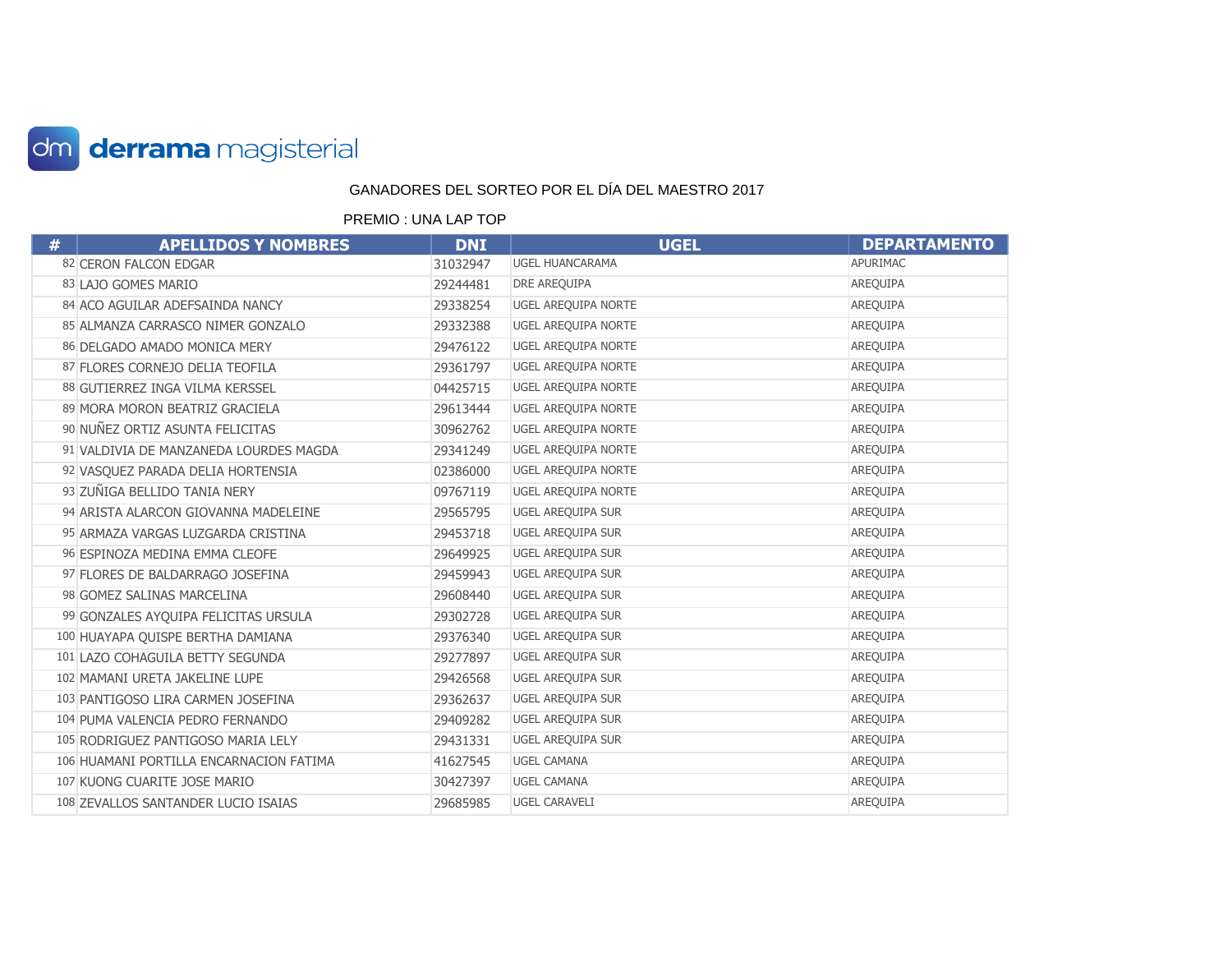

| # | <b>APELLIDOS Y NOMBRES</b>                | <b>DNI</b> | <b>UGEL</b>              | <b>DEPARTAMENTO</b> |
|---|-------------------------------------------|------------|--------------------------|---------------------|
|   | 109 HILACONDO ESCOBAR FREDY CESAR         | 29651275   | <b>UGEL CASTILLA</b>     | AREQUIPA            |
|   | 110 BAUTISTA BAUTISTA ANGEL ALFONSO       | 04630363   | <b>UGEL CAYLLOMA</b>     | AREQUIPA            |
|   | 111 CONTRERAS TURPO LILIANA               | 30963594   | <b>UGEL CONDESUYOS</b>   | AREQUIPA            |
|   | 112 DAVILA TURPO ROXANA SOLEDAD           | 29436931   | <b>UGEL ISLAY</b>        | AREQUIPA            |
|   | 113 ECHEGARAY INFANTES LUCIO FLAVIO       | 29622359   | <b>UGEL ISLAY</b>        | AREQUIPA            |
|   | 114 CONTRERAS PORTUGAL YON GONZALO BENITO | 29245777   | UGEL LA JOYA             | AREQUIPA            |
|   | 115 GONZALES CONDORI ARTEMIO NICOLAS      | 41514048   | UGEL LA JOYA             | AREQUIPA            |
|   | 116 QUISPESAYHUA LOPE PABLO ISIDORO       | 29682327   | UGEL LA JOYA             | AREQUIPA            |
|   | 117 APAZA HUAMANI YAQUELINE MARISOL       | 30427829   | <b>UGEL LA UNION</b>     | AREQUIPA            |
|   | 118 GUTIERREZ HUAMANI TEODORO FELIX       | 28212797   | DRE AYACUCHO             | <b>AYACUCHO</b>     |
|   | 119 FALCON LOPEZ RUTH ROSARIO             | 28995521   | PAUCAR SARA SARA         | <b>AYACUCHO</b>     |
|   | 120 HUALLANCA AYALA HILDA                 | 28444169   | <b>UGEL CANGALLO</b>     | <b>AYACUCHO</b>     |
|   | 121 BEDRILLANA ORE MARIA PILAR            | 28295173   | <b>UGEL HUAMANGA</b>     | <b>AYACUCHO</b>     |
|   | 122 LUJAN CENTENO JUDITH ZAZA             | 28306189   | <b>UGEL HUAMANGA</b>     | <b>AYACUCHO</b>     |
|   | 123 PALOMINO GARAY FRANCISCO RODOLFO      | 28802449   | <b>UGEL HUAMANGA</b>     | <b>AYACUCHO</b>     |
|   | 124 QUISPE LEON ABRAHAM                   | 28210819   | <b>UGEL HUAMANGA</b>     | <b>AYACUCHO</b>     |
|   | 125 SORIA SAAVEDRA ZULMA LUISA            | 10279802   | <b>UGEL HUAMANGA</b>     | <b>AYACUCHO</b>     |
|   | 126 SOTO PINTO TEODORA                    | 28220268   | <b>UGEL HUAMANGA</b>     | <b>AYACUCHO</b>     |
|   | 127 SULCA CASTILLA JOSE ANTONIO           | 29631197   | <b>UGEL HUAMANGA</b>     | <b>AYACUCHO</b>     |
|   | 128 TAPAHUASCO PRADO MARIA SOLEDAD        | 28216140   | <b>UGEL HUAMANGA</b>     | <b>AYACUCHO</b>     |
|   | 129 VALLEJOS ENRIQUEZ SUSANA FORTUNATA    | 28209028   | <b>UGEL HUAMANGA</b>     | <b>AYACUCHO</b>     |
|   | 130 VENTURA DE COMUN MAURICIA             | 28307279   | <b>UGEL HUAMANGA</b>     | <b>AYACUCHO</b>     |
|   | 131 VILCHEZ TUPIA JESUS                   | 29090386   | <b>UGEL HUANCASANCOS</b> | <b>AYACUCHO</b>     |
|   | 132 MEJIA CABEZAS CRISTINA                | 28568029   | <b>UGEL HUANTA</b>       | <b>AYACUCHO</b>     |
|   | 133 TOVAR CUBA BENANCIO                   | 28307159   | <b>UGEL HUANTA</b>       | <b>AYACUCHO</b>     |
|   | 134 CCAICURI PARIAMANCO JAVIER            | 44166094   | <b>UGEL LA MAR</b>       | <b>AYACUCHO</b>     |
|   | 135 GUZMAN GONGORA MAGDA BEATRIZ          | 20961214   | <b>UGEL LA MAR</b>       | <b>AYACUCHO</b>     |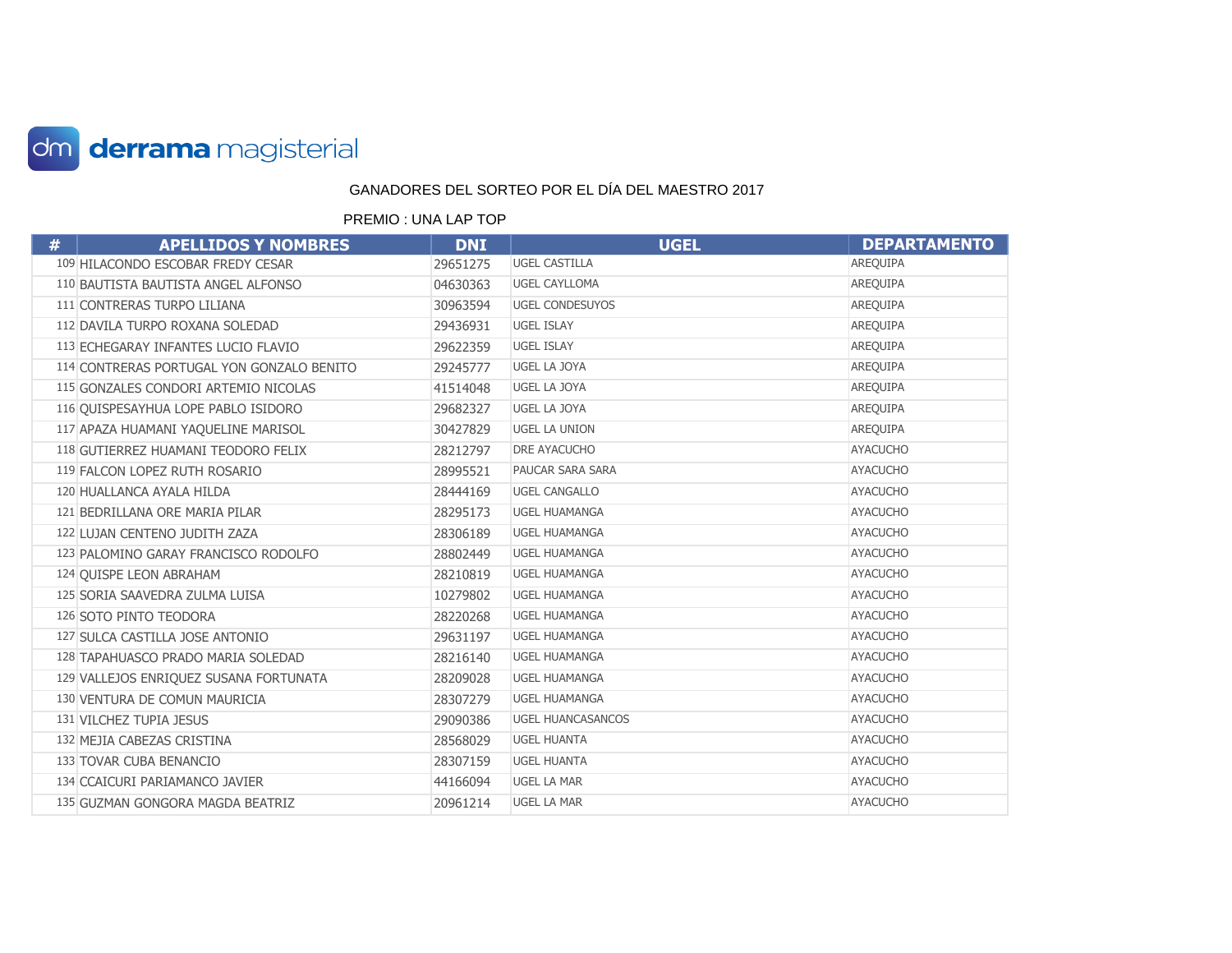

| # | <b>APELLIDOS Y NOMBRES</b>               | <b>DNI</b> | <b>UGEL</b>                 | <b>DEPARTAMENTO</b> |
|---|------------------------------------------|------------|-----------------------------|---------------------|
|   | 136 SALAZAR PACAYA JOSE                  | 40071413   | <b>UGEL LA MAR</b>          | <b>AYACUCHO</b>     |
|   | 137 DE LA CRUZ CRUCES ANTONIO ABAD       | 28962530   | <b>UGEL LUCANAS</b>         | <b>AYACUCHO</b>     |
|   | 138 GALINDO JAUREGUI CELIA VIOLETA       | 07296623   | <b>UGEL LUCANAS</b>         | <b>AYACUCHO</b>     |
|   | 139 MENDOZA PEREZ ANSELMO                | 28854910   | <b>UGEL LUCANAS</b>         | <b>AYACUCHO</b>     |
|   | 140 PAUCAR PALOMINO CARLOS ENRIQUE       | 21552434   | <b>UGEL LUCANAS</b>         | <b>AYACUCHO</b>     |
|   | 141 ANAMPA GRADOS DIONICIO VICENTE       | 28964737   | UGEL PARINACOCHAS-CORA CORA | <b>AYACUCHO</b>     |
|   | 142 JIMENEZ POZO LAZARO ELEOY            | 28963251   | UGEL PARINACOCHAS-CORA CORA | <b>AYACUCHO</b>     |
|   | 143 ROJAS MARTINEZ RAUL                  | 21541795   | <b>UGEL SUCRE</b>           | <b>AYACUCHO</b>     |
|   | 144 BARRIENTOS CISNEROS BENJAMIN         | 29083264   | <b>UGEL VICTOR FAJARDO</b>  | <b>AYACUCHO</b>     |
|   | 145 JAUREGUI MARTINELLY TOMASA JOSEFINA  | 28295487   | UGEL VILCASHUAMAN           | <b>AYACUCHO</b>     |
|   | 146 OCUPA ORTIZ MARIA ESTHER             | 27674743   | <b>DRE CAJAMARCA</b>        | <b>CAJAMARCA</b>    |
|   | 147 AREVALO ORTIZ TERESA LOLITA          | 27067630   | UGEL BAÑOS DEL INCA         | CAJAMARCA           |
|   | 148 ARRIBASPLATA BECERRA ESPERANZA AYDEE | 26692102   | UGEL BAÑOS DEL INCA         | CAJAMARCA           |
|   | 149 BAZAN GALLARDO WILDER                | 26677532   | UGEL BAÑOS DEL INCA         | CAJAMARCA           |
|   | 150 CHALAN RAMOS BERSABE EMILSE          | 26634810   | UGEL BAÑOS DEL INCA         | <b>CAJAMARCA</b>    |
|   | 151 COJAL MARCHENA MARIA DOLORES         | 27042045   | UGEL BAÑOS DEL INCA         | CAJAMARCA           |
|   | 152 COTRINA HERNANDEZ AUGUSTO            | 26690646   | UGEL BAÑOS DEL INCA         | <b>CAJAMARCA</b>    |
|   | 153 MIRANDA MONTOYA MOISES               | 26686226   | UGEL BAÑOS DEL INCA         | CAJAMARCA           |
|   | 154 OROPEZA ABADIO DE CASTRO ANA MARTHA  | 26700586   | UGEL BAÑOS DEL INCA         | CAJAMARCA           |
|   | 155 ROJAS ARAUJO MARIA CONCEPCION        | 26722014   | UGEL BAÑOS DEL INCA         | CAJAMARCA           |
|   | 156 RUIZ FERNANDEZ LUIS YONE             | 40479746   | UGEL BAÑOS DEL INCA         | <b>CAJAMARCA</b>    |
|   | 157 SANGAY HUACCHA MARIA ESPERANZA       | 26607176   | UGEL BAÑOS DEL INCA         | CAJAMARCA           |
|   | 158 TERRONES CIEZA YRIS                  | 26673185   | UGEL BAÑOS DEL INCA         | <b>CAJAMARCA</b>    |
|   | 159 VERA CHICOMA FRANKLIN                | 26693406   | UGEL BAÑOS DEL INCA         | CAJAMARCA           |
|   | 160 ZAVALETA TENORIO MARIA INES          | 33797755   | UGEL BAÑOS DEL INCA         | CAJAMARCA           |
|   | 161 CHAVEZ CHAVEZ PEDRO                  | 27044528   | UGEL CELENDIN               | CAJAMARCA           |
|   | 162 RABANAL CHAVEZ WILMER GLORIOSO       | 27080678   | <b>UGEL CELENDIN</b>        | <b>CAJAMARCA</b>    |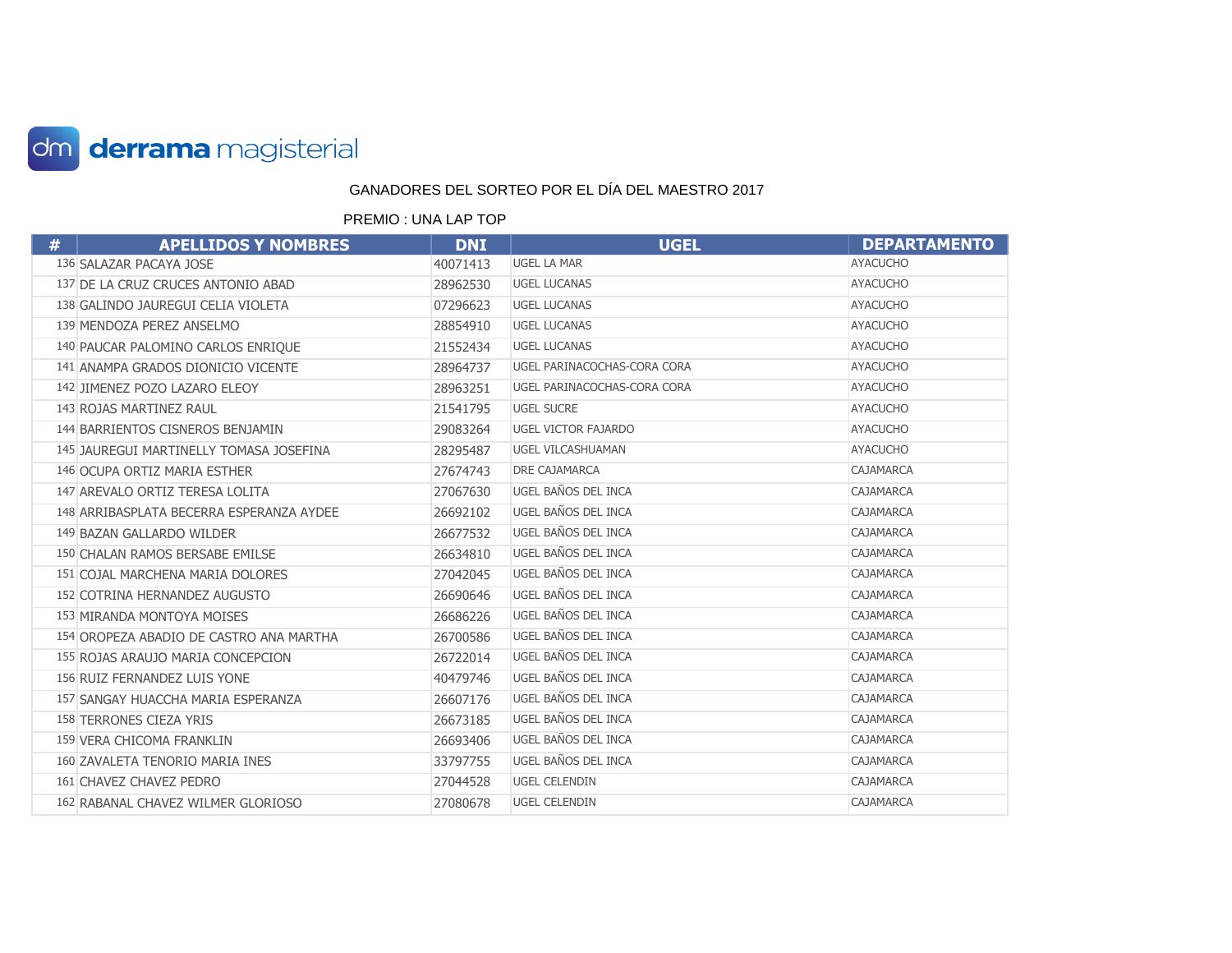

| # | <b>APELLIDOS Y NOMBRES</b>         | <b>DNI</b> | <b>UGEL</b>           | <b>DEPARTAMENTO</b> |
|---|------------------------------------|------------|-----------------------|---------------------|
|   | 163 RODRIGUEZ DIAZ HILDA FRANCISCA | 27067613   | UGEL CELENDIN         | <b>CAJAMARCA</b>    |
|   | 164 SANCHEZ ALVA REIMUNDA AIDEE    | 44681327   | <b>UGEL CELENDIN</b>  | CAJAMARCA           |
|   | 165 ANAYA PEREZ YOLANDA            | 27405290   | <b>UGEL CHOTA</b>     | <b>CAJAMARCA</b>    |
|   | 166 CERCADO VERA LUIS ARMANDO      | 27439951   | <b>UGEL CHOTA</b>     | <b>CAJAMARCA</b>    |
|   | 167 CIEZA RIMARACHIN ADAN          | 27408593   | <b>UGEL CHOTA</b>     | CAJAMARCA           |
|   | 168 GONZALES NUÑEZ SEBERINO        | 27386423   | <b>UGEL CHOTA</b>     | <b>CAJAMARCA</b>    |
|   | 169 QUIROZ BARBOZA JUAN ANTONIO    | 27414124   | <b>UGEL CHOTA</b>     | <b>CAJAMARCA</b>    |
|   | 170 SAAVEDRA VERA JOSE ENRIQUE     | 16512920   | <b>UGEL CHOTA</b>     | CAJAMARCA           |
|   | 171 VILLENA LOBATO ALEJANDRO       | 27425372   | <b>UGEL CHOTA</b>     | <b>CAJAMARCA</b>    |
|   | 172 ENCOMENDERO RUBIO ROSA ZARINA  | 17931849   | <b>UGEL CONTUMAZA</b> | <b>CAJAMARCA</b>    |
|   | 173 SEGURA SUAREZ DANNY YARSENIA   | 40169717   | <b>UGEL CONTUMAZA</b> | CAJAMARCA           |
|   | 174 BARRANTES HEREDIA BENJAMIN     | 27690598   | <b>UGEL CUTERVO</b>   | <b>CAJAMARCA</b>    |
|   | 175 BUSTAMANTE VASQUEZ AGRIPINA    | 27274628   | <b>UGEL CUTERVO</b>   | <b>CAJAMARCA</b>    |
|   | 176 DIAZ SILVA LADY ARACELI        | 40491971   | <b>UGEL CUTERVO</b>   | CAJAMARCA           |
|   | 177 FLORES TELLO MAXIMO            | 27279764   | <b>UGEL CUTERVO</b>   | CAJAMARCA           |
|   | 178 HORNA LOZANO DELICIA           | 27263588   | <b>UGEL CUTERVO</b>   | <b>CAJAMARCA</b>    |
|   | 179 PEREZ QUISPE NANCY MARIBEL     | 40321674   | <b>UGEL CUTERVO</b>   | CAJAMARCA           |
|   | 180 VASQUEZ CHAVEZ ELMER BENJAMIN  | 27551254   | <b>UGEL CUTERVO</b>   | CAJAMARCA           |
|   | 181 CIEZA ALVA SALOME              | 27726963   | <b>UGEL JAEN</b>      | <b>CAJAMARCA</b>    |
|   | 182 CORDOVA CRUZ SANTOS MARIA      | 27752372   | <b>UGEL JAEN</b>      | CAJAMARCA           |
|   | 183 DIAZ SARMIENTO EDWIN RICARDO   | 41593506   | <b>UGEL JAEN</b>      | CAJAMARCA           |
|   | 184 LOZANO CARRANZA JUAN JEINER    | 27284698   | <b>UGEL JAEN</b>      | <b>CAJAMARCA</b>    |
|   | 185 MENIZ GUEVARA DRIDIN           | 40014973   | <b>UGEL JAEN</b>      | CAJAMARCA           |
|   | 186 PARDO CABRERA NURIA YOJANI     | 45564415   | <b>UGEL JAEN</b>      | CAJAMARCA           |
|   | 187 SILVA ALDAZ DE CORREA RUBI     | 27851008   | <b>UGEL JAEN</b>      | CAJAMARCA           |
|   | 188 TAPIA RAMIREZ JOSE EDUARDO     | 27700811   | <b>UGEL JAEN</b>      | <b>CAJAMARCA</b>    |
|   | 189 CASTILLO JIMENEZ MARIA OLINDA  | 27824272   | UGEL SAN IGNACIO      | CAJAMARCA           |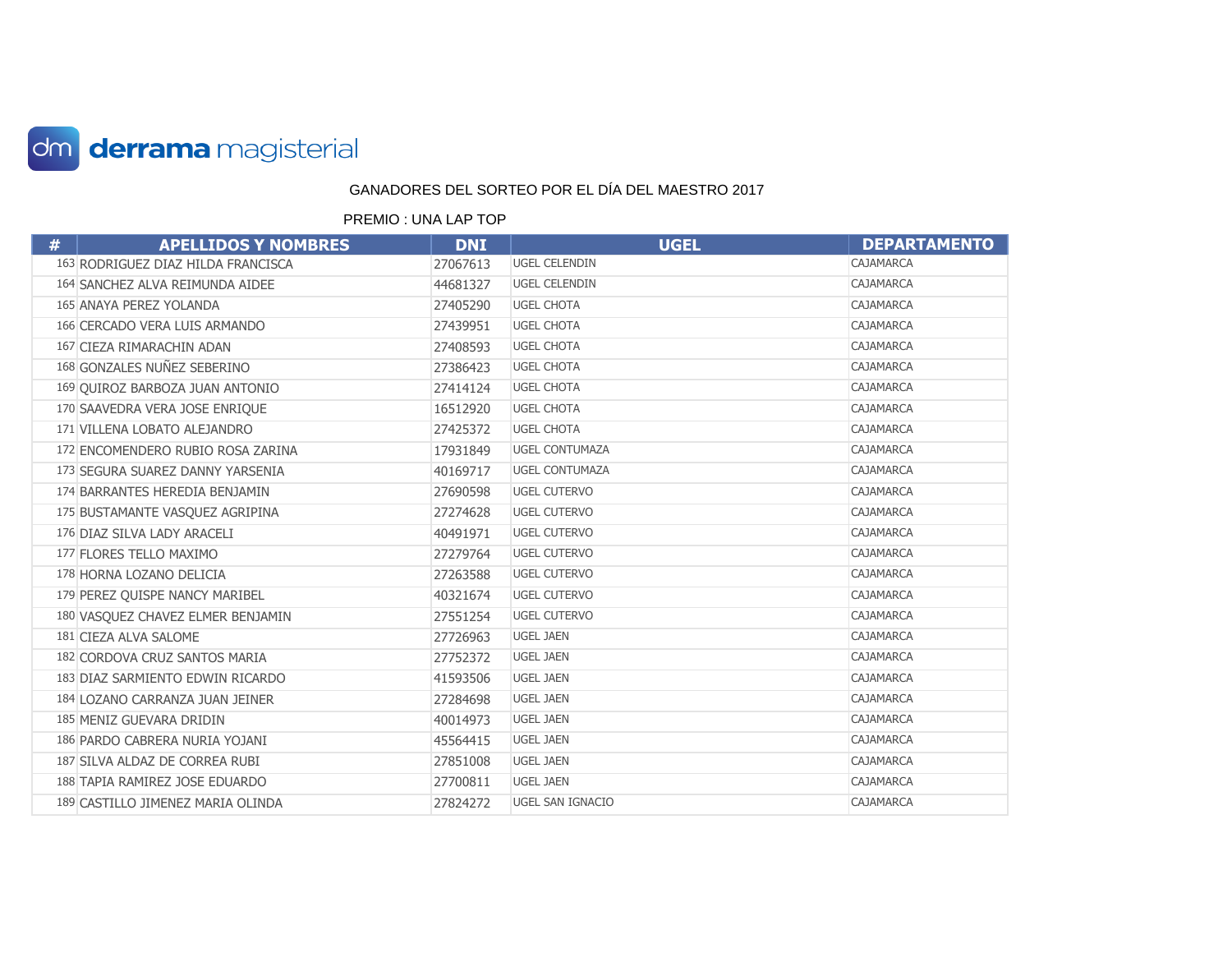

| # | <b>APELLIDOS Y NOMBRES</b>                     | <b>DNI</b> | <b>UGEL</b>                                    | <b>DEPARTAMENTO</b> |
|---|------------------------------------------------|------------|------------------------------------------------|---------------------|
|   | 190 CASTRO TRELLES NANCY MARLENY               | 02820575   | UGEL SAN IGNACIO                               | <b>CAJAMARCA</b>    |
|   | 191 GALVEZ MARINES GUILLIANA DEL SOCORRO       | 19098978   | <b>UGEL SAN IGNACIO</b>                        | <b>CAJAMARCA</b>    |
|   | 192 MARTINEZ FRIAS REINERIO                    | 27675460   | UGEL SAN IGNACIO                               | CAJAMARCA           |
|   | 193 MORETO ADRIANZEN JAVIER                    | 27846915   | UGEL SAN IGNACIO                               | <b>CAJAMARCA</b>    |
|   | 194 ALVARADO CAMACHO VICTOR HUGO               | 27913713   | <b>UGEL SAN MARCOS</b>                         | CAJAMARCA           |
|   | 195 OLORTEGUI MACHUCA DORIS ELIZABETH          | 27916395   | <b>UGEL SAN MARCOS</b>                         | CAJAMARCA           |
|   | 196 MENDOZA PALOMINO LUCILA ELMINA             | 27989888   | UGEL SAN MIGUEL                                | <b>CAJAMARCA</b>    |
|   | 197 NAVAL FERNANDEZ GLADYS EDITH               | 16678331   | <b>UGEL SAN MIGUEL</b>                         | CAJAMARCA           |
|   | 198 SANCHEZ GUERRERO ALFONSO ARCENIO           | 16794126   | UGEL SAN MIGUEL                                | <b>CAJAMARCA</b>    |
|   | 199 VASQUEZ SALDAÑA MANUEL JESUS               | 26703578   | <b>UGEL SAN MIGUEL</b>                         | CAJAMARCA           |
|   | 200 NUÑEZ CASTILLO ROSA MARIBEL                | 28065076   | <b>UGEL SAN PABLO</b>                          | <b>CAJAMARCA</b>    |
|   | 201 VILCHEZ VALDIVIESO HERLITA MARGOT          | 16704337   | <b>UGEL SAN PABLO</b>                          | CAJAMARCA           |
|   | 202 CARRANZA ORTIZ BARTOLOME                   | 27553258   | UNIDAD DE GESTION EDUCATIVA HUALGAYOC          | CAJAMARCA           |
|   | 203 GIL CUBAS RUPERTO                          | 27565577   | UNIDAD DE GESTION EDUCATIVA HUALGAYOC          | CAJAMARCA           |
|   | 204 HUAMAN CARRANZA JUANA ROSA                 | 09437519   | UNIDAD DE GESTION EDUCATIVA HUALGAYOC          | <b>CAJAMARCA</b>    |
|   | 205 GAMBOA CORDOVA PABLO HERMINIO              | 26938575   | UNIDAD DE GESTION EDUCATIVA LOCAL DE CAJABAMBA | CAJAMARCA           |
|   | 206 PAREDES CALDERON CARMEN ISABEL             | 26935267   | UNIDAD DE GESTION EDUCATIVA LOCAL DE CAJABAMBA | CAJAMARCA           |
|   | 207 VILLAR ROJAS ENRIQUE HUMBERTO              | 26935153   | UNIDAD DE GESTION EDUCATIVA LOCAL DE CAJABAMBA | <b>CAJAMARCA</b>    |
|   | 208 BARRANTES HOYOS ROYER                      | 28107963   | UNIDAD DE GESTION EDUCATIVA SANTA CRUZ         | <b>CAJAMARCA</b>    |
|   | 209 FERNANDEZ DE BECERRA JENNY CRISTINA        | 16681802   | UNIDAD DE GESTION EDUCATIVA SANTA CRUZ         | <b>CAJAMARCA</b>    |
|   | 210 HUAMAN BECERRA SEGUNDO ELOY                | 28123922   | UNIDAD DE GESTION EDUCATIVA SANTA CRUZ         | CAJAMARCA           |
|   | 211 BALLENA GOMEZ ANA CECILIA                  | 06085687   | DRE CALLAO                                     | <b>CALLAO</b>       |
|   | 212 BOBADILLA PEREZ DE HUARINGA JUANA MAXIMINA | 25805630   | <b>DRE CALLAO</b>                              | <b>CALLAO</b>       |
|   | 213 BURGA VILLANUEVA MARIA ERNESTINA           | 07786257   | DRE CALLAO                                     | CALLAO              |
|   | 214 GONZALES CHAVEZ GLORIA                     | 31000400   | DRE CALLAO                                     | <b>CALLAO</b>       |
|   | 215 GUEVARA MAMULADA PEDRO JOSE                | 25718910   | <b>DRE CALLAO</b>                              | <b>CALLAO</b>       |
|   | 216 HERRERA VILLANUEVA OLGA LIDIA              | 25748803   | DRE CALLAO                                     | <b>CALLAO</b>       |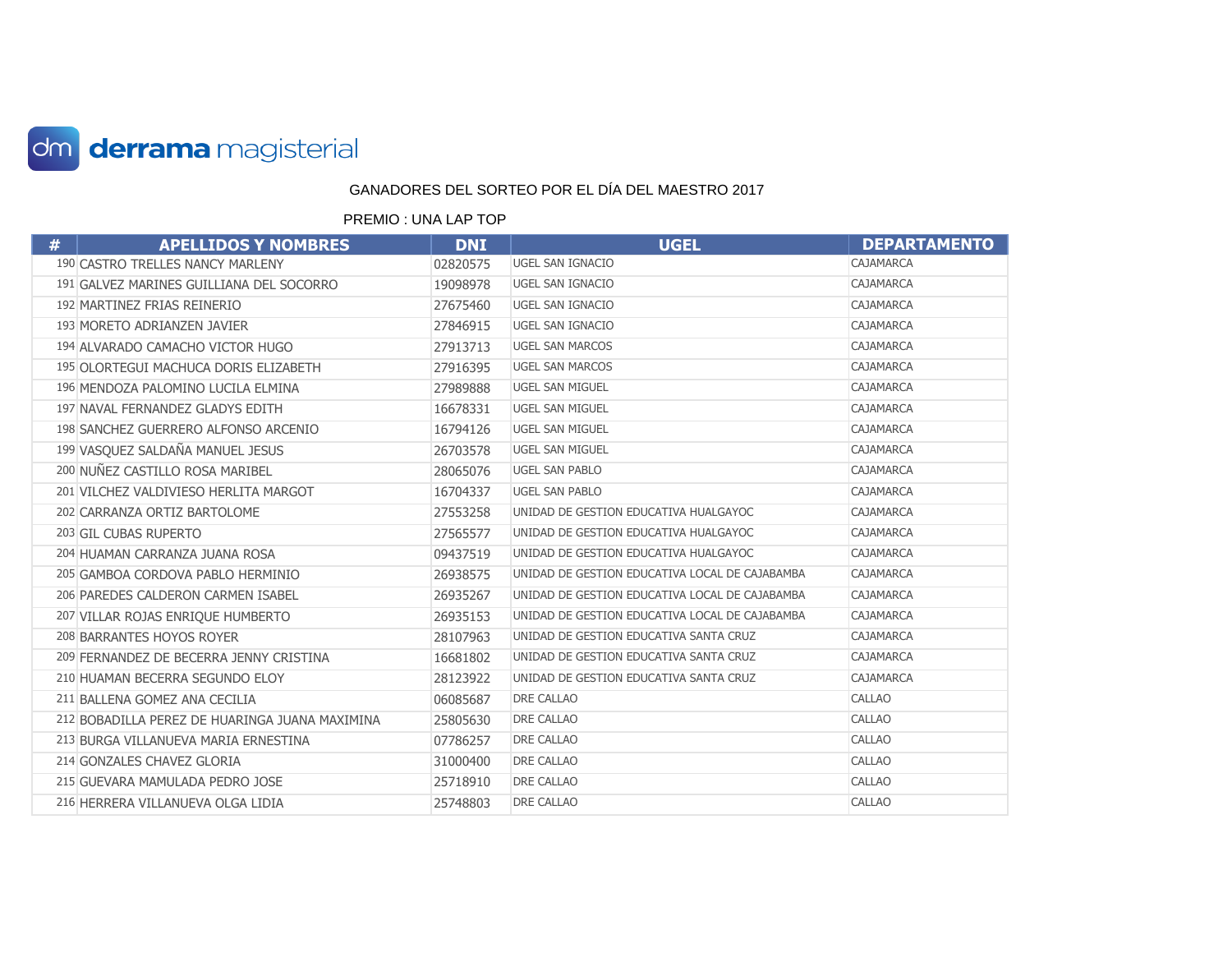

| # | <b>APELLIDOS Y NOMBRES</b>          | <b>DNI</b> | <b>UGEL</b>            | <b>DEPARTAMENTO</b> |
|---|-------------------------------------|------------|------------------------|---------------------|
|   | 217 HONORES PELAEZ IRMA LILIANA     | 25636417   | <b>DRE CALLAO</b>      | <b>CALLAO</b>       |
|   | 218 LEVANO APARCANA SARA LUZMILA    | 21506787   | <b>DRE CALLAO</b>      | <b>CALLAO</b>       |
|   | 219 PACHECO CERVAN LIBIA            | 07425415   | <b>DRE CALLAO</b>      | <b>CALLAO</b>       |
|   | 220 PADILLA CUADROS ISABEL          | 08715903   | <b>DRE CALLAO</b>      | <b>CALLAO</b>       |
|   | 221 RIOS GARAY WILLIAM ANGEL        | 25781139   | DRE CALLAO             | CALLAO              |
|   | 222 SALVADOR CORREA ADA GIOVANNA    | 25706562   | DRE CALLAO             | <b>CALLAO</b>       |
|   | 223 VASQUEZ EGOAVIL TERESA VILMA    | 10315442   | <b>DRE CALLAO</b>      | <b>CALLAO</b>       |
|   | 224 GARCIA MAGALLANES ROSA          | 21849291   | <b>UGEL VENTANILLA</b> | CALLAO              |
|   | 225 HUAMANI LAGUNA ALCALA FELICITAS | 25451140   | <b>UGEL VENTANILLA</b> | <b>CALLAO</b>       |
|   | 226 MAMANI SUXO SOFIA GIOVANA       | 25784874   | <b>UGEL VENTANILLA</b> | <b>CALLAO</b>       |
|   | 227 ORTIZ SALVADOR LUCY SMITH       | 21797763   | <b>UGEL VENTANILLA</b> | <b>CALLAO</b>       |
|   | 228 TENORIO CALDERON JUAN DIEGO     | 28104489   | <b>UGEL VENTANILLA</b> | <b>CALLAO</b>       |
|   | 229 TRIGOSO DE LOPEZ DORIS ESTELA   | 33959382   | <b>UGEL VENTANILLA</b> | <b>CALLAO</b>       |
|   | 230 YAÑEZ FLORES FRECIA MARLENY     | 21461409   | <b>UGEL VENTANILLA</b> | <b>CALLAO</b>       |
|   | 231 HUILLCA HUAÑEC MATEO WILBER     | 24281991   | <b>UGEL ACOMAYO</b>    | <b>CUSCO</b>        |
|   | 232 ALVAREZ CACERES JUAN            | 24382510   | <b>UGEL ANTA</b>       | <b>CUSCO</b>        |
|   | 233 ESTOFANERO VARGAS EUFRACIA      | 23990752   | <b>UGEL ANTA</b>       | <b>CUSCO</b>        |
|   | 234 ROQUE HUALLPA CELIA             | 31032427   | <b>UGEL ANTA</b>       | <b>CUSCO</b>        |
|   | 235 CACERES DUEÑAS PLUSIA FELIX     | 29519608   | <b>UGEL CALCA</b>      | <b>CUSCO</b>        |
|   | 236 CAZANI CHINO GUADALUPE MARIA    | 24007249   | <b>UGEL CALCA</b>      | <b>CUSCO</b>        |
|   | 237 HUAICHO SOTELO ALAN ALFREDO     | 29593637   | <b>UGEL CANAS</b>      | <b>CUSCO</b>        |
|   | 238 CORNEJO MAYTA ADELMA            | 24710162   | <b>UGEL CANCHIS</b>    | <b>CUSCO</b>        |
|   | 239 HUANCACHOQUE HUANCACHOQUE MARIO | 24696894   | <b>UGEL CANCHIS</b>    | <b>CUSCO</b>        |
|   | 240 MAMANI QUISPE CARMEN            | 24677058   | <b>UGEL CANCHIS</b>    | <b>CUSCO</b>        |
|   | 241 MOROCCO QUISPE EFRAIN           | 24708466   | <b>UGEL CANCHIS</b>    | <b>CUSCO</b>        |
|   | 242 OSIS CHUTA MARTIN LIZARDO       | 24687671   | <b>UGEL CANCHIS</b>    | <b>CUSCO</b>        |
|   | 243 TAIPE FLOREZ ZORAIDA            | 24712322   | <b>UGEL CANCHIS</b>    | <b>CUSCO</b>        |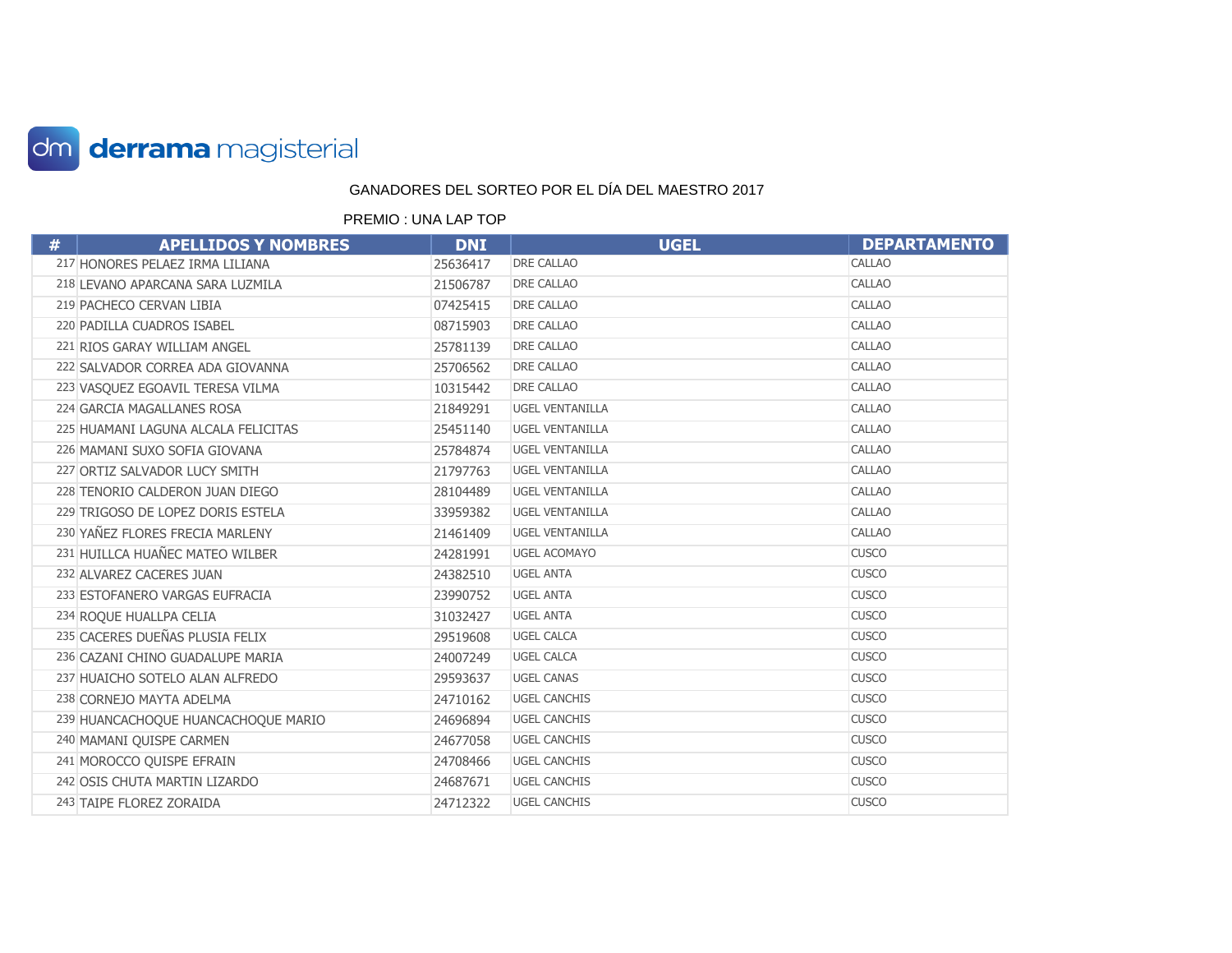

| # | <b>APELLIDOS Y NOMBRES</b>              | <b>DNI</b> | <b>UGEL</b>              | <b>DEPARTAMENTO</b> |
|---|-----------------------------------------|------------|--------------------------|---------------------|
|   | 244 ABARCA PEÑA VICTOR ROLANDO          | 24804663   | <b>UGEL CHUMBIVILCAS</b> | <b>CUSCO</b>        |
|   | 245 SENCIA PACCO JUAN                   | 24805915   | <b>UGEL CHUMBIVILCAS</b> | <b>CUSCO</b>        |
|   | 246 BUSTAMANTE LOAIZA JUSTA             | 23946304   | <b>UGEL CUSCO</b>        | <b>CUSCO</b>        |
|   | 247 CACERES CERECEDA DORIS HILDA        | 23915678   | <b>UGEL CUSCO</b>        | <b>CUSCO</b>        |
|   | 248 DIAZ DAVALOS CARLOS ANTONIO         | 23804776   | <b>UGEL CUSCO</b>        | <b>CUSCO</b>        |
|   | 249 LIGAS NINA ALICIA                   | 23862573   | <b>UGEL CUSCO</b>        | <b>CUSCO</b>        |
|   | 250 LLACCTAHUAMAN LASTRA RORI           | 40732387   | <b>UGEL CUSCO</b>        | <b>CUSCO</b>        |
|   | 251 MANYA ZAVALETA ANGEL GABINO         | 24714816   | <b>UGEL CUSCO</b>        | <b>CUSCO</b>        |
|   | 252 MOLINA CHIRINOS EDWIN               | 23821779   | <b>UGEL CUSCO</b>        | <b>CUSCO</b>        |
|   | 253 RODRIGUEZ FLOREZ RUTINA GLADYS      | 23869869   | <b>UGEL CUSCO</b>        | <b>CUSCO</b>        |
|   | 254 SERRANO GAMARRA PERCY EDUARDO       | 23886605   | <b>UGEL CUSCO</b>        | <b>CUSCO</b>        |
|   | 255 TINTAYA MAMANI ISABEL               | 02290316   | <b>UGEL CUSCO</b>        | <b>CUSCO</b>        |
|   | 256 VELASCO HUACAC ROCIO SOLEDAD        | 23860740   | <b>UGEL CUSCO</b>        | <b>CUSCO</b>        |
|   | 257 VERA ROSELL MARIA ESTHER            | 23943112   | <b>UGEL CUSCO</b>        | <b>CUSCO</b>        |
|   | 258 COLOUE SOTO SILVIA JANETH           | 29611232   | <b>UGEL ESPINAR</b>      | <b>CUSCO</b>        |
|   | 259 HANCCO SARAYASI SILVERIO FLORENTINO | 24871805   | <b>UGEL ESPINAR</b>      | <b>CUSCO</b>        |
|   | 260 OCHOA CCAHUANA LUZ MARINA           | 40085626   | <b>UGEL PARURO</b>       | <b>CUSCO</b>        |
|   | 261 CHILLIHUA QUISPE EVANGELINA         | 42502933   | <b>UGEL PAUCARTAMBO</b>  | <b>CUSCO</b>        |
|   | 262 CUTIPA RAMOS MAXIMO                 | 02157138   | <b>UGEL QUILLABAMBA</b>  | <b>CUSCO</b>        |
|   | 263 DIAZ LEON ABDON                     | 24662931   | UGEL QUILLABAMBA         | <b>CUSCO</b>        |
|   | 264 RICALDE CACERES JUVENAL             | 24999434   | UGEL QUILLABAMBA         | <b>CUSCO</b>        |
|   | 265 YUCRA CACERES MARTHA                | 24988039   | <b>UGEL QUILLABAMBA</b>  | <b>CUSCO</b>        |
|   | 266 BANDA QUISPE SEBASTIAN              | 24569824   | <b>UGEL QUIPICANCHIS</b> | <b>CUSCO</b>        |
|   | 267 MORA ARIAS LUCIO                    | 24953552   | <b>UGEL QUIPICANCHIS</b> | <b>CUSCO</b>        |
|   | 268 ROJAS CALDERON JESUSA               | 23944339   | <b>UGEL QUIPICANCHIS</b> | <b>CUSCO</b>        |
|   | 269 CCOISO ARCONDO MARIO                | 25301407   | <b>UGEL URUBAMBA</b>     | <b>CUSCO</b>        |
|   | 270 IRURI QUISPILLO SERAFIN             | 23949503   | <b>UGEL URUBAMBA</b>     | <b>CUSCO</b>        |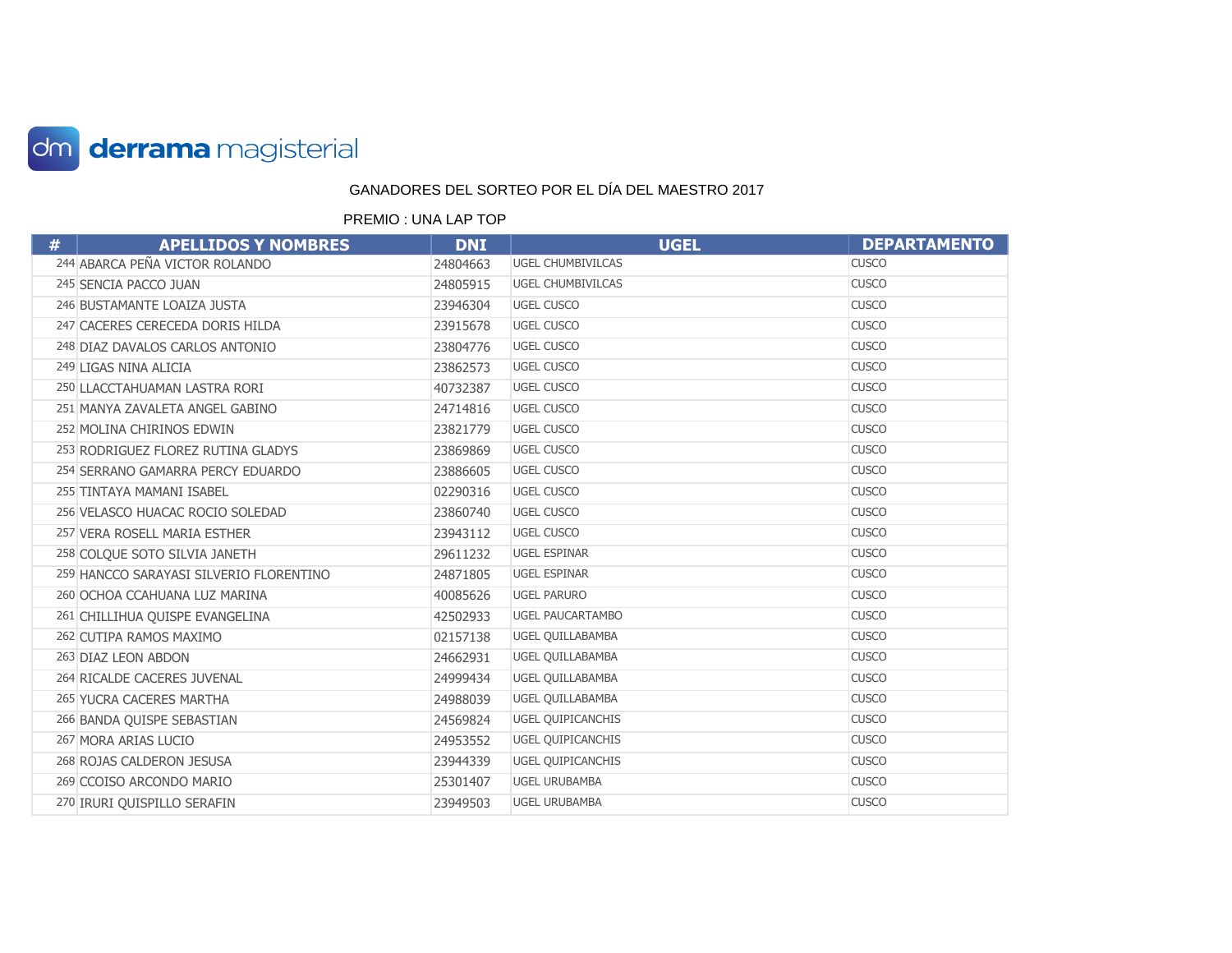

| # | <b>APELLIDOS Y NOMBRES</b>              | <b>DNI</b> | <b>UGEL</b>                | <b>DEPARTAMENTO</b> |
|---|-----------------------------------------|------------|----------------------------|---------------------|
|   | 271 LANDEO ORE JAVIER                   | 23363536   | <b>UGEL ACOBAMBA</b>       | <b>HUANCAVELICA</b> |
|   | 272 LAURENTE ENRIQUEZ FRANCISCO         | 40009069   | <b>UGEL ANGARAES</b>       | <b>HUANCAVELICA</b> |
|   | 273 LOPEZ ESPINOZA SATURNINO            | 23446104   | <b>UGEL ANGARAES</b>       | <b>HUANCAVELICA</b> |
|   | 274 LUME GUTIERREZ ANGEL MOISES         | 21840514   | <b>UGEL CASTROVIRREYNA</b> | <b>HUANCAVELICA</b> |
|   | 275 MOREYRA CHOQUE RENE CONSTANTINA     | 23533053   | UGEL CASTROVIRREYNA        | <b>HUANCAVELICA</b> |
|   | 276 VERASTEGUI MENDOZA EFRAIN           | 20016542   | <b>UGEL CHURCAMPA</b>      | HUANCAVELICA        |
|   | 277 GOMEZ PACO HUGO                     | 23266719   | <b>UGEL HUANCAVELICA</b>   | <b>HUANCAVELICA</b> |
|   | 278 GUERRA TOVAR AUREA GIULIANA         | 23266621   | <b>UGEL HUANCAVELICA</b>   | <b>HUANCAVELICA</b> |
|   | 279 LANDEO BOZA HILDA                   | 23265391   | <b>UGEL HUANCAVELICA</b>   | <b>HUANCAVELICA</b> |
|   | 280 PAITAN CENTENO CESAR                | 23260786   | <b>UGEL HUANCAVELICA</b>   | HUANCAVELICA        |
|   | 281 PARI OLARTE FELIX                   | 23203053   | <b>UGEL HUANCAVELICA</b>   | <b>HUANCAVELICA</b> |
|   | 282 RIVERA VICTORIA JUANA LUZ           | 23266649   | <b>UGEL HUANCAVELICA</b>   | <b>HUANCAVELICA</b> |
|   | 283 SANTOS HUAYRA AUGUSTO               | 23204586   | <b>UGEL HUANCAVELICA</b>   | HUANCAVELICA        |
|   | 284 ARAUJO SAIRITUPAC EDUARDO           | 21472501   | <b>UGEL HUAYTARA</b>       | <b>HUANCAVELICA</b> |
|   | 285 QUISPE PAUCAR VICTOR                | 23255243   | <b>UGEL SURCUBAMBA</b>     | <b>HUANCAVELICA</b> |
|   | 286 AVILA MORALES JOSE ENRIQUE          | 20038954   | <b>UGEL TAYACAJA</b>       | HUANCAVELICA        |
|   | 287 CHAMORRO CANO MOISES                | 23642998   | <b>UGEL TAYACAJA</b>       | HUANCAVELICA        |
|   | 288 ILDEFONSO MUÑOZ MELECIA MARIA       | 44655954   | <b>UGEL TAYACAJA</b>       | HUANCAVELICA        |
|   | 289 RAMOS PUCLLAS GRISELDA CARLOTA      | 23648605   | <b>UGEL TAYACAJA</b>       | <b>HUANCAVELICA</b> |
|   | 290 MORALES ANTONIO MARIA ISELA         | 22402972   | <b>UGEL AMBO</b>           | <b>HUANUCO</b>      |
|   | 291 VASQUEZ GOMEZ VICTORIA              | 22644369   | <b>UGEL AMBO</b>           | <b>HUANUCO</b>      |
|   | 292 VASQUEZ COZ LUIS ENRIQUE            | 22489375   | <b>UGEL CHAVINILLO</b>     | <b>HUANUCO</b>      |
|   | 293 BERROSPI SEGURA WILMAN FRANCISCO    | 23098158   | <b>UGEL HUACAYBAMBA</b>    | <b>HUANUCO</b>      |
|   | 294 APAZA CARI UBALDINA CLARA           | 30842672   | <b>UGEL HUAMALIES</b>      | <b>HUANUCO</b>      |
|   | 295 CASTILLO JAIMES HILDEBRANDO MIQUIER | 22884900   | <b>UGEL HUAMALIES</b>      | <b>HUANUCO</b>      |
|   | 296 ALVAREZ LINAREZ LUZGARDO EGNARDO    | 29574663   | <b>UGEL HUANUCO</b>        | <b>HUANUCO</b>      |
|   | 297 CAYCO HUARAG ALEJANDRO              | 22400892   | <b>UGEL HUANUCO</b>        | <b>HUANUCO</b>      |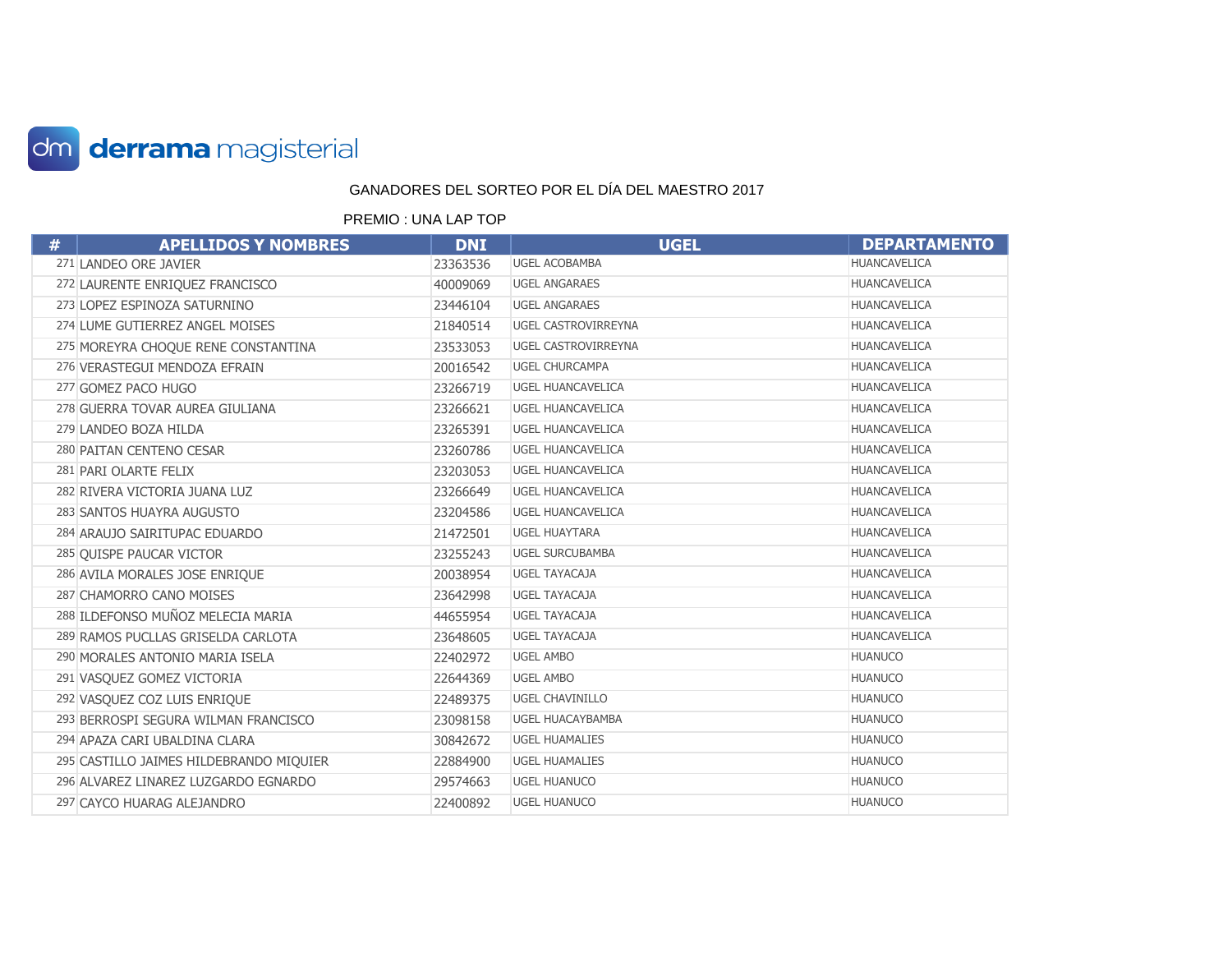

| # | <b>APELLIDOS Y NOMBRES</b>              | <b>DNI</b> | <b>UGEL</b>               | <b>DEPARTAMENTO</b> |
|---|-----------------------------------------|------------|---------------------------|---------------------|
|   | 298 ESQUIVEL VERDE JORGE AURELIO        | 22887422   | <b>UGEL HUANUCO</b>       | <b>HUANUCO</b>      |
|   | 299 ESTEBAN FLORES EULOGIA              | 22419504   | <b>UGEL HUANUCO</b>       | <b>HUANUCO</b>      |
|   | 300 JARA SILVA LOLA IRENE               | 22405204   | <b>UGEL HUANUCO</b>       | <b>HUANUCO</b>      |
|   | 301 RAMIREZ HARO GILDER                 | 23085792   | <b>UGEL HUANUCO</b>       | <b>HUANUCO</b>      |
|   | 302 ROBLES ROQUE GREGORIO ANTONIO       | 22416530   | <b>UGEL HUANUCO</b>       | <b>HUANUCO</b>      |
|   | 303 SUAREZ LUGO YENY SONIA              | 22485087   | <b>UGEL HUANUCO</b>       | <b>HUANUCO</b>      |
|   | 304 VALDIVIA ELGUERA MARIA TERESA       | 22422840   | <b>UGEL HUANUCO</b>       | <b>HUANUCO</b>      |
|   | 305 VALDIVIA JARA WILFREDO              | 22418201   | <b>UGEL HUANUCO</b>       | <b>HUANUCO</b>      |
|   | 306 VERAMENDI MAZZA HEBERT ARTURO       | 22472132   | <b>UGEL HUANUCO</b>       | <b>HUANUCO</b>      |
|   | 307 FRANCISCO ESTRADA HUNGARO           | 22720560   | <b>UGEL JESUS</b>         | <b>HUANUCO</b>      |
|   | 308 ALBORNOZ MEJIA TOLEDO NICOLAS       | 22729801   | <b>UGEL LA UNION</b>      | <b>HUANUCO</b>      |
|   | 309 CABELLO TORRES ISABEL LIBERATA      | 04056594   | UGEL LEONCIO PRADO        | <b>HUANUCO</b>      |
|   | 310 GERONIMO FALERA ROSA                | 08852047   | <b>UGEL LEONCIO PRADO</b> | <b>HUANUCO</b>      |
|   | 311 MINGOS PADILLA SANDRA MARLENI       | 22487476   | <b>UGEL LEONCIO PRADO</b> | <b>HUANUCO</b>      |
|   | 312 VERDE BARRUETA NORMA ALICIA         | 22971693   | UGEL LEONCIO PRADO        | <b>HUANUCO</b>      |
|   | 313 TARAZONA REYES JAIME EDILBERTO      | 23093689   | <b>UGEL MARAÑON</b>       | <b>HUANUCO</b>      |
|   | 314 SEVILLANO Y NALVARTE MARIA SOLEDAD  | 22420839   | <b>UGEL PACHITEA</b>      | <b>HUANUCO</b>      |
|   | 315 JULCA CRESPIN EUCEBIO ALIPIO        | 23151880   | <b>UGEL PUERTO INCA</b>   | <b>HUANUCO</b>      |
|   | 316 ALVAREZ RIVAS BERTHA QUINTINA       | 30501303   | DRE ICA                   | <b>ICA</b>          |
|   | 317 CANCHOS CUBA EDWIN ZOCIMO           | 21539346   | DRE ICA                   | <b>ICA</b>          |
|   | 318 CARRILLO CALLE CARMEN IDA           | 21489433   | DRE ICA                   | <b>ICA</b>          |
|   | 319 CONISLLA PEÑA JUAN CARLOS           | 21516710   | DRE ICA                   | <b>ICA</b>          |
|   | 320 ESPINOZA CASTRO GIOVANA GIANNINA    | 21530461   | DRE ICA                   | <b>ICA</b>          |
|   | 321 FLORES DE HERNANDEZ MARIA ELIZABETH | 21492471   | DRE ICA                   | <b>ICA</b>          |
|   | 322 HUERTO CAMPOS JULIA ESTHER          | 21422414   | DRE ICA                   | <b>ICA</b>          |
|   | 323 MENDOZA REJAS ELIZABETH ANGELICA    | 21492936   | DRE ICA                   | <b>ICA</b>          |
|   | 324 PERALTA ROSARIO ADRIAN VICENTE      | 21416954   | <b>DRE ICA</b>            | <b>ICA</b>          |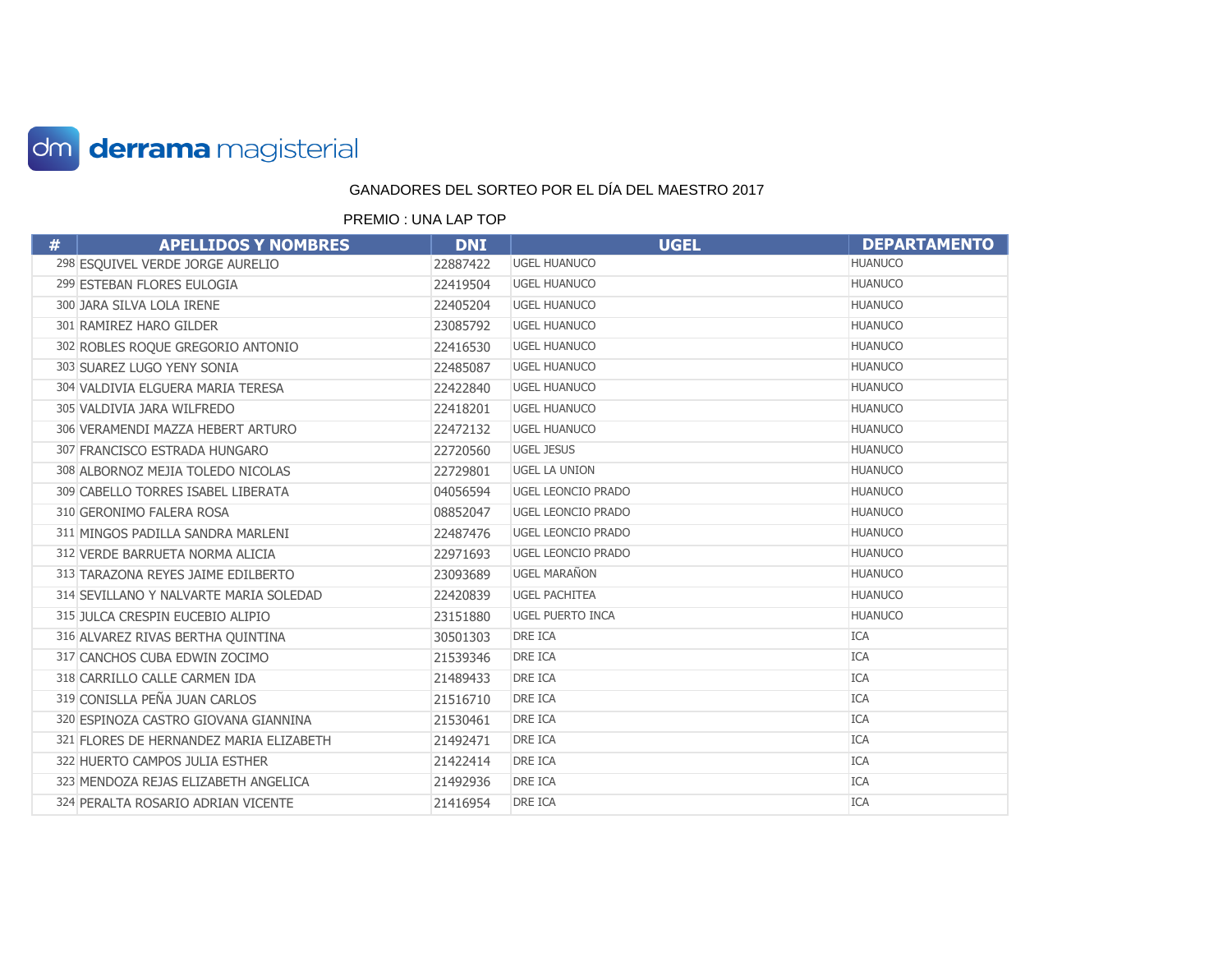

| # | <b>APELLIDOS Y NOMBRES</b>                     | <b>DNI</b> | <b>UGEL</b>             | <b>DEPARTAMENTO</b> |
|---|------------------------------------------------|------------|-------------------------|---------------------|
|   | 325 PINEDA QUIJAITE OLGA ROSARIO               | 21538090   | <b>DRE ICA</b>          | <b>ICA</b>          |
|   | 326 QUEVEDO MOCHCCO FANNY FELICITA             | 21560779   | <b>DRE ICA</b>          | <b>ICA</b>          |
|   | 327 QUISPE SEGOVIA ALICIA                      | 21424538   | DRE ICA                 | <b>ICA</b>          |
|   | 328 VASQUEZ GALINDO MARGARITA NOEMI            | 28854611   | <b>DRE ICA</b>          | <b>ICA</b>          |
|   | 329 ALMEYDA TASAYCO JOSE LUIS                  | 21846409   | <b>UGEL CHINCHA</b>     | <b>ICA</b>          |
|   | 330 BERMUDEZ VILLANUEVA ARCELA                 | 30426059   | <b>UGEL CHINCHA</b>     | <b>ICA</b>          |
|   | 331 MAGALLANES CASTILLA EVA GABRIELA           | 21801451   | <b>UGEL CHINCHA</b>     | <b>ICA</b>          |
|   | 332 OUISPE PIEROLA YULI ESTELA                 | 21872371   | <b>UGEL CHINCHA</b>     | <b>ICA</b>          |
|   | 333 TASAYCO PACHAS CARLOS ALBERTO              | 21796264   | <b>UGEL CHINCHA</b>     | <b>ICA</b>          |
|   | 334 VALLE CASAHUAMAN JACQUELINE                | 21872845   | <b>UGEL CHINCHA</b>     | <b>ICA</b>          |
|   | 335 VEGA GARCIA DEMETRIO MAURO                 | 21854541   | <b>UGEL CHINCHA</b>     | <b>ICA</b>          |
|   | 336 VILLA DE MATEO CARMEN LUISA                | 21809049   | <b>UGEL CHINCHA</b>     | <b>ICA</b>          |
|   | 337 CRISANTE TOMAYLLA CARMEN ROSA              | 22089996   | <b>UGEL NAZCA</b>       | <b>ICA</b>          |
|   | 338 MISAJEL FLORES ERICKS ALEXANDER            | 21556040   | <b>UGEL NAZCA</b>       | <b>ICA</b>          |
|   | 339 MUÑOZ QUIJANDRIA DE GUTIERREZ ROSA CECILIA | 22184863   | <b>UGEL PALPA</b>       | <b>ICA</b>          |
|   | 340 MEDINA ANCHANTE NELLY HERLINDA             | 22273767   | <b>UGEL PISCO</b>       | <b>ICA</b>          |
|   | 341 MOLINA FLORES EULALIA AURORA               | 22263459   | <b>UGEL PISCO</b>       | <b>ICA</b>          |
|   | 342 MORALES ESPINOZA EDGAR NAZARIO             | 22256067   | <b>UGEL PISCO</b>       | <b>ICA</b>          |
|   | 343 ZARATE PEREZ JIMY LISANDRO                 | 41430102   | <b>UGEL PISCO</b>       | <b>ICA</b>          |
|   | 344 CASTILLON SANTOS JAVIER TEODOSIO           | 20025515   | <b>DRE JUNIN</b>        | <b>JUNIN</b>        |
|   | 345 CERRON LEON FERMIN DAVID                   | 20028764   | <b>DRE JUNIN</b>        | <b>JUNIN</b>        |
|   | 346 HUAMAN MORAN TEODORA SEVILLA               | 07227961   | <b>UGEL CHANCHAMAYO</b> | <b>JUNIN</b>        |
|   | 347 PIZARRO CHUMBIMUNI NORMAN HEVER            | 19966700   | <b>UGEL CHANCHAMAYO</b> | <b>JUNIN</b>        |
|   | 348 URBANO FIERRO SAMUEL                       | 20591501   | <b>UGEL CHANCHAMAYO</b> | <b>JUNIN</b>        |
|   | 349 CRISTOBAL GUILLEN RAQUEL KELLY             | 41931151   | <b>UGEL CHUPACA</b>     | <b>JUNIN</b>        |
|   | 350 GARCIA TAPARA CLARA                        | 19900764   | <b>UGEL CHUPACA</b>     | <b>JUNIN</b>        |
|   | 351 REYES COLONIO ISABEL CRISTINA              | 20033902   | <b>UGEL CHUPACA</b>     | <b>JUNIN</b>        |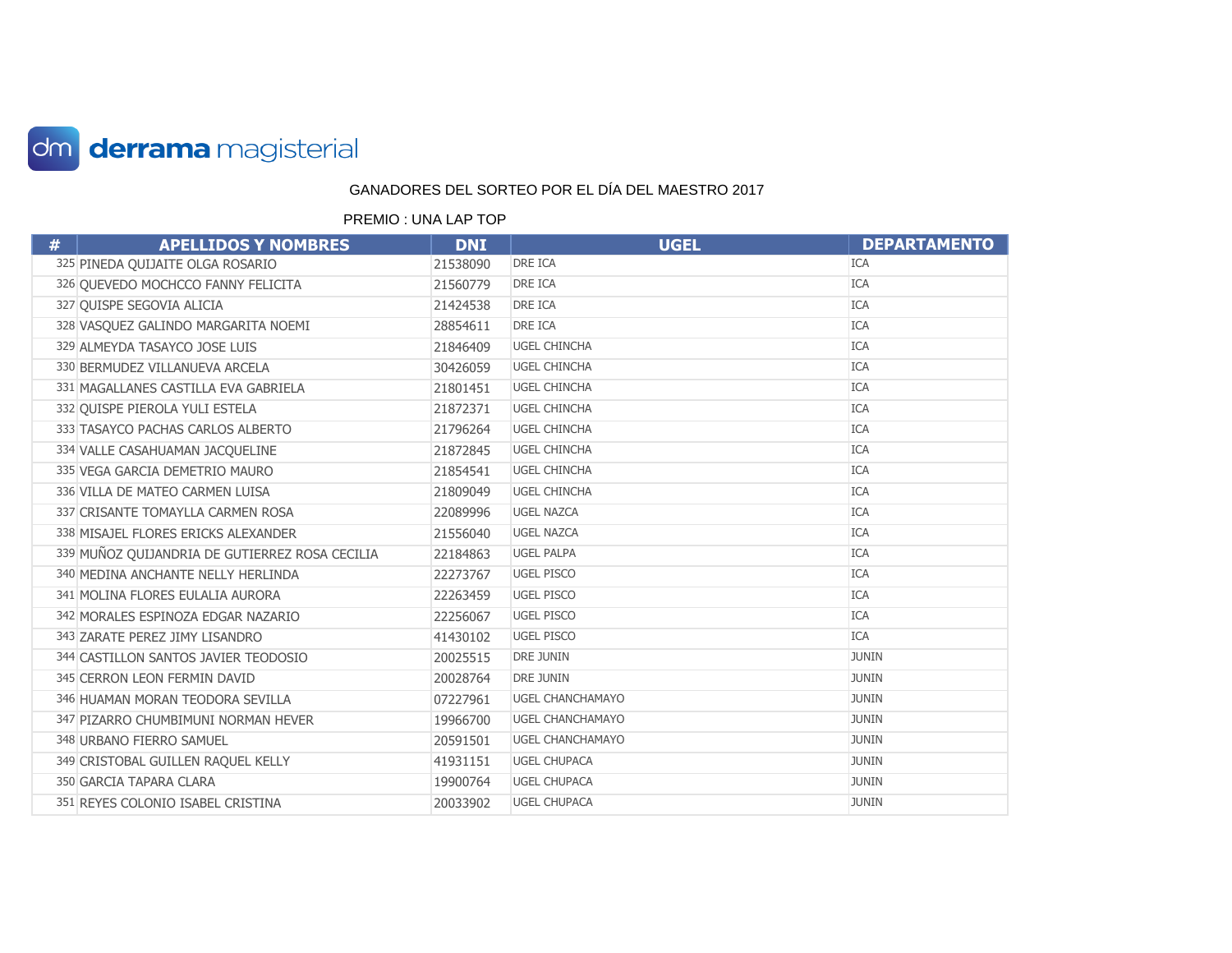

| # | <b>APELLIDOS Y NOMBRES</b>            | <b>DNI</b> | <b>UGEL</b>            | <b>DEPARTAMENTO</b> |
|---|---------------------------------------|------------|------------------------|---------------------|
|   | 352 GOMEZ OSORIO ADRIAN ZENON         | 19964028   | <b>UGEL CONCEPCION</b> | <b>JUNIN</b>        |
|   | 353 HURTADO DELZO MESIAS AURELIO      | 16307217   | <b>UGEL CONCEPCION</b> | <b>JUNIN</b>        |
|   | 354 ALVAREZ NEYRA JOSE LUIS           | 19847248   | <b>UGEL HUANCAYO</b>   | <b>JUNIN</b>        |
|   | 355 ANGELES VERAN ELVA LUZ            | 19901488   | <b>UGEL HUANCAYO</b>   | <b>JUNIN</b>        |
|   | 356 BASTIDAS GARCIA SOLEDAD           | 19927440   | <b>UGEL HUANCAYO</b>   | <b>JUNIN</b>        |
|   | 357 CASTILLO HUAMANLAZO LUIS ABDIAS   | 19944740   | <b>UGEL HUANCAYO</b>   | <b>JUNIN</b>        |
|   | 358 CHANCO ARANA HUGO MARCIAL         | 19837388   | <b>UGEL HUANCAYO</b>   | <b>JUNIN</b>        |
|   | 359 GARCIA HUAMAN JOHNY EDGARDO       | 19918115   | <b>UGEL HUANCAYO</b>   | <b>JUNIN</b>        |
|   | 360 HILARIO CASTILLON EDMUNDO BALUIS  | 20087701   | <b>UGEL HUANCAYO</b>   | <b>JUNIN</b>        |
|   | 361 INGAROCA HUAMAN SAUL WILSON       | 19852897   | <b>UGEL HUANCAYO</b>   | <b>JUNIN</b>        |
|   | 362 JOAQUIN JESUS LUZ                 | 20045207   | <b>UGEL HUANCAYO</b>   | <b>JUNIN</b>        |
|   | 363 LUYA REYNOSO LUCIO                | 19877386   | <b>UGEL HUANCAYO</b>   | <b>JUNIN</b>        |
|   | 364 MAGNO VELA ANGELA MARIA           | 20039271   | <b>UGEL HUANCAYO</b>   | <b>JUNIN</b>        |
|   | 365 OCHOA RIVERA ANGELA MARIELA       | 20024075   | <b>UGEL HUANCAYO</b>   | <b>JUNIN</b>        |
|   | 366 PEINADO ORIHUELA GLORIA           | 20020144   | <b>UGEL HUANCAYO</b>   | <b>JUNIN</b>        |
|   | 367 PEREZ GUINEA HILDA                | 19868845   | <b>UGEL HUANCAYO</b>   | <b>JUNIN</b>        |
|   | 368 SANCHEZ CARDENAS ROSA LAURA       | 19811747   | <b>UGEL HUANCAYO</b>   | <b>JUNIN</b>        |
|   | 369 SUAREZ VICTORIA MARLENE LUCILA    | 19994417   | <b>UGEL HUANCAYO</b>   | <b>JUNIN</b>        |
|   | 370 VILCAPOMA LOZANO VALERIANO        | 19895201   | <b>UGEL HUANCAYO</b>   | <b>JUNIN</b>        |
|   | 371 ARROYO CAMPIAN GUSTAVO CARLOS     | 19830253   | UGEL JAUJA             | <b>JUNIN</b>        |
|   | 372 ESPINOZA TUMIALAN MARIA ISABEL    | 20640584   | <b>UGEL JAUJA</b>      | <b>JUNIN</b>        |
|   | 373 IZARRA SALAZAR ABIGAEL            | 23379175   | UGEL JAUJA             | <b>JUNIN</b>        |
|   | 374 MENDOZA ZARATE UGON PROCOPIO      | 04026471   | UGEL JAUJA             | <b>JUNIN</b>        |
|   | 375 VILLAR JAUREGUI DELIA LAURA       | 20668176   | <b>UGEL JAUJA</b>      | <b>JUNIN</b>        |
|   | 376 ANCO ALDERETE FERNANDO CONSTANCIO | 20899231   | <b>UGEL JUNIN</b>      | <b>JUNIN</b>        |
|   | 377 HUARIPATA HUAMAN FIDENCIO EDGAR   | 20541877   | UGEL PICHANAQUI        | <b>JUNIN</b>        |
|   | 378 MORI CHANG MAGALI ELIZABETH       | 43762083   | UGEL PICHANAQUI        | <b>JUNIN</b>        |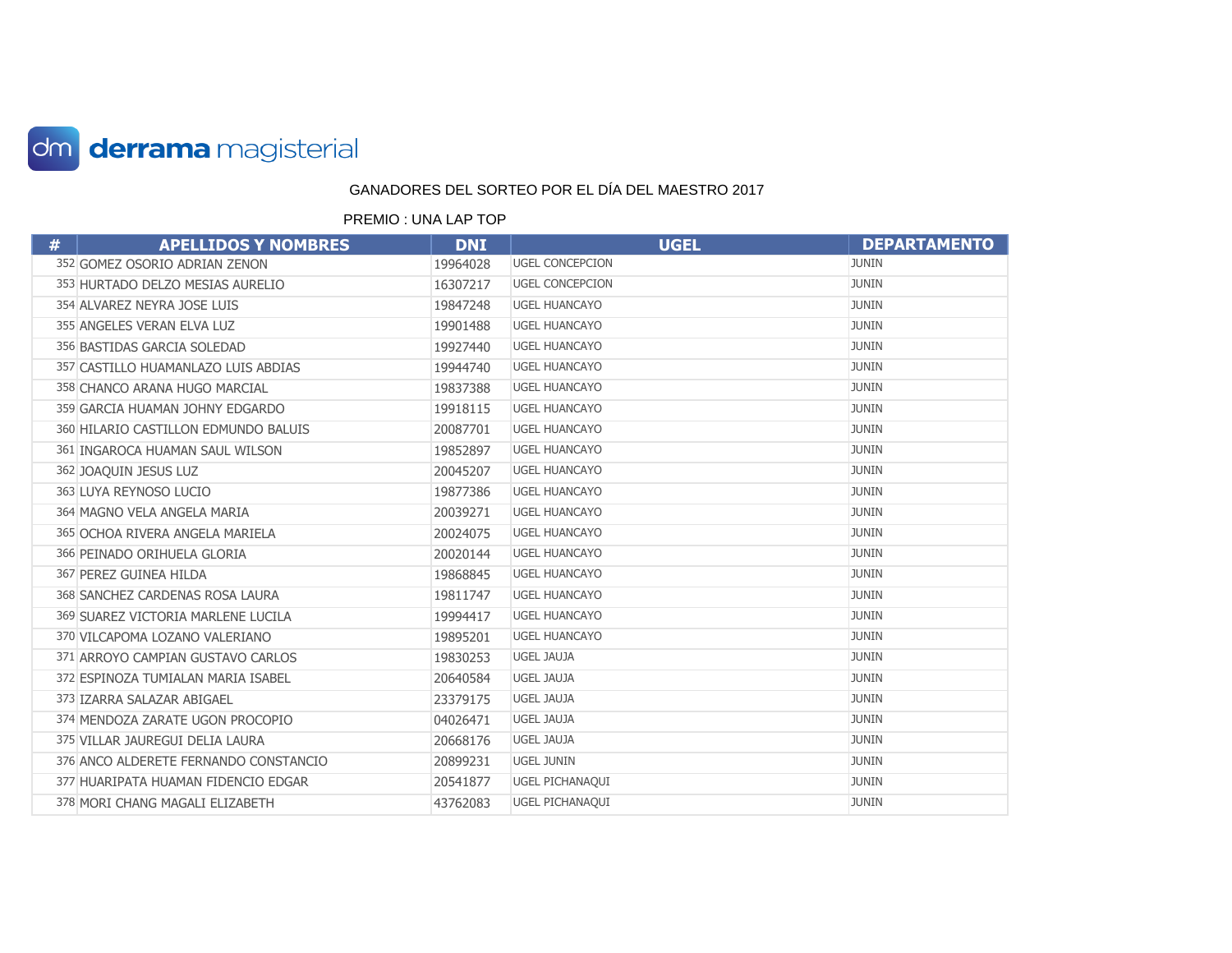

| # | <b>APELLIDOS Y NOMBRES</b>                   | <b>DNI</b> | <b>UGEL</b>                      | <b>DEPARTAMENTO</b> |
|---|----------------------------------------------|------------|----------------------------------|---------------------|
|   | 379 SANCHEZ RAMIREZ MIRIAN GISELLA           | 20045942   | <b>UGEL RIO TAMBO</b>            | <b>JUNIN</b>        |
|   | 380 ADAUTO POMA MARIO RAMIRO                 | 07680967   | <b>UGEL SATIPO</b>               | <b>JUNIN</b>        |
|   | 381 DIAZ POMAHUANCA DINA REBECA              | 08673892   | <b>UGEL SATIPO</b>               | <b>JUNIN</b>        |
|   | 382 PALPA BENITO EDITH BLADEMIRA             | 40110294   | <b>UGEL SATIPO</b>               | <b>JUNIN</b>        |
|   | 383 CALDERON PEREZ APOLONIO                  | 19904275   | <b>UGEL TARMA</b>                | <b>JUNIN</b>        |
|   | 384 CASAS PARIONA GUALBERTO FILOMENO         | 19931988   | <b>UGEL TARMA</b>                | <b>JUNIN</b>        |
|   | 385 JULCA BARJA IRMA CECILIA                 | 21086191   | <b>UGEL TARMA</b>                | <b>JUNIN</b>        |
|   | 386 PALOMINO FERNANDEZ ABILIO HUGO           | 19904323   | <b>UGEL TARMA</b>                | <b>JUNIN</b>        |
|   | 387 DAGA VENTURA IDA GABRIELA                | 21260963   | UGEL YAULI - LA OROYA            | <b>JUNIN</b>        |
|   | 388 LEON HUANCAYA RICHARD JUAN               | 09760805   | UGEL YAULI - LA OROYA            | <b>JUNIN</b>        |
|   | 389 PEREZ VERA ROMUALDO RICARDO              | 17914587   | COLEGIO MILITAR RAMON CASTILLA   | <b>LA LIBERTAD</b>  |
|   | 390 CHAVEZ LEZAMA NURY JULISSA               | 18011045   | UGEL 01 EL PORVENIR              | LA LIBERTAD         |
|   | 391 CHIQUEZ PEREZ SILVIA IVON                | 40585163   | UGEL 01 EL PORVENIR              | <b>LA LIBERTAD</b>  |
|   | 392 DELGADO ALVAREZ LENNY SABINA             | 29467532   | UGEL 01 EL PORVENIR              | <b>LA LIBERTAD</b>  |
|   | 393 PAREDES ESPINOZA SILVIA ROSA             | 18073773   | UGEL 01 EL PORVENIR              | LA LIBERTAD         |
|   | 394 ROJAS RIVERA EMERSON                     | 00825170   | UGEL 01 EL PORVENIR              | LA LIBERTAD         |
|   | 395 ALVA ESPINOLA TERESA                     | 18832329   | UGEL 02 LA ESPERANZA             | LA LIBERTAD         |
|   | 396 MELGAR MORAN MARIA ISABEL                | 00242865   | UGEL 02 LA ESPERANZA             | LA LIBERTAD         |
|   | 397 PORTILLA TIRADO MERCEDES MARIA DEL PILAR | 17816020   | UGEL 02 LA ESPERANZA             | LA LIBERTAD         |
|   | 398 REATEGUI BARRERA ROSA BEATRIZ            | 00820763   | UGEL 02 LA ESPERANZA             | <b>LA LIBERTAD</b>  |
|   | 399 SAUCEDO RUIZ WALTER                      | 18060524   | UGEL 02 LA ESPERANZA             | <b>LA LIBERTAD</b>  |
|   | 400 AZABACHE FERNANDEZ MARLENE ANGELICA      | 18017806   | UGEL 03 TRUJILLO NOR ESTE        | LA LIBERTAD         |
|   | 401 CASTILLO AROUEROS LUCINDA EPIFANIA       | 18168616   | <b>UGEL 03 TRUJILLO NOR ESTE</b> | LA LIBERTAD         |
|   | 402 DIAZ SAMANILLO ROSA BERTHA               | 17809581   | UGEL 03 TRUJILLO NOR ESTE        | LA LIBERTAD         |
|   | 403 GUILLEN MIRANDA ULISES ANTONIO           | 03505843   | UGEL 03 TRUJILLO NOR ESTE        | LA LIBERTAD         |
|   | 404 MURGA RONCAL LUIS ALBERTO                | 17822097   | <b>UGEL 03 TRUJILLO NOR ESTE</b> | LA LIBERTAD         |
|   | 405 REYNALTE ESPINOZA JULIAN TEOFILO         | 18172363   | UGEL 03 TRUJILLO NOR ESTE        | LA LIBERTAD         |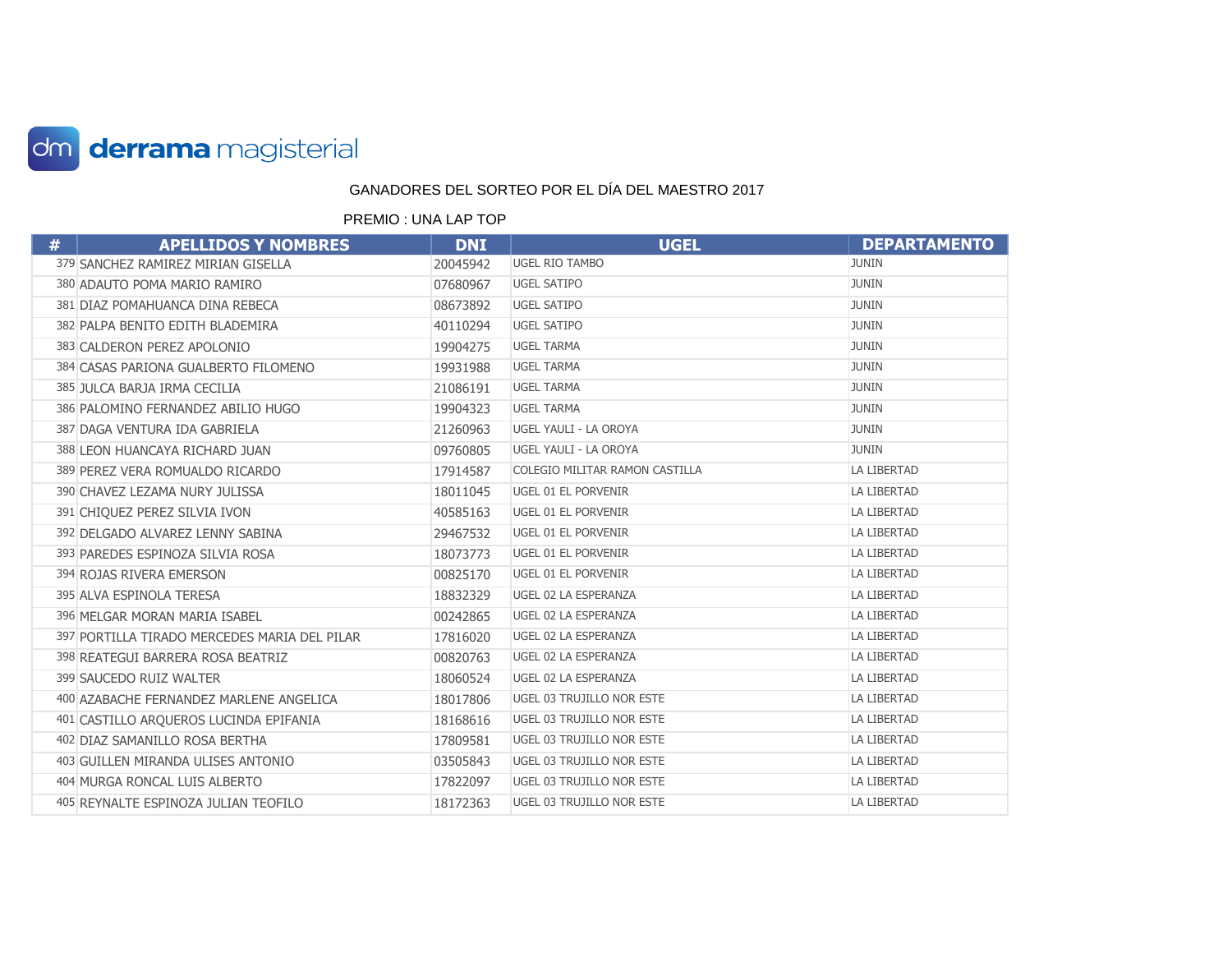

| # | <b>APELLIDOS Y NOMBRES</b>                      | <b>DNI</b> | <b>UGEL</b>                      | <b>DEPARTAMENTO</b> |
|---|-------------------------------------------------|------------|----------------------------------|---------------------|
|   | 406 ALTAMIRANO CASTRO ELIZABETH                 | 27281406   | UGEL 04 TRUJILLO SUR ESTE        | <b>LA LIBERTAD</b>  |
|   | 407 GONZALES AÑORGA DAVID ALEJANDRO             | 17834159   | <b>UGEL 04 TRUJILLO SUR ESTE</b> | <b>LA LIBERTAD</b>  |
|   | 408 LEYVA AGUILAR EDY JONHY                     | 19090369   | UGEL 04 TRUJILLO SUR ESTE        | LA LIBERTAD         |
|   | 409 LOPEZ MORALES ANDRES BERNARDO               | 41021483   | UGEL 04 TRUJILLO SUR ESTE        | <b>LA LIBERTAD</b>  |
|   | 410 PAREDES VILLARREAL YOSSARIAN CONSTANTE      | 18836869   | UGEL 04 TRUJILLO SUR ESTE        | <b>LA LIBERTAD</b>  |
|   | 411 RAMIREZ HOLGUIN DE GAYOSO JESUS DEL ROSARIO | 18091363   | UGEL 04 TRUJILLO SUR ESTE        | LA LIBERTAD         |
|   | 412 MIÑANO RENGIFO DEICY MARGOT                 | 19675102   | UGEL ALTO CHICAMA - CASCAS       | <b>LA LIBERTAD</b>  |
|   | 413 SALDAÑA ROJAS ALIPIO                        | 18194291   | UGEL ALTO CHICAMA - CASCAS       | LA LIBERTAD         |
|   | 414 AGUILAR CHAVEZ LIDIA MARIANA                | 18852712   | <b>UGEL ASCOPE</b>               | LA LIBERTAD         |
|   | 415 ARANA TAFUR ELOY ENRIQUE                    | 26608295   | <b>UGEL ASCOPE</b>               | <b>LA LIBERTAD</b>  |
|   | 416 ARMAS SANTOS MARIA ESTHER                   | 18888774   | <b>UGEL ASCOPE</b>               | LA LIBERTAD         |
|   | 417 CASAS BAZAN ROSMERI                         | 18145790   | <b>UGEL ASCOPE</b>               | <b>LA LIBERTAD</b>  |
|   | 418 VILLENA RIVEROS ROSENDA ADRIANA             | 17950519   | <b>UGEL ASCOPE</b>               | <b>LA LIBERTAD</b>  |
|   | 419 PECHE SOCORRO DE PAJARES CELIA ESTHER       | 18028977   | <b>UGEL BOLIVAR</b>              | LA LIBERTAD         |
|   | 420 GARCIA DELGADO JAIME ARECIO                 | 27041369   | <b>UGEL CHEPEN</b>               | <b>LA LIBERTAD</b>  |
|   | 421 VASQUEZ NUÑEZ DIANETH CECILIA               | 19323260   | <b>UGEL CHEPEN</b>               | LA LIBERTAD         |
|   | 422 ZEVALLOS MURRUGARRA CONSUELO MILDRE         | 27143398   | <b>UGEL CHEPEN</b>               | <b>LA LIBERTAD</b>  |
|   | 423 ARANDA SICCHA PASCUALA ALEJANDRINA          | 09755636   | <b>UGEL JULCAN</b>               | <b>LA LIBERTAD</b>  |
|   | 424 LAZARO ALVARADO RUBY SADITH                 | 19075487   | <b>UGEL OTUZCO</b>               | LA LIBERTAD         |
|   | 425 ULLOA CASTILLO GERARDO MANUEL               | 19070212   | <b>UGEL OTUZCO</b>               | <b>LA LIBERTAD</b>  |
|   | 426 ZAVALETA RODRIGUEZ ROSA MIRIAM              | 19037146   | <b>UGEL OTUZCO</b>               | LA LIBERTAD         |
|   | 427 AGUIRRE AVILA IRMA DORLIZA                  | 18134294   | <b>UGEL PACASMAYO</b>            | <b>LA LIBERTAD</b>  |
|   | 428 HORNA RAZURI MARIETTA PAMELA                | 19251487   | <b>UGEL PACASMAYO</b>            | <b>LA LIBERTAD</b>  |
|   | 429 LA ROSA NORIEGA MABEL ROSARIO               | 19235181   | <b>UGEL PACASMAYO</b>            | LA LIBERTAD         |
|   | 430 MIRANDA CASTAÑEDA MARIA LETICIA             | 19180858   | <b>UGEL PACASMAYO</b>            | <b>LA LIBERTAD</b>  |
|   | 431 CARLOS MATOS MANUEL JOSE                    | 19425300   | <b>UGEL PATAZ</b>                | <b>LA LIBERTAD</b>  |
|   | 432 MORALES ROSAS MILTON CESAR                  | 41975929   | <b>UGEL PATAZ</b>                | <b>LA LIBERTAD</b>  |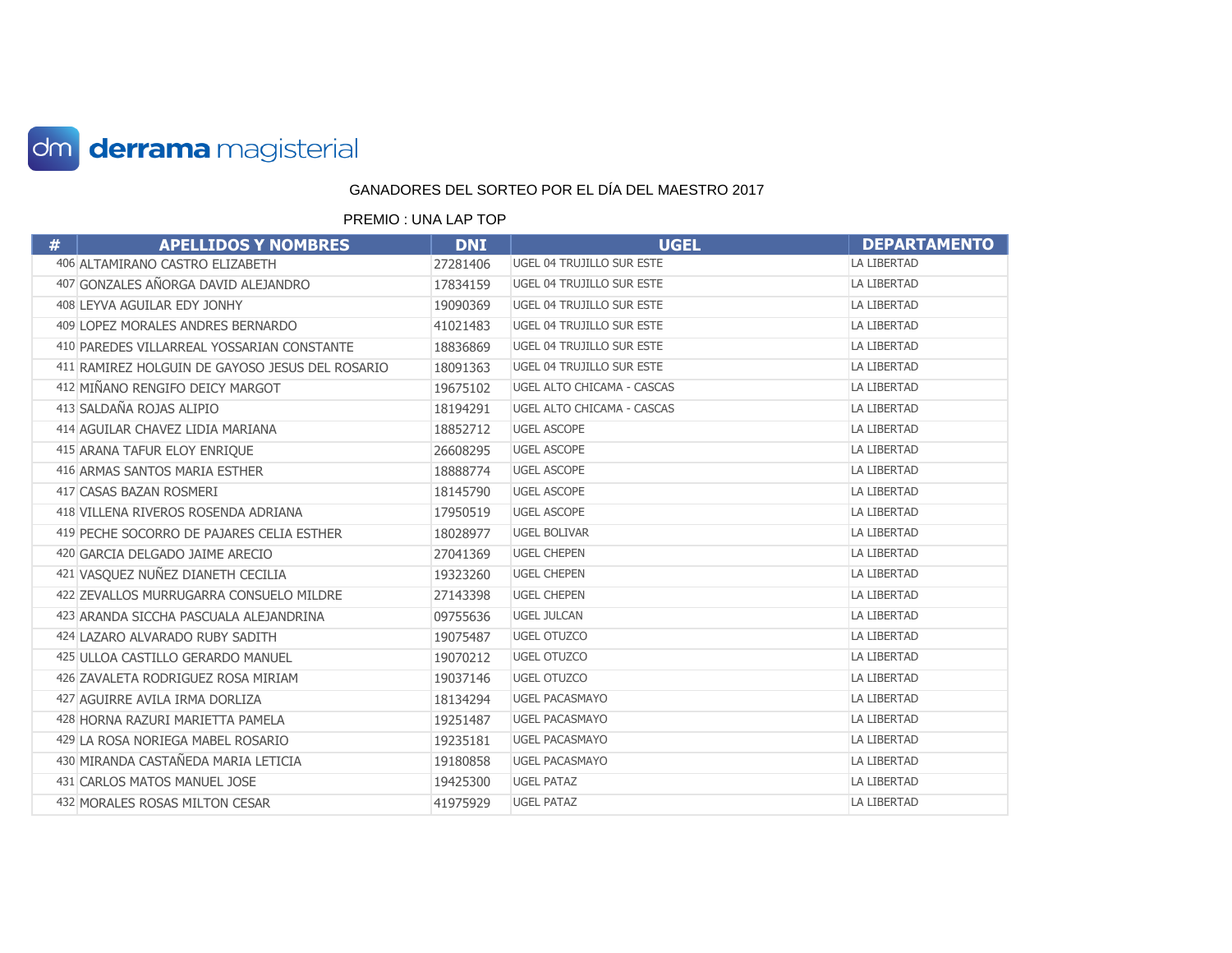

| # | <b>APELLIDOS Y NOMBRES</b>               | <b>DNI</b> | <b>UGEL</b>                     | <b>DEPARTAMENTO</b> |
|---|------------------------------------------|------------|---------------------------------|---------------------|
|   | 433 SEVILLANO LOPEZ MARCELA              | 19409601   | <b>UGEL PATAZ</b>               | LA LIBERTAD         |
|   | 434 BENAVIDES HENRIQUEZ JENNY            | 18188116   | <b>UGEL SANCHEZ CARRION</b>     | <b>LA LIBERTAD</b>  |
|   | 435 CUEVAS SAAVEDRA SANTOS EDUARDO       | 19522406   | <b>UGEL SANCHEZ CARRION</b>     | LA LIBERTAD         |
|   | 436 RIOS CONTRERAS JUAN RAMOS            | 19540110   | <b>UGEL SANCHEZ CARRION</b>     | <b>LA LIBERTAD</b>  |
|   | 437 SIMEON LAYZA PASCUAL                 | 19525524   | <b>UGEL SANCHEZ CARRION</b>     | LA LIBERTAD         |
|   | 438 VILLANUEVA ASTO LUIS ALBERTO         | 19522604   | <b>UGEL SANCHEZ CARRION</b>     | LA LIBERTAD         |
|   | 439 URTECHO TAPIA ROSA HEILEN            | 19660505   | UGEL SANTIAGO DE CHUCO          | LA LIBERTAD         |
|   | 440 PINEDO ESQUIVEL EDWIN ALBERTO        |            | 19670469 UGEL SANTIAGO DE CHUCO | LA LIBERTAD         |
|   | 441 CESPEDES JIMENEZ MARIANO ADOLFO      | 18157287   | <b>UGEL VIRU</b>                | LA LIBERTAD         |
|   | 442 SEBASTIAN VEGA YESENIA CHARO         | 42989320   | UGEL VIRU                       | LA LIBERTAD         |
|   | 443 VARGAS TOCTO BETTY YDALI             | 16617154   | COLEGIO MILITAR ELIAS AGUIRRE   | LAMBAYEQUE          |
|   | 444 ABAD JAIME DEYSE AMADA               | 16432615   | <b>UGEL CHICLAYO</b>            | LAMBAYEQUE          |
|   | 445 ACHA SALGADO WILIAM WILSON           | 16694183   | <b>UGEL CHICLAYO</b>            | LAMBAYEQUE          |
|   | 446 CANCHIS CHEVEZ LAURA NOEMI           | 16419185   | <b>UGEL CHICLAYO</b>            | LAMBAYEQUE          |
|   | 447 CIENFUEGOS ANDAVIZA JOSE ALBERTO     | 19321045   | <b>UGEL CHICLAYO</b>            | LAMBAYEQUE          |
|   | 448 DE LOS RIOS FERNANDEZ FLOR ANTONIETA | 16416007   | UGEL CHICLAYO                   | LAMBAYEQUE          |
|   | 449 DELGADO GARCIA JOSE ISIDORO          | 16532393   | <b>UGEL CHICLAYO</b>            | LAMBAYEQUE          |
|   | 450 DIAZ PERALES JOSE MERCEDES           | 16468012   | <b>UGEL CHICLAYO</b>            | LAMBAYEQUE          |
|   | 451 ELIAS SILVA MARINA ROSA              | 16696576   | <b>UGEL CHICLAYO</b>            | LAMBAYEQUE          |
|   | 452 GARCIA GUZMAN ROSARIO                | 41758829   | UGEL CHICLAYO                   | LAMBAYEQUE          |
|   | 453 GASTELO CARMEN MARITZA SILVIA        | 16661771   | <b>UGEL CHICLAYO</b>            | LAMBAYEQUE          |
|   | 454 GUEVARA PIZARRO JOSE FRANCISCO       | 17429228   | <b>UGEL CHICLAYO</b>            | LAMBAYEQUE          |
|   | 455 LARA LLONTOP LUIS ALBERTO            | 16433171   | UGEL CHICLAYO                   | LAMBAYEQUE          |
|   | 456 MENDOZA RUIZ SEGUNDO ADOLFO          | 16499561   | <b>UGEL CHICLAYO</b>            | LAMBAYEQUE          |
|   | 457 MUNDACA CARO FANNY JUDIT             | 16707566   | <b>UGEL CHICLAYO</b>            | LAMBAYEQUE          |
|   | 458 SAAVEDRA SAAVEDRA EMELITA DE LOURDES | 17610845   | <b>UGEL CHICLAYO</b>            | LAMBAYEQUE          |
|   | 459 VASQUEZ BUSTAMANTE JULIO BELIN       | 16671452   | <b>UGEL CHICLAYO</b>            | LAMBAYEQUE          |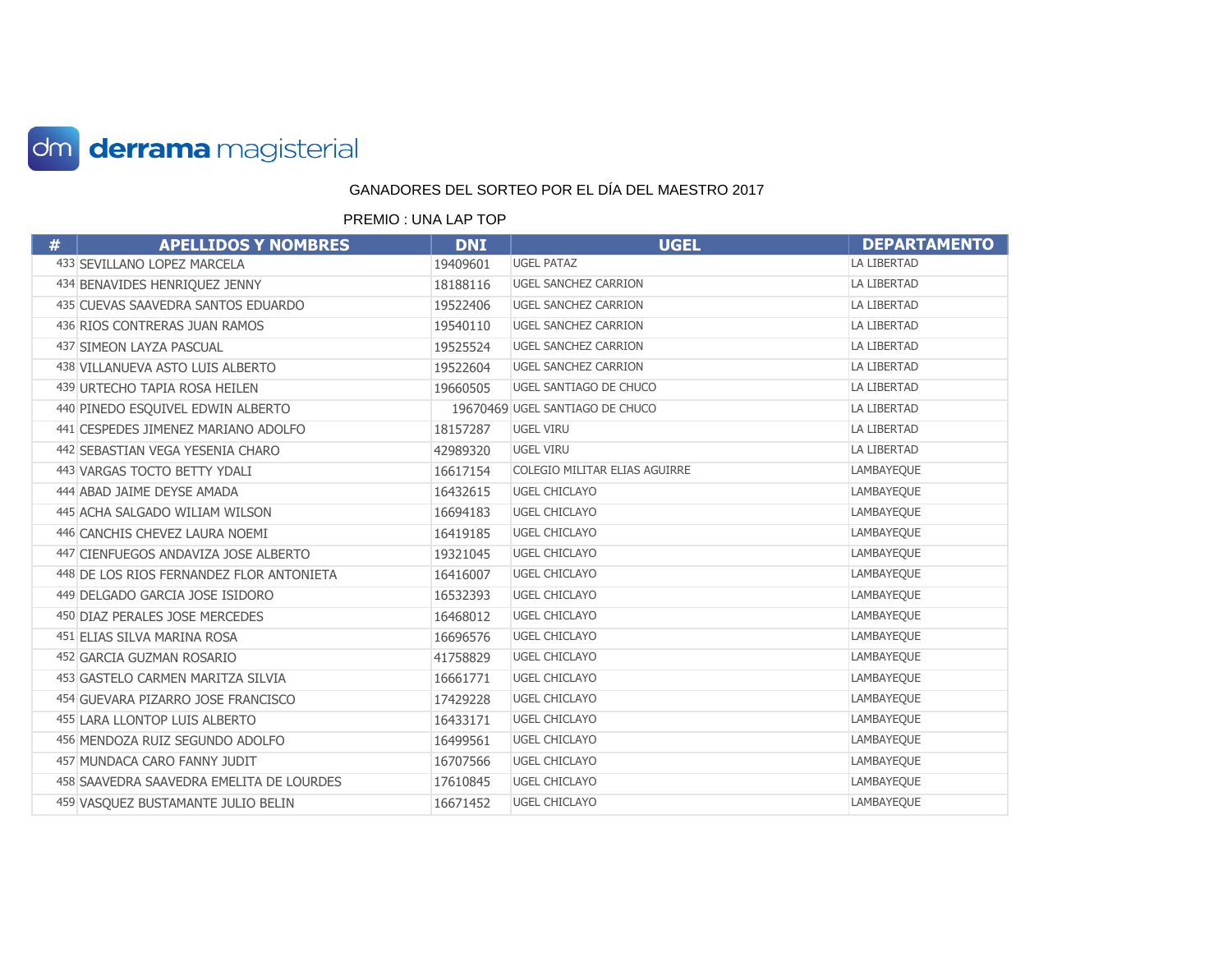

| # | <b>APELLIDOS Y NOMBRES</b>                  | <b>DNI</b> | <b>UGEL</b>                              | <b>DEPARTAMENTO</b> |
|---|---------------------------------------------|------------|------------------------------------------|---------------------|
|   | 460 VILLEGAS ROJAS CARMEN ARACELI           | 16737984   | <b>UGEL CHICLAYO</b>                     | LAMBAYEQUE          |
|   | 461 ZAFRA VILLARREAL CARMEN ROSA            | 16465067   | <b>UGEL CHICLAYO</b>                     | LAMBAYEQUE          |
|   | 462 ZAPATA FERRER GLADYS MAFALDA            | 16481064   | <b>UGEL CHICLAYO</b>                     | LAMBAYEQUE          |
|   | 463 ESPINOZA CESPEDES MARIA CRISTINA        | 44760220   | UGEL FERREÑAFE                           | LAMBAYEQUE          |
|   | 464 PEREZ EFUS GENARO                       | 27429128   | UGEL FERREÑAFE                           | LAMBAYEQUE          |
|   | 465 TUYUME EFFIO MARTIN ALBERTO             | 17540556   | UGEL FERREÑAFE                           | LAMBAYEQUE          |
|   | 466 CHU ORREGO LUIS ENRIQUE                 | 16698290   | <b>UGEL LAMBAYEQUE</b>                   | LAMBAYEQUE          |
|   | 467 CORDOVA DE SAAVEDRA GLADYS ROSA         | 17530913   | <b>UGEL LAMBAYEQUE</b>                   | LAMBAYEQUE          |
|   | 468 ESCOBEDO CASTILLO JOSE LUIS             | 17563078   | <b>UGEL LAMBAYEQUE</b>                   | LAMBAYEQUE          |
|   | 469 HINOPE DE BENZAQUEN GEMA AGUEDITA       | 17520036   | <b>UGEL LAMBAYEQUE</b>                   | LAMBAYEQUE          |
|   | 470 MEDINA CARBAJAL MONICA PATRICIA         | 16416382   | <b>UGEL LAMBAYEQUE</b>                   | LAMBAYEQUE          |
|   | 471 MONJA RUIZ ALEYDA                       | 17606780   | <b>UGEL LAMBAYEQUE</b>                   | LAMBAYEQUE          |
|   | 472 OLIVA LAMADRID LUISA EDELMINA           | 17585197   | <b>UGEL LAMBAYEQUE</b>                   | LAMBAYEQUE          |
|   | 473 OUISPE ACOSTA WILLIAM ARTURO            | 16625328   | <b>UGEL LAMBAYEQUE</b>                   | LAMBAYEQUE          |
|   | 474 TABOADA PORRAS NELLY MARILU             | 16454047   | <b>UGEL LAMBAYEQUE</b>                   | LAMBAYEQUE          |
|   | 475 BECERRA BRINGAS MIGUEL ANGEL            | 09121894   | DRE LIMA                                 | <b>LIMA</b>         |
|   | 476 BERAUN LEDESMA ZOILA ESPERANZA          | 06697839   | <b>DRE LIMA</b>                          | <b>LIMA</b>         |
|   | 477 SALDAÑA PINTO WILLIAM                   | 00873280   | DRE LIMA                                 | <b>LIMA</b>         |
|   | 478 MEDINA VALENCIA MARCO ABEL              | 08559149   | ESCUELA NACIONAL DE FOLKLORE J.M. ARGUED | <b>LIMA</b>         |
|   | 479 ALVAREZ POLANCO LUCIA                   | 06829622   | UGEL 01 SAN JUAN DE MIRAFLORES           | <b>LIMA</b>         |
|   | 480 APAZA RODRIGUEZ DE PALMER JUANA LOURDES | 00491950   | UGEL 01 SAN JUAN DE MIRAFLORES           | LIMA                |
|   | 481 ARANA CARRANZA ELIZABETH GIOVANNA       | 09724972   | UGEL 01 SAN JUAN DE MIRAFLORES           | LIMA                |
|   | 482 ARELLANO CORONEL GUMERCINDA CELIA       | 21245022   | UGEL 01 SAN JUAN DE MIRAFLORES           | <b>LIMA</b>         |
|   | 483 ARENAS SIERRA SARA ESTHER               | 08927626   | UGEL 01 SAN JUAN DE MIRAFLORES           | <b>LIMA</b>         |
|   | 484 BENITO ALVAREZ EDITH NORA               | 10651598   | UGEL 01 SAN JUAN DE MIRAFLORES           | <b>LIMA</b>         |
|   | 485 CONDOR CORDOVA LUZ NELLY                | 04022361   | UGEL 01 SAN JUAN DE MIRAFLORES           | <b>LIMA</b>         |
|   | 486 CUYA DE VERA MARITZA LUZMILA            | 07694320   | UGEL 01 SAN JUAN DE MIRAFLORES           | <b>LIMA</b>         |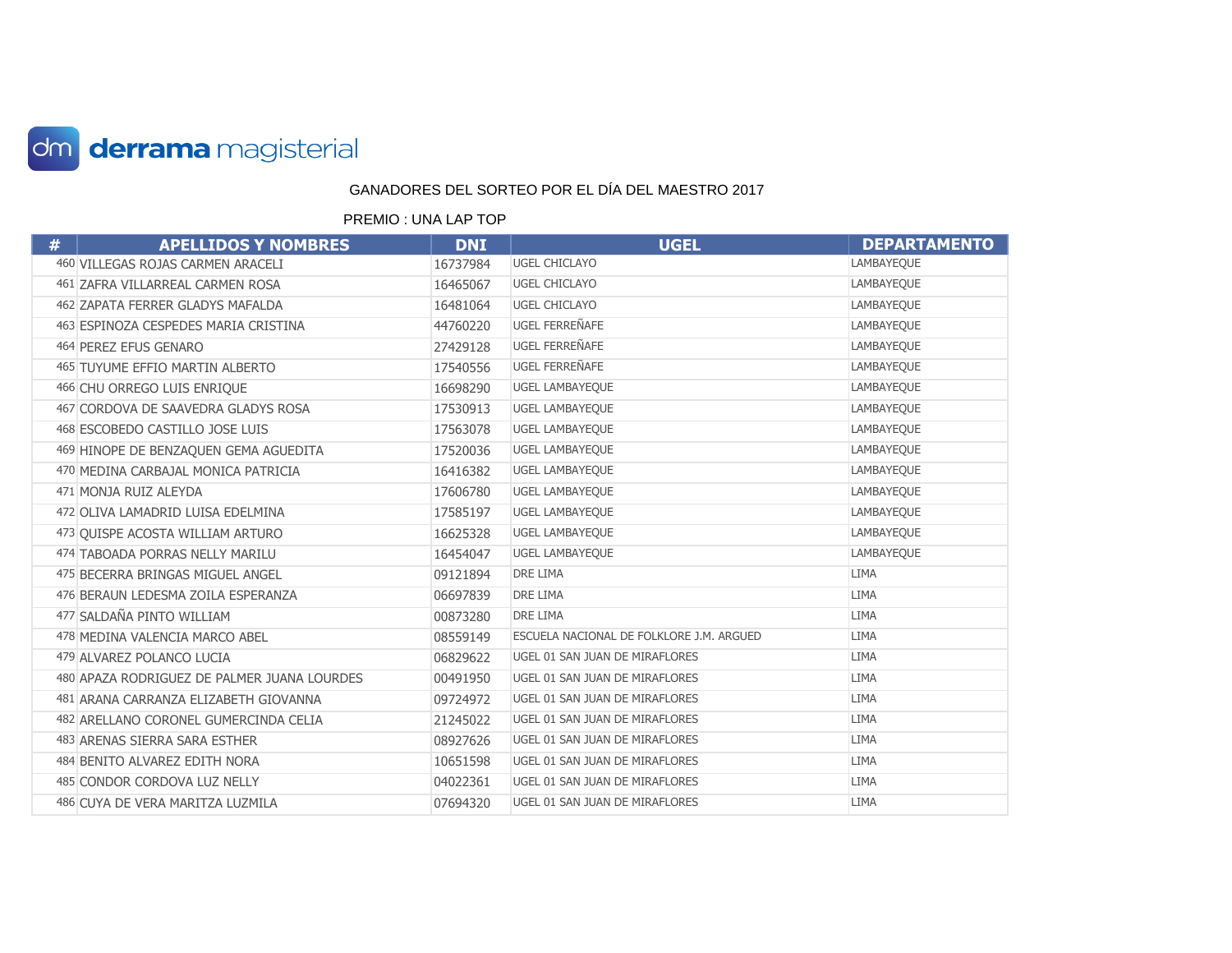

| # | <b>APELLIDOS Y NOMBRES</b>                   | <b>DNI</b> | <b>UGEL</b>                    | <b>DEPARTAMENTO</b> |
|---|----------------------------------------------|------------|--------------------------------|---------------------|
|   | 487 DE LA CRUZ NAPANGA NELLY GLENDA          | 21880592   | UGEL 01 SAN JUAN DE MIRAFLORES | <b>LIMA</b>         |
|   | 488 FRANCIA VELASCO VIVIAN ROSARIO           | 09314578   | UGEL 01 SAN JUAN DE MIRAFLORES | LIMA                |
|   | 489 GAMARRA CHACON MARIO SERGIO              | 06701266   | UGEL 01 SAN JUAN DE MIRAFLORES | <b>LIMA</b>         |
|   | 490 GAMARRA PINO DE TINTAYA LILIA            | 08400428   | UGEL 01 SAN JUAN DE MIRAFLORES | <b>LIMA</b>         |
|   | 491 GARCIA CHAVEZ ELISEO JESUS               | 09258315   | UGEL 01 SAN JUAN DE MIRAFLORES | <b>LIMA</b>         |
|   | 492 GAYOSO SALCEDO HECTOR GLICERIO           | 07936193   | UGEL 01 SAN JUAN DE MIRAFLORES | <b>LIMA</b>         |
|   | 493 GUARDIA MONTERO JUDY MARILYN             | 09577851   | UGEL 01 SAN JUAN DE MIRAFLORES | <b>LIMA</b>         |
|   | 494 GUERRERO RAMOS EDELMIRA ERNESTINA        | 07691183   | UGEL 01 SAN JUAN DE MIRAFLORES | <b>LIMA</b>         |
|   | 495 JUNCHAYA GALLO DE ZAVALA ROSA MARIA      | 07556763   | UGEL 01 SAN JUAN DE MIRAFLORES | <b>LIMA</b>         |
|   | 496 LEVANO TOLEDO FELIX ALFREDO              | 07034180   | UGEL 01 SAN JUAN DE MIRAFLORES | LIMA                |
|   | 497 MIRANDA ANCHIRAYCO VILMA ANNA LUCIA      | 06010983   | UGEL 01 SAN JUAN DE MIRAFLORES | <b>LIMA</b>         |
|   | 498 MONDRAGON CAMPOS VIOLETA                 | 07148398   | UGEL 01 SAN JUAN DE MIRAFLORES | <b>LIMA</b>         |
|   | 499 NAVARRO PUMACHAGUA YOLANDA BALTAZARA     | 08965115   | UGEL 01 SAN JUAN DE MIRAFLORES | <b>LIMA</b>         |
|   | 500 PALOMINO GUERRERO MERCEDES               | 08960073   | UGEL 01 SAN JUAN DE MIRAFLORES | <b>LIMA</b>         |
|   | 501 PEREZ AGUILAR JOSE                       | 25513566   | UGEL 01 SAN JUAN DE MIRAFLORES | <b>LIMA</b>         |
|   | 502 PUMACAYO SARMIENTO YENY CARMEN           | 09704959   | UGEL 01 SAN JUAN DE MIRAFLORES | <b>LIMA</b>         |
|   | 503 RAMIREZ AGUILAR DE CABRERA MONICA MARGOT | 09121550   | UGEL 01 SAN JUAN DE MIRAFLORES | LIMA                |
|   | 504 REA GALINDO MARIA CLOTILDE               | 10080400   | UGEL 01 SAN JUAN DE MIRAFLORES | <b>LIMA</b>         |
|   | 505 SALDAÑA CASTAÑEDA LEONOR                 | 08400576   | UGEL 01 SAN JUAN DE MIRAFLORES | <b>LIMA</b>         |
|   | 506 SIERRA RUEDA JANET ALVINA                | 09694857   | UGEL 01 SAN JUAN DE MIRAFLORES | <b>LIMA</b>         |
|   | 507 VERAMENDI MONTES MERY LUZ                | 10750062   | UGEL 01 SAN JUAN DE MIRAFLORES | <b>LIMA</b>         |
|   | 508 YARO VERA GODOFREDO                      | 10230560   | UGEL 01 SAN JUAN DE MIRAFLORES | <b>LIMA</b>         |
|   | 509 ALEJOS FLORES GIOVANNA ELENA             | 08132161   | UGEL 02 RIMAC                  | <b>LIMA</b>         |
|   | 510 ARDILES PASAPERA JOSE LUIS               | 08444035   | UGEL 02 RIMAC                  | <b>LIMA</b>         |
|   | 511 BENITO ACHAHUI RICARDO                   | 09789864   | UGEL 02 RIMAC                  | <b>LIMA</b>         |
|   | 512 BRITO CAMONES ENMA CLEMENTINA            | 09632518   | UGEL 02 RIMAC                  | <b>LIMA</b>         |
|   | 513 CABRERA ARANGO DE LEYVA MIRTHA ROSARIO   | 08084236   | UGEL 02 RIMAC                  | <b>LIMA</b>         |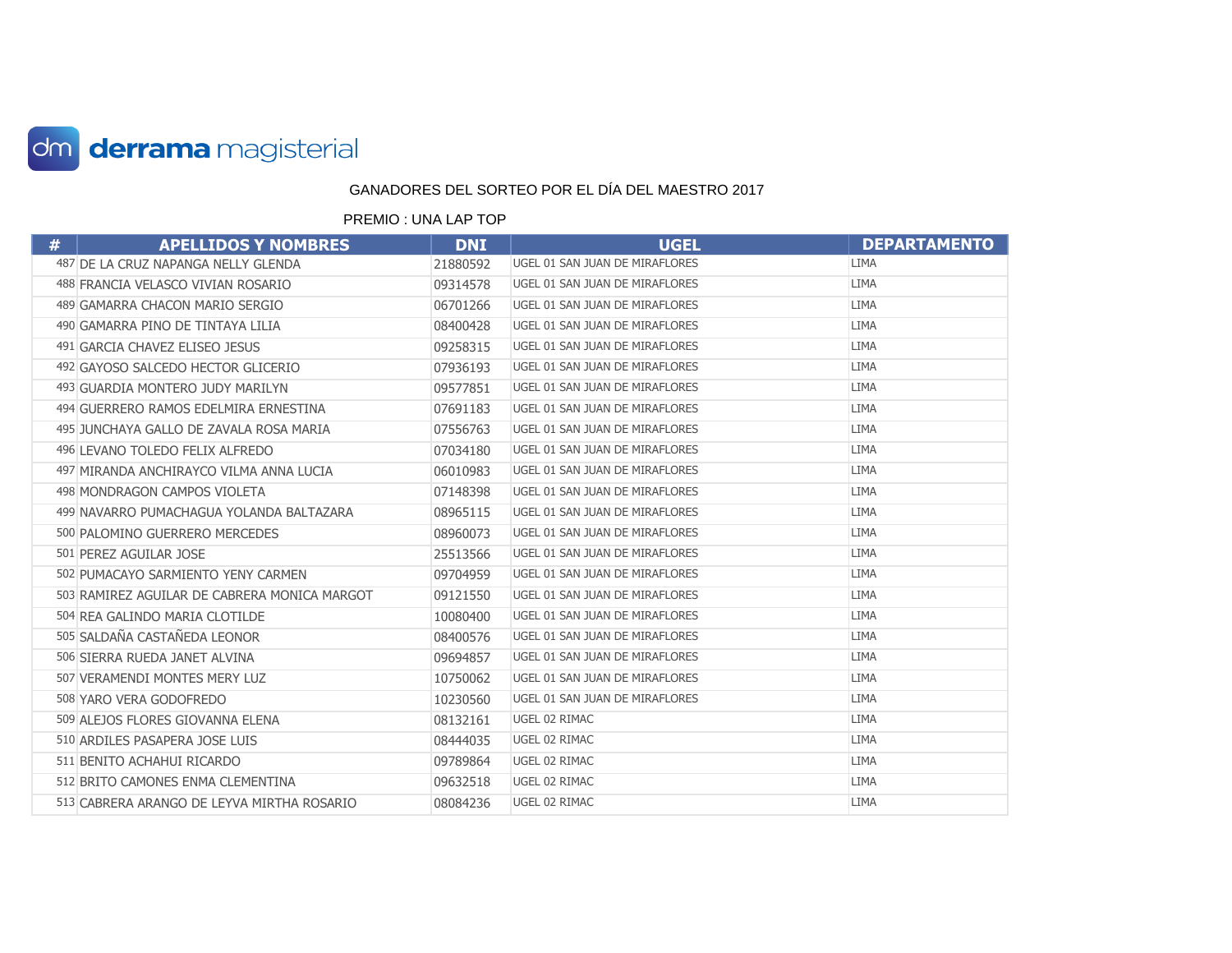

| # | <b>APELLIDOS Y NOMBRES</b>                | <b>DNI</b> | <b>UGEL</b>     | <b>DEPARTAMENTO</b> |
|---|-------------------------------------------|------------|-----------------|---------------------|
|   | 514 CACERES LIMACO KATTY VERONICA         | 08171490   | UGEL 02 RIMAC   | <b>LIMA</b>         |
|   | 515 CARRASCO ESCOBEDO PABLO RUBEN         | 08590433   | UGEL 02 RIMAC   | <b>LIMA</b>         |
|   | 516 CHAVEZ ESCALANTE JOSE ANGELES         | 10459703   | UGEL 02 RIMAC   | <b>LIMA</b>         |
|   | 517 DEXTRE ROBLES MARIA ELENA             | 08617420   | UGEL 02 RIMAC   | <b>LIMA</b>         |
|   | 518 DURAND VARAS ELVA SUSANA              | 09907216   | UGEL 02 RIMAC   | <b>LIMA</b>         |
|   | 519 GONZALES SANTISTEBAN MARIA DEL CARMEN | 07160892   | UGEL 02 RIMAC   | <b>LIMA</b>         |
|   | 520 GUTIERREZ ARAUJO ESTHER EUFEMIA       | 08177434   | UGEL 02 RIMAC   | <b>LIMA</b>         |
|   | 521 HIJAR GUZMAN FLOR DE MARIA            | 15586163   | UGEL 02 RIMAC   | <b>LIMA</b>         |
|   | 522 HUAYTA SALAZAR GLORIA MARINA          | 25462392   | UGEL 02 RIMAC   | <b>LIMA</b>         |
|   | 523 JARA PADILLA ROSA HONORIA             | 08462184   | UGEL 02 RIMAC   | <b>LIMA</b>         |
|   | 524 JARAMILLO PAULINO NOLA ELVIRA         | 32601122   | UGEL 02 RIMAC   | <b>LIMA</b>         |
|   | 525 LOPEZ MUÑOZ WILLY OVIDIO              | 09043684   | UGEL 02 RIMAC   | LIMA                |
|   | 526 MARQUEZ VILCAS NORMA                  | 08013755   | UGEL 02 RIMAC   | <b>LIMA</b>         |
|   | 527 NERY MOLINA CARLOS HUMBERTO           | 09442982   | UGEL 02 RIMAC   | <b>LIMA</b>         |
|   | 528 OCHOA HERNANDEZ GRACIELA ROSA LUISA   | 08575259   | UGEL 02 RIMAC   | LIMA                |
|   | 529 RAMIREZ ZAVALETA ENRIQUE WUALTER      | 32605792   | UGEL 02 RIMAC   | <b>LIMA</b>         |
|   | 530 REYES HOSTILIANO MIRIAM MAURA         | 08581546   | UGEL 02 RIMAC   | <b>LIMA</b>         |
|   | 531 REYNA GUERRERO ANITA DEL PILAR        | 09628307   | UGEL 02 RIMAC   | <b>LIMA</b>         |
|   | 532 SANCHEZ VIDAL RUBEN NICACIO           | 08129162   | UGEL 02 RIMAC   | <b>LIMA</b>         |
|   | 533 SULCA PEÑA MARY ROCIO                 | 10067588   | UGEL 02 RIMAC   | <b>LIMA</b>         |
|   | 534 VALENTIN LOPEZ ORFELINDA MARIA        | 08629108   | UGEL 02 RIMAC   | <b>LIMA</b>         |
|   | 535 VEGA BERNAL CARMEN FIORELLA           | 09627759   | UGEL 02 RIMAC   | <b>LIMA</b>         |
|   | 536 ALFARO MEDINA DINA ORFELIA            | 06701027   | UGEL 03 CERCADO | <b>LIMA</b>         |
|   | 537 ANTONIO JORDAN DORIS RENEE            | 08855727   | UGEL 03 CERCADO | <b>LIMA</b>         |
|   | 538 ARRESE FATACIOLI LUIS GIOVANI         | 07450372   | UGEL 03 CERCADO | <b>LIMA</b>         |
|   | 539 AUSEJO CUEVA HERMINIA FELICITAS       | 09419276   | UGEL 03 CERCADO | <b>LIMA</b>         |
|   | 540 CABREJOS DAVILA MAGALY EUNICE         | 10282184   | UGEL 03 CERCADO | <b>LIMA</b>         |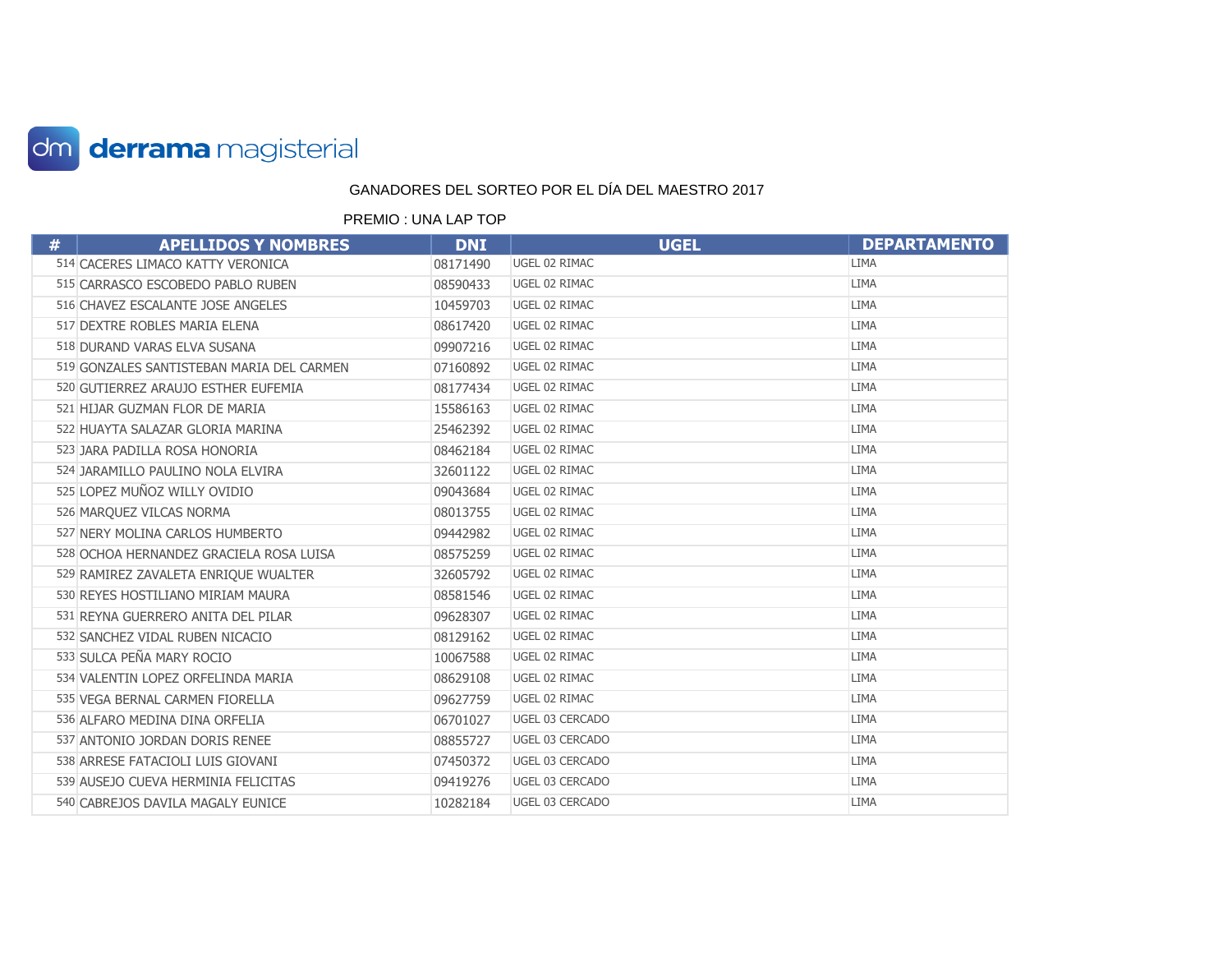

| # | <b>APELLIDOS Y NOMBRES</b>                      | <b>DNI</b> | <b>UGEL</b>     | <b>DEPARTAMENTO</b> |
|---|-------------------------------------------------|------------|-----------------|---------------------|
|   | 541 CARBAJAL SIFUENTES PATRICIA DE LAS MERCEDES | 07912336   | UGEL 03 CERCADO | <b>LIMA</b>         |
|   | 542 CASTRO ARIAS CHRISTIAN LEONEL               | 09565058   | UGEL 03 CERCADO | <b>LIMA</b>         |
|   | 543 CONTRERAS QUISPE CALIXTA                    | 09140778   | UGEL 03 CERCADO | <b>LIMA</b>         |
|   | 544 FLORES MOSCOSO TERESA JESUS                 | 09425741   | UGEL 03 CERCADO | <b>LIMA</b>         |
|   | 545 GALVEZ URIBE ROSA ZENOBIA                   | 07295902   | UGEL 03 CERCADO | <b>LIMA</b>         |
|   | 546 GIRON CUZCANO ROXANI ALEJANDRA              | 15423022   | UGEL 03 CERCADO | <b>LIMA</b>         |
|   | 547 GOMERO MEZA FLOR DE JESUS                   | 06572321   | UGEL 03 CERCADO | <b>LIMA</b>         |
|   | 548 LAGOS ROBLES MILAGRITO                      | 09279429   | UGEL 03 CERCADO | <b>LIMA</b>         |
|   | 549 LAURA QUISPE MARY GLORIA                    | 08687484   | UGEL 03 CERCADO | <b>LIMA</b>         |
|   | 550 LOZADA CACEDA RENEE MARINA                  | 06100551   | UGEL 03 CERCADO | <b>LIMA</b>         |
|   | 551 OSCCO LOAYZA MIGUEL FRANCISCO               | 09122261   | UGEL 03 CERCADO | <b>LIMA</b>         |
|   | 552 PALACIOS FANO LILI ADELINA                  | 08519691   | UGEL 03 CERCADO | <b>LIMA</b>         |
|   | 553 PARIONA LEON CIRILO NEPTALI                 | 09793809   | UGEL 03 CERCADO | <b>LIMA</b>         |
|   | 554 PEÑA GUGICH KATYA ADRIANA                   | 19828851   | UGEL 03 CERCADO | <b>LIMA</b>         |
|   | 555 RUBIO CASTRO LOURDES PERPETUA               | 08179026   | UGEL 03 CERCADO | <b>LIMA</b>         |
|   | 556 SOBRINO VELARDE MARIA DEL CARMEN            | 08135314   | UGEL 03 CERCADO | <b>LIMA</b>         |
|   | 557 SOLORZANO ARROYO MARIA LOURDES              | 09188811   | UGEL 03 CERCADO | <b>LIMA</b>         |
|   | 558 ABREGU MORALES DE ORCON GIOVANNA MERCEDES   | 09403379   | UGEL 04 COMAS   | <b>LIMA</b>         |
|   | 559 AQUISSE TORRES TEODORO                      | 25552563   | UGEL 04 COMAS   | <b>LIMA</b>         |
|   | 560 BAILETTI BAYLON JULIA MERCEDES              | 06918734   | UGEL 04 COMAS   | <b>LIMA</b>         |
|   | 561 BOCANEGRA MORALES MIRTHA BETTY              | 09613761   | UGEL 04 COMAS   | <b>LIMA</b>         |
|   | 562 ESPINO TIPIANA BEATRIZ GREISS               | 07339149   | UGEL 04 COMAS   | <b>LIMA</b>         |
|   | 563 FALCON GALIANO ELSA                         | 06907544   | UGEL 04 COMAS   | LIMA                |
|   | 564 HUARINGA CUELLAR TATIANA LEA                | 09183693   | UGEL 04 COMAS   | <b>LIMA</b>         |
|   | 565 MATTA CORAGE JUANA LUCY                     | 10456894   | UGEL 04 COMAS   | <b>LIMA</b>         |
|   | 566 MELCHOR LIBERATO SILVER ALEJANDRO           | 06845471   | UGEL 04 COMAS   | <b>LIMA</b>         |
|   | 567 MONTERO TACZA MARIA VALENTINA               | 19972082   | UGEL 04 COMAS   | <b>LIMA</b>         |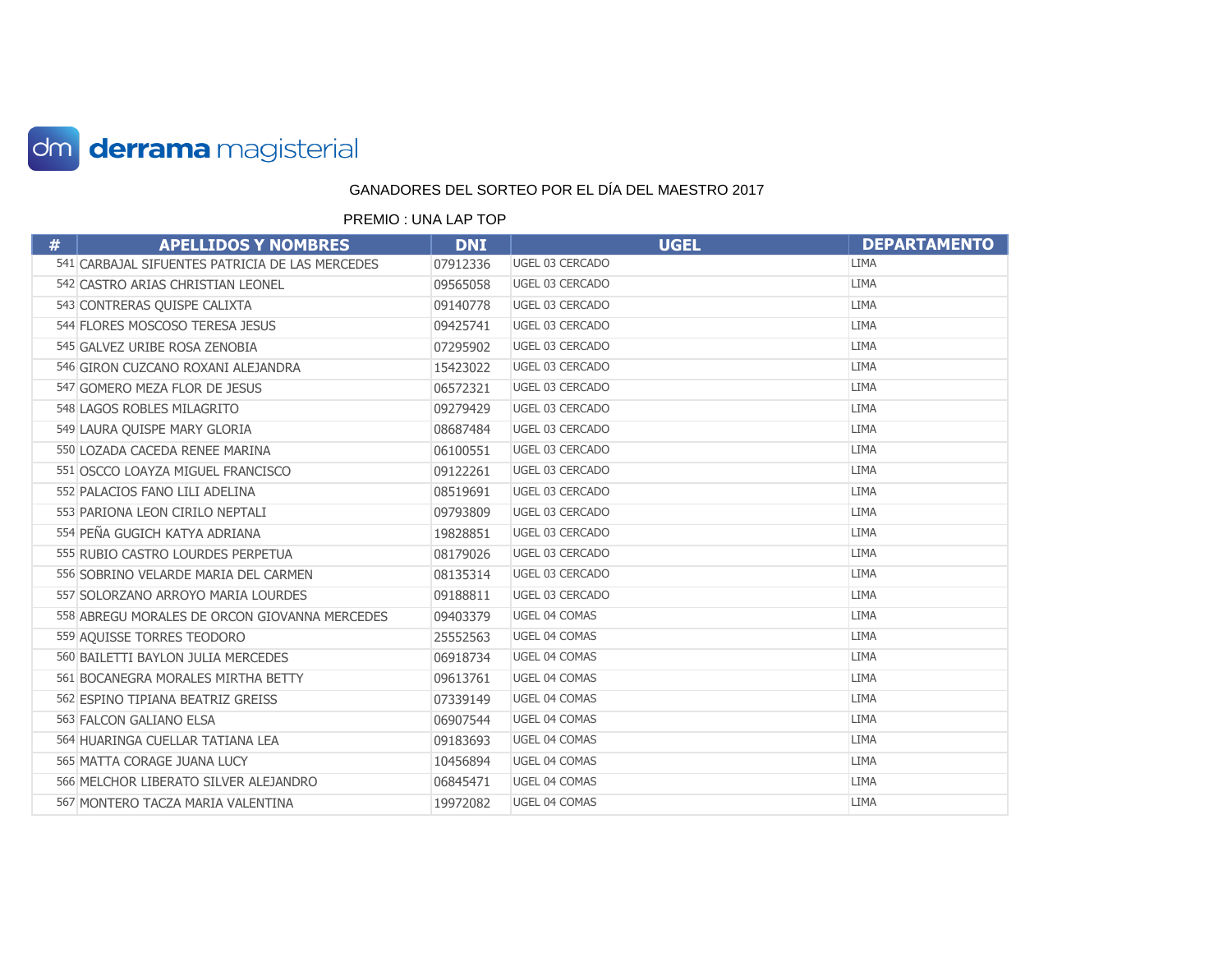

| # | <b>APELLIDOS Y NOMBRES</b>                         | <b>DNI</b> | <b>UGEL</b>                    | <b>DEPARTAMENTO</b> |
|---|----------------------------------------------------|------------|--------------------------------|---------------------|
|   | 568 NEGRETE CORDOVA CARLOS ANTONIO                 | 07988897   | UGEL 04 COMAS                  | <b>LIMA</b>         |
|   | 569 PADILLA TAFUR FERNANDO DAVID                   | 08130921   | UGEL 04 COMAS                  | <b>LIMA</b>         |
|   | 570 PAJARES GRANDILLER DE MENDEZ JACQUELINE YSABEL | 07716840   | UGEL 04 COMAS                  | <b>LIMA</b>         |
|   | 571 QUINTO CASTRO YRENE FELICITA                   | 09172716   | UGEL 04 COMAS                  | LIMA                |
|   | 572 QUISPE SOLANO MONICA                           | 07683042   | UGEL 04 COMAS                  | <b>LIMA</b>         |
|   | 573 QUIÑONEZ CASAS DORIS ELIZABETH                 | 09768006   | UGEL 04 COMAS                  | <b>LIMA</b>         |
|   | 574 RIVERA AQUINO AZUCENA GLADYS                   | 06874877   | UGEL 04 COMAS                  | <b>LIMA</b>         |
|   | 575 SALINAS BUSTAMANTE MARIA DEL CARMEN            | 06543560   | UGEL 04 COMAS                  | LIMA                |
|   | 576 SALVADOR LIVIA YNES                            | 06912406   | UGEL 04 COMAS                  | <b>LIMA</b>         |
|   | 577 SILVA PARRA ZULEMA CASIMIRA                    | 06921758   | UGEL 04 COMAS                  | <b>LIMA</b>         |
|   | 578 VARGAS OCAMPO JANNETH MARLENE                  | 08146270   | UGEL 04 COMAS                  | <b>LIMA</b>         |
|   | 579 VILLANUEVA PUENTE MIRKO PEDRO                  | 06798558   | UGEL 04 COMAS                  | <b>LIMA</b>         |
|   | 580 ZAMUDIO MORALES LUZ REBECA                     | 10404540   | UGEL 04 COMAS                  | <b>LIMA</b>         |
|   | 581 ABREU POWIDZKI CARLOS ALBERTO                  | 08704583   | UGEL 05 SAN JUAN DE LURIGANCHO | <b>LIMA</b>         |
|   | 582 ALCANTARA MARTINEZ DASSY MIRIAM                | 09679684   | UGEL 05 SAN JUAN DE LURIGANCHO | <b>LIMA</b>         |
|   | 583 CARRIZALES MORENO FELIX AGUSTIN                | 09247360   | UGEL 05 SAN JUAN DE LURIGANCHO | <b>LIMA</b>         |
|   | 584 DELGADO SANDOVAL JORGE REYNALDO                | 06155715   | UGEL 05 SAN JUAN DE LURIGANCHO | <b>LIMA</b>         |
|   | 585 FLORES TENORIO GLORIA MARIA                    | 09567944   | UGEL 05 SAN JUAN DE LURIGANCHO | <b>LIMA</b>         |
|   | 586 GUERRERO TAPIA JENNY                           | 40828184   | UGEL 05 SAN JUAN DE LURIGANCHO | <b>LIMA</b>         |
|   | 587 GUTIERREZ ROJAS MARIA TERESA                   | 10577477   | UGEL 05 SAN JUAN DE LURIGANCHO | <b>LIMA</b>         |
|   | 588 KAFDECH SEMINARIO MARY YRENE                   | 09769236   | UGEL 05 SAN JUAN DE LURIGANCHO | <b>LIMA</b>         |
|   | 589 LUNA OLIVARES RAFAEL ALEJANDRO                 | 21813267   | UGEL 05 SAN JUAN DE LURIGANCHO | <b>LIMA</b>         |
|   | 590 MARTICORENA MARTINEZ ROY FELIX                 | 21844828   | UGEL 05 SAN JUAN DE LURIGANCHO | <b>LIMA</b>         |
|   | 591 MEZA BACILIO EDSON LEONIDES                    | 09089731   | UGEL 05 SAN JUAN DE LURIGANCHO | <b>LIMA</b>         |
|   | 592 MONTALVAN HUERTAS EDUARDO                      | 07098328   | UGEL 05 SAN JUAN DE LURIGANCHO | <b>LIMA</b>         |
|   | 593 MOREYRA BELLIDO ELSY                           | 21555036   | UGEL 05 SAN JUAN DE LURIGANCHO | <b>LIMA</b>         |
|   | 594 NAJARRO CASTRO REBECA                          | 28455434   | UGEL 05 SAN JUAN DE LURIGANCHO | <b>LIMA</b>         |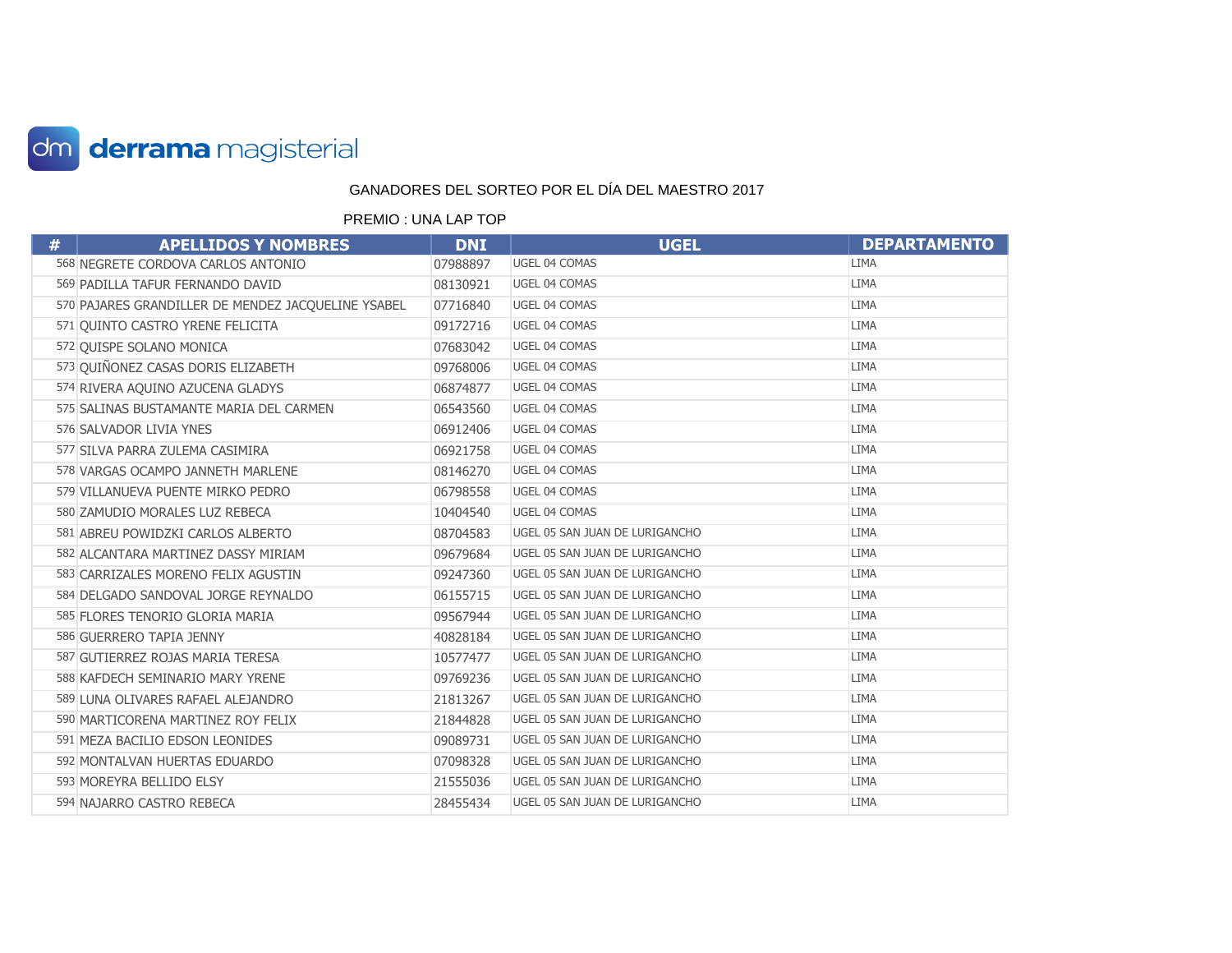

| # | <b>APELLIDOS Y NOMBRES</b>                    | <b>DNI</b> | <b>UGEL</b>                    | <b>DEPARTAMENTO</b> |
|---|-----------------------------------------------|------------|--------------------------------|---------------------|
|   | 595 PEREZ MARTINEZ SANDRA CECILIA             | 09496254   | UGEL 05 SAN JUAN DE LURIGANCHO | LIMA                |
|   | 596 PEREZ ROJAS LUIS                          | 07050967   | UGEL 05 SAN JUAN DE LURIGANCHO | <b>LIMA</b>         |
|   | 597 RAYMUNDO CALDERON OSCAR EFRAIN            | 09099123   | UGEL 05 SAN JUAN DE LURIGANCHO | <b>LIMA</b>         |
|   | 598 RECUAY SANCHEZ DE CORDOVA JUANITA BEATRIZ | 06164080   | UGEL 05 SAN JUAN DE LURIGANCHO | <b>LIMA</b>         |
|   | 599 ROJAS JURO IRENE                          | 09083098   | UGEL 05 SAN JUAN DE LURIGANCHO | <b>LIMA</b>         |
|   | 600 ROMERO VALERIANO MATILDE SOFIA            | 08298795   | UGEL 05 SAN JUAN DE LURIGANCHO | <b>LIMA</b>         |
|   | 601 SALCEDO GONZALES VDA DE DIAZ JULIA JESUS  | 20007866   | UGEL 05 SAN JUAN DE LURIGANCHO | <b>LIMA</b>         |
|   | 602 TOROBEO HUAYCANI ELENA                    | 06125815   | UGEL 05 SAN JUAN DE LURIGANCHO | <b>LIMA</b>         |
|   | 603 AITE RIOS NELLY NANCY                     | 07073266   | UGEL 06 VITARTE                | <b>LIMA</b>         |
|   | 604 APAZA MORALES DE MARTINEZ AMANDA SOLEDAD  | 09689229   | UGEL 06 VITARTE                | <b>LIMA</b>         |
|   | 605 AREVALO VELA MARY LUZ                     | 09640921   | UGEL 06 VITARTE                | <b>LIMA</b>         |
|   | 606 AVELLANEDA CRUZ EDITH INES                | 09594818   | UGEL 06 VITARTE                | <b>LIMA</b>         |
|   | 607 CAJACHAHUA ESPINOZA GODOFREDO LUIS        | 21085472   | UGEL 06 VITARTE                | <b>LIMA</b>         |
|   | 608 CALDERON MALDONADO ISAIAS ABEL            | 06973558   | UGEL 06 VITARTE                | <b>LIMA</b>         |
|   | 609 CASACHAGUA CHAMORRO SILVIA NOEMI          | 09761752   | UGEL 06 VITARTE                | <b>LIMA</b>         |
|   | 610 CASTRO QUIROZ MONICA MIRIAM               | 09846497   | UGEL 06 VITARTE                | <b>LIMA</b>         |
|   | 611 CHAVEZ QUIJANO JORGE HUMBERTO             | 16170907   | UGEL 06 VITARTE                | <b>LIMA</b>         |
|   | 612 DE LA CRUZ AQUINO MARIA ELENA             | 10599183   | UGEL 06 VITARTE                | <b>LIMA</b>         |
|   | 613 JERI REA JACQUELINE ROCIO                 | 06275376   | <b>UGEL 06 VITARTE</b>         | <b>LIMA</b>         |
|   | 614 LOPEZ MOSQUERA APOLONIO VITO              | 07657773   | UGEL 06 VITARTE                | <b>LIMA</b>         |
|   | 615 MARTINEZ HERNANDEZ RAUL YOVANI            | 41083241   | UGEL 06 VITARTE                | <b>LIMA</b>         |
|   | 616 PALOMINO GARCIA NELLY ROSA                | 07664843   | UGEL 06 VITARTE                | <b>LIMA</b>         |
|   | 617 PITA ROMAN MARISOL                        | 31183211   | UGEL 06 VITARTE                | <b>LIMA</b>         |
|   | 618 QUISPE VILCAHUAMAN YULE ESPERANZA         | 09065434   | UGEL 06 VITARTE                | <b>LIMA</b>         |
|   | 619 ROJAS HILARIO JAKELINE                    | 04074703   | <b>UGEL 06 VITARTE</b>         | <b>LIMA</b>         |
|   | 620 SANCHEZ TERBULLINO CLACIDA                | 07669386   | UGEL 06 VITARTE                | <b>LIMA</b>         |
|   | 621 SOLORZANO HILARIO JAIME LUIS              | 10046952   | <b>UGEL 06 VITARTE</b>         | <b>LIMA</b>         |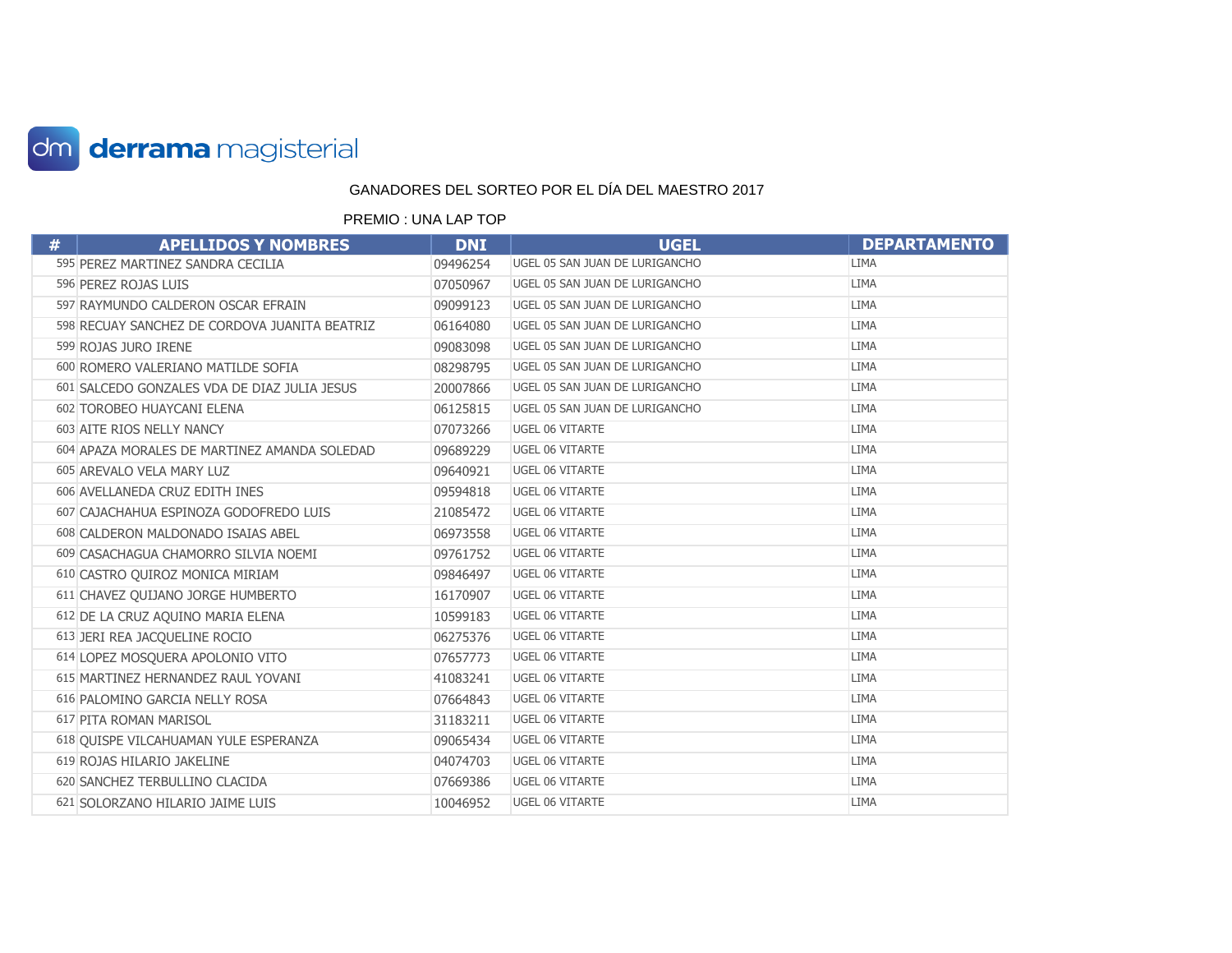

| # | <b>APELLIDOS Y NOMBRES</b>                      | <b>DNI</b> | <b>UGEL</b>       | <b>DEPARTAMENTO</b> |
|---|-------------------------------------------------|------------|-------------------|---------------------|
|   | 622 VALENCIA RAYMUNDO RICHAR MIGUEL             | 41501191   | UGEL 06 VITARTE   | <b>LIMA</b>         |
|   | 623 VILLENA RAJO PILAR                          | 10500538   | UGEL 06 VITARTE   | <b>LIMA</b>         |
|   | 624 ABANTO QUIROZ MARIA YRENE                   | 10345248   | UGEL 07 SAN BORJA | <b>LIMA</b>         |
|   | 625 BOHORQUEZ CORDOVA MARIA ESMERALDA           | 06632518   | UGEL 07 SAN BORJA | <b>LIMA</b>         |
|   | 626 CAMAYO SOLSOL JOSE ABEL                     | 07041809   | UGEL 07 SAN BORJA | <b>LIMA</b>         |
|   | 627 CUNYAS MARTINEZ GRICELDA SOLEDAD            | 09723080   | UGEL 07 SAN BORJA | <b>LIMA</b>         |
|   | 628 ENRIQUEZ JUNES JULIO GIANCARLO              | 41907584   | UGEL 07 SAN BORJA | <b>LIMA</b>         |
|   | 629 FUERTES BOLAÑOS MERCEDES MIRTHA             | 07117411   | UGEL 07 SAN BORJA | <b>LIMA</b>         |
|   | 630 GARCIA ALEGRE FREDERICK EURICLIDES          | 10470353   | UGEL 07 SAN BORJA | <b>LIMA</b>         |
|   | 631 JURUPE YAMPUFE FAUSTA CATALINA              | 17429804   | UGEL 07 SAN BORJA | <b>LIMA</b>         |
|   | 632 LABAN ALVAREZ LUZ MARIA                     | 16713115   | UGEL 07 SAN BORJA | <b>LIMA</b>         |
|   | 633 LEYVA VILLANUEVA CECILIA SUSANA             | 06672270   | UGEL 07 SAN BORJA | <b>LIMA</b>         |
|   | 634 LOPEZ PANDURO GLADYS ANTONIETA              | 07044225   | UGEL 07 SAN BORJA | <b>LIMA</b>         |
|   | 635 MELENDEZ TAFUR ROSA YMELDA                  | 10348424   | UGEL 07 SAN BORJA | <b>LIMA</b>         |
|   | 636 QUISPE CEPEDA DE VERA ANA OFELIA DEL CARMEN | 07547138   | UGEL 07 SAN BORJA | <b>LIMA</b>         |
|   | 637 QUISPE JANAMPA JOSEFINA                     | 08756054   | UGEL 07 SAN BORJA | <b>LIMA</b>         |
|   | 638 RAMIREZ CARRANZA TANIA VIRGINIA             | 09595594   | UGEL 07 SAN BORJA | <b>LIMA</b>         |
|   | 639 RAMOS AGUIRRE ROSA ELENA                    | 06676258   | UGEL 07 SAN BORJA | <b>LIMA</b>         |
|   | 640 CAMPOS DE GARCIA GLORIA ISABEL              | 15397044   | UGEL 08 CAÑETE    | <b>LIMA</b>         |
|   | 641 ESCOBAR MALAGA ROSARIO MARGOT               | 15438796   | UGEL 08 CAÑETE    | <b>LIMA</b>         |
|   | 642 GUTIERREZ DE CASTILLON ELSA ZOCIMA          | 15377871   | UGEL 08 CAÑETE    | <b>LIMA</b>         |
|   | 643 NEGRON VARGAS IRENE TERESA                  | 44817154   | UGEL 08 CAÑETE    | <b>LIMA</b>         |
|   | 644 PRADA APOLINARIO CARMEN SOLEDAD             | 80091123   | UGEL 08 CAÑETE    | <b>LIMA</b>         |
|   | 645 SANCHEZ CASIANO MARIA ELVIRA                | 15346285   | UGEL 08 CAÑETE    | <b>LIMA</b>         |
|   | 646 VILLAR ROMAN FLOR ROSARIO                   | 15381828   | UGEL 08 CAÑETE    | <b>LIMA</b>         |
|   | 647 YACTAYO CAMA CARMEN GLORIA                  | 15352061   | UGEL 08 CAÑETE    | <b>LIMA</b>         |
|   | 648 BERNAL DIAZ SONIA ROSANA                    | 15616169   | UGEL 09 HUAURA    | <b>LIMA</b>         |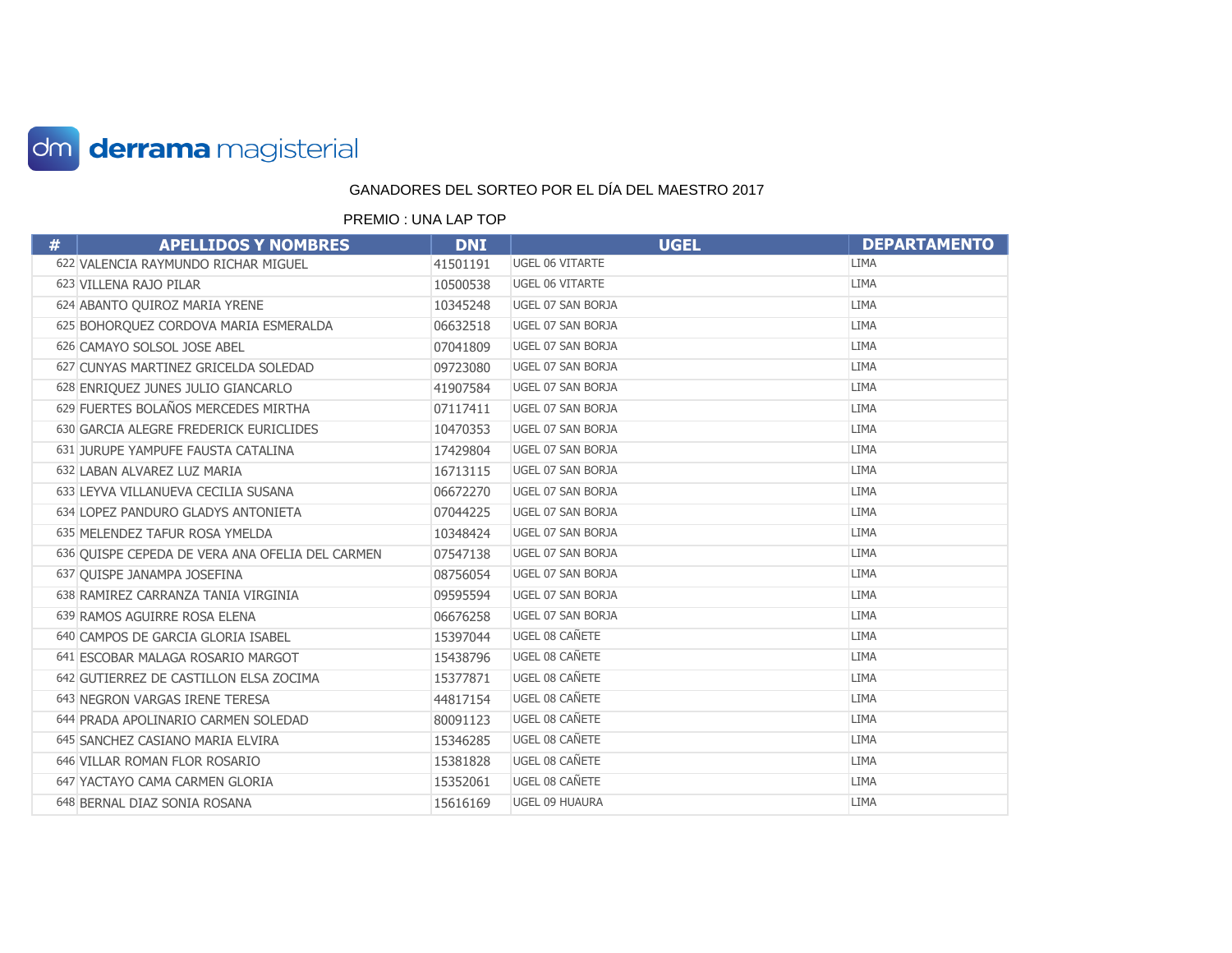

| # | <b>APELLIDOS Y NOMBRES</b>             | <b>DNI</b> | <b>UGEL</b>               | <b>DEPARTAMENTO</b> |
|---|----------------------------------------|------------|---------------------------|---------------------|
|   | 649 CASTILLA CHUQUIYAURI KELER FREUD   | 41973932   | UGEL 09 HUAURA            | <b>LIMA</b>         |
|   | 650 EGÜEST RAMOS JANET MARLENE         | 15721778   | UGEL 09 HUAURA            | <b>LIMA</b>         |
|   | 651 LLANQUE MORALES JULIA MARCELINA    | 15716441   | UGEL 09 HUAURA            | <b>LIMA</b>         |
|   | 652 MEZA Y LUMBRE PEDRO RICARDO        | 15696759   | UGEL 09 HUAURA            | <b>LIMA</b>         |
|   | 653 PABLO PRINCIPE EULOGIO             | 15643995   | UGEL 09 HUAURA            | <b>LIMA</b>         |
|   | 654 ROMAN PACHECO CARLOS LIVIO         | 15694897   | UGEL 09 HUAURA            | <b>LIMA</b>         |
|   | 655 VARGAS CARREÑO MARIA DEL PILAR     | 15581094   | UGEL 09 HUAURA            | <b>LIMA</b>         |
|   | 656 APOLINAR ORTIZ ROGER WUALTHER      | 07241022   | UGEL 10 HUARAL            | <b>LIMA</b>         |
|   | 657 MORALES RAMIREZ CESAR ALBINO       | 15724447   | UGEL 10 HUARAL            | LIMA                |
|   | 658 MOYA PARIASCA CARLOS EDUARDO       | 15998741   | UGEL 10 HUARAL            | <b>LIMA</b>         |
|   | 659 REMENTERIA ALMONACIN MARCO ANTONIO | 06812668   | <b>UGEL 10 HUARAL</b>     | <b>LIMA</b>         |
|   | 660 ROMERO IZAGUIRRE GUSTAVO GUZMAN    | 15940449   | UGEL 10 HUARAL            | LIMA                |
|   | 661 SEA TENORIO ALICIA GRACIELA        | 25501731   | UGEL 10 HUARAL            | <b>LIMA</b>         |
|   | 662 AURIS PARIONA MARIA ROSA           | 21856862   | UGEL 12 CANTA             | <b>LIMA</b>         |
|   | 663 LUQUE SUCA IGNACIA                 | 08616045   | UGEL 13 YAUYOS            | LIMA                |
|   | 664 CALERO CASTAÑEDA WILE HERNAN       | 04073078   | UGEL 14 OYON              | <b>LIMA</b>         |
|   | 665 GONZALES SAMANEZ ISAIAS            | 09193709   | UGEL 15 HUAROCHIRI        | <b>LIMA</b>         |
|   | 666 ROJAS LOPEZ DE YENQUE NOEMI TABITA | 07679566   | <b>UGEL 15 HUAROCHIRI</b> | <b>LIMA</b>         |
|   | 667 SOLANO CARDENAS VICTOR TITO        | 23688482   | UGEL 15 HUAROCHIRI        | <b>LIMA</b>         |
|   | 668 ALBUJAR CHANGANAQUI JUAN JOSE      | 15704566   | <b>UGEL 16 BARRANCA</b>   | <b>LIMA</b>         |
|   | 669 BRUNO BRUNO FELIX CRISPIN          | 32300324   | <b>UGEL 16 BARRANCA</b>   | <b>LIMA</b>         |
|   | 670 JAIME VENTURA WALTHER FELIPE       | 15740560   | <b>UGEL 16 BARRANCA</b>   | <b>LIMA</b>         |
|   | 671 PERLECHE DE RAMIREZ BETTY MARILUZ  | 15627491   | UGEL 16 BARRANCA          | <b>LIMA</b>         |
|   | 672 RIVAS LOPEZ SALUSTIA ELIZABETH     | 31619064   | UGEL 16 BARRANCA          | <b>LIMA</b>         |
|   | 673 CASTERNO VALERA MIGUEL ANGEL       | 40772562   | DRE LORETO(MAYNAS)        | <b>LORETO</b>       |
|   | 674 CATASHUNGA VERA TITO ALBERTO       | 05373786   | DRE LORETO(MAYNAS)        | <b>LORETO</b>       |
|   | 675 CHAVEZ HILARIO AURELIO             | 22700642   | DRE LORETO(MAYNAS)        | <b>LORETO</b>       |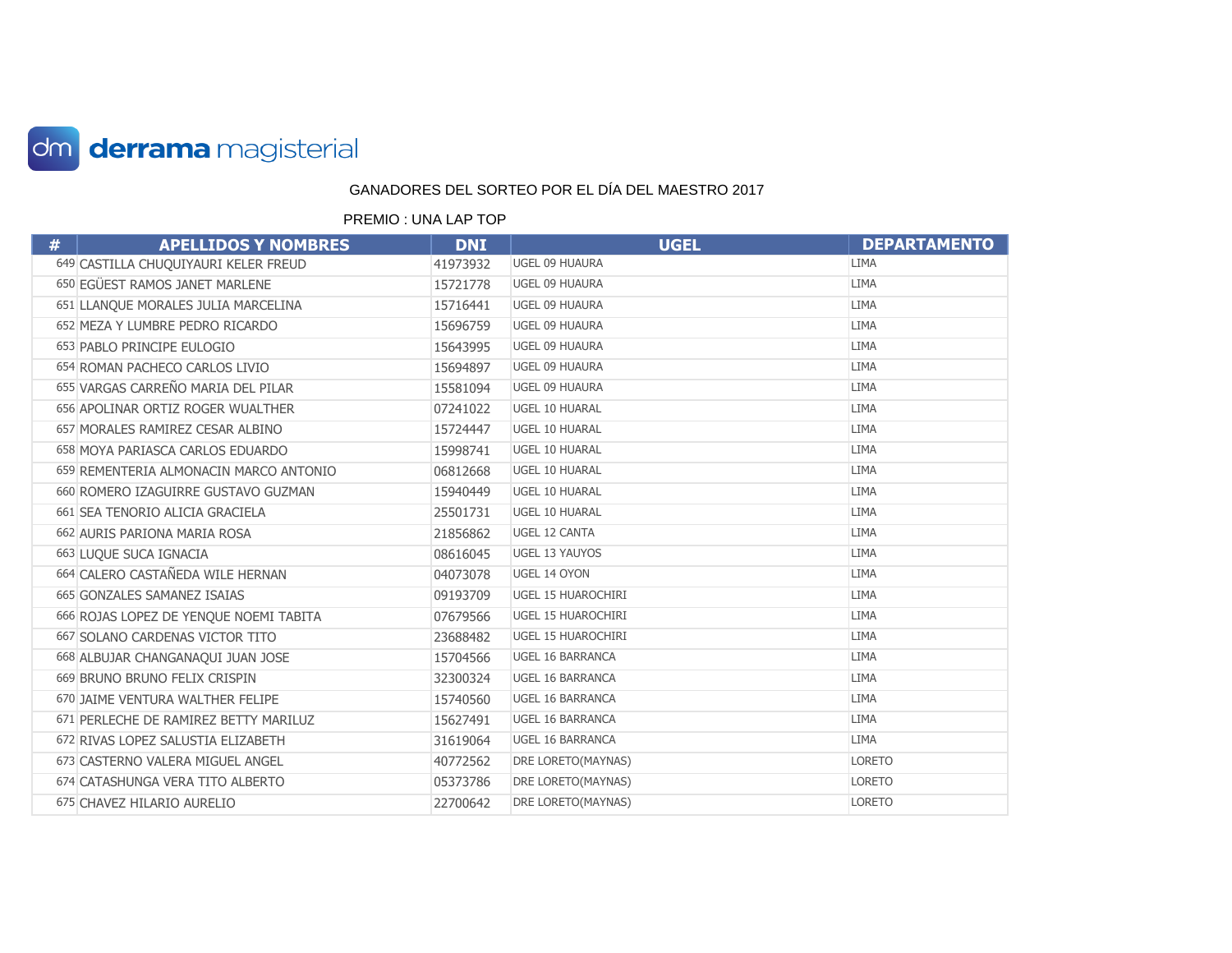

| # | <b>APELLIDOS Y NOMBRES</b>                 | <b>DNI</b> | <b>UGEL</b>               | <b>DEPARTAMENTO</b> |
|---|--------------------------------------------|------------|---------------------------|---------------------|
|   | 676 CHONG OYARCE MYLUSKA ROXANA            | 05278792   | DRE LORETO(MAYNAS)        | LORETO              |
|   | 677 DAZA MUÑOZ SILVIA LOYOLA               | 05396011   | DRE LORETO(MAYNAS)        | <b>LORETO</b>       |
|   | 678 HIDALGO VASQUEZ SUSANA                 | 05336815   | DRE LORETO(MAYNAS)        | <b>LORETO</b>       |
|   | 679 IDLETT PANDURO EDELITA                 | 05376224   | DRE LORETO(MAYNAS)        | <b>LORETO</b>       |
|   | 680 LACHI JESUS ROXANA AMADA               | 05393762   | DRE LORETO(MAYNAS)        | <b>LORETO</b>       |
|   | 681 LAZO PEREZ VICTOR HUGO                 | 05403064   | DRE LORETO(MAYNAS)        | <b>LORETO</b>       |
|   | 682 MELENDEZ VASQUEZ OLGUITA MARINA        | 05268580   | DRE LORETO(MAYNAS)        | <b>LORETO</b>       |
|   | 683 MONTERO IZQUIERDO MARTHA ISABEL        | 05244319   | DRE LORETO(MAYNAS)        | <b>LORETO</b>       |
|   | 684 MOREY ARAUJO NANCY                     | 05408729   | DRE LORETO(MAYNAS)        | <b>LORETO</b>       |
|   | 685 PIPA INUMA MARIA TERESA                | 05208704   | DRE LORETO(MAYNAS)        | <b>LORETO</b>       |
|   | 686 REATEGUI NORIEGA MARIA LUZMILA         | 05863554   | DRE LORETO(MAYNAS)        | <b>LORETO</b>       |
|   | 687 RENGIFO RENGIFO KARINA                 | 05332974   | DRE LORETO(MAYNAS)        | <b>LORETO</b>       |
|   | 688 RIVERA CABRERA VICTOR ANDRES           | 05401436   | DRE LORETO(MAYNAS)        | <b>LORETO</b>       |
|   | 689 RODRIGUEZ SIGUAS JOSE LUIS             | 41444365   | DRE LORETO(MAYNAS)        | <b>LORETO</b>       |
|   | 690 SALAS MELENDEZ MARIA LUISA             | 05214740   | DRE LORETO(MAYNAS)        | <b>LORETO</b>       |
|   | 691 SIBINA DE MOZZO SONIA MILAGROS         | 05244578   | DRE LORETO(MAYNAS)        | <b>LORETO</b>       |
|   | 692 VASQUEZ VILLACREZ MARIA ESTHER         | 05203093   | DRE LORETO(MAYNAS)        | <b>LORETO</b>       |
|   | 693 VILLAVERDE HERNANDEZ FRANK JOE GILBERT | 05415172   | DRE LORETO(MAYNAS)        | <b>LORETO</b>       |
|   | 694 ZAMBRANO PAREDES PEDRO                 | 05416044   | DRE LORETO(MAYNAS)        | <b>LORETO</b>       |
|   | 695 ESCUDERO SAURIN BRILLITA               | 05388800   | <b>UGEL ALTO AMAZONAS</b> | <b>LORETO</b>       |
|   | 696 KING JIMENEZ YONY                      | 05618099   | <b>UGEL ALTO AMAZONAS</b> | <b>LORETO</b>       |
|   | 697 PINEDO GALVEZ LUZ ESTHER               | 05386850   | <b>UGEL ALTO AMAZONAS</b> | <b>LORETO</b>       |
|   | 698 VELASQUEZ CERVAN IRENE                 | 05602939   | <b>UGEL ALTO AMAZONAS</b> | <b>LORETO</b>       |
|   | 699 DEL CASTILLO MISSLY ESLEIDER           | 05954420   | <b>UGEL CONTAMANA</b>     | <b>LORETO</b>       |
|   | 700 GARATE MIRANDA LUZ MATILDE             | 05358995   | <b>UGEL CONTAMANA</b>     | <b>LORETO</b>       |
|   | 701 GUERRA VARGAS ADAN                     | 05920098   | <b>UGEL CONTAMANA</b>     | <b>LORETO</b>       |
|   | 702 TAMANI RIOJA ROCIO                     | 41607536   | <b>UGEL NAUTA</b>         | <b>LORETO</b>       |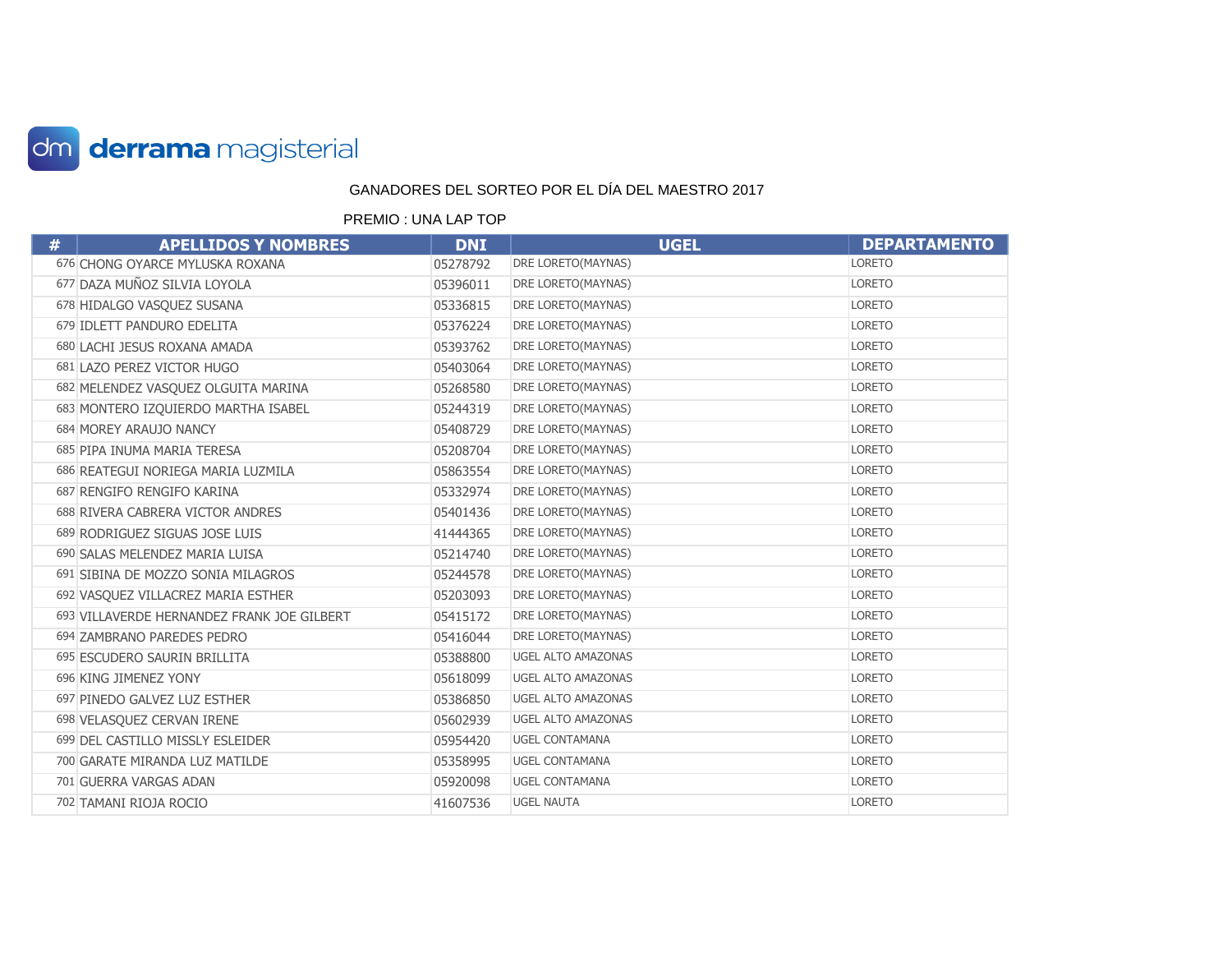

| # | <b>APELLIDOS Y NOMBRES</b>             | <b>DNI</b> | <b>UGEL</b>                 | <b>DEPARTAMENTO</b> |
|---|----------------------------------------|------------|-----------------------------|---------------------|
|   | 703 MALAFAY TAPULLIMA EDWARD           | 41061040   | <b>UGEL RAMON CASTILLA</b>  | <b>LORETO</b>       |
|   | 704 MALLMA CUCHO ENRIQUE ORISSON       | 40544550   | <b>UGEL REQUENA</b>         | <b>LORETO</b>       |
|   | 705 NAVARRO MAYTAHUARI ROCIO DEL PILAR | 05846599   | UGEL REQUENA                | <b>LORETO</b>       |
|   | 706 HOLGADO VELASQUEZ JOSE LUIS        | 05620560   | <b>UGEL SAN LORENZO</b>     | <b>LORETO</b>       |
|   | 707 MARCA MAMANI ANA MARIA             | 41873053   | DRE MADRE DE DIOS           | MADRE DE DIOS       |
|   | 708 PINEDO GUDIEL SOLEDAD DEL CARMEN   | 43639413   | DRE MADRE DE DIOS           | MADRE DE DIOS       |
|   | 709 YABAR POBLETE RUBEN                | 04826614   | DRE MADRE DE DIOS           | MADRE DE DIOS       |
|   | 710 VELASQUEZ SANCHEZ YNES ESPERANZA   | 04406547   | <b>UGEL CARUMAS</b>         | <b>MOQUEGUA</b>     |
|   | 711 ESTRADA CANAVIRE ISIDRO            | 04630369   | <b>UGEL ILO</b>             | <b>MOQUEGUA</b>     |
|   | 712 MANCHEGO ENRIQUEZ ANGELA ELISA     | 04411598   | UGEL ILO                    | <b>MOQUEGUA</b>     |
|   | 713 CALSIN ORDOÑEZ IGNACIO PERCY       | 04428012   | <b>UGEL MARISCAL NIETO</b>  | <b>MOQUEGUA</b>     |
|   | 714 RAMOS VELASQUEZ CARINA AMELIA      | 40260388   | <b>UGEL MARISCAL NIETO</b>  | <b>MOQUEGUA</b>     |
|   | 715 SILES ALVAREZ ROSARIO DORIS        | 04417906   | <b>UGEL MARISCAL NIETO</b>  | <b>MOQUEGUA</b>     |
|   | 716 CHAMBI TICONA JUDITH JUANA         | 04648158   | UGEL OMATE-SANCHEZ CERRO    | <b>MOQUEGUA</b>     |
|   | 717 FLORES MEJORADA SANTIAGO           | 04019977   | DRE PASCO                   | <b>PASCO</b>        |
|   | 718 RAMOS VALVERDE EDGARDO             | 04054827   | <b>DRE PASCO</b>            | <b>PASCO</b>        |
|   | 719 CABRERA QUISPE FANNY ROSSANA       | 21528959   | UGEL DANIEL ALCIDES CARRION | <b>PASCO</b>        |
|   | 720 JAVIER GONZALES VICTOR GODFREDO    | 04002768   | UGEL DANIEL ALCIDES CARRION | <b>PASCO</b>        |
|   | 721 ABAL ALEJANDRO MARIA ISABEL        | 04040692   | <b>UGEL OXAPAMPA</b>        | <b>PASCO</b>        |
|   | 722 NOBLEJAS CURI AIDA PAULINA         | 04307969   | <b>UGEL OXAPAMPA</b>        | <b>PASCO</b>        |
|   | 723 PARRAGA OLIVERA EDSON JAVIER       | 20002350   | <b>UGEL OXAPAMPA</b>        | <b>PASCO</b>        |
|   | 724 BALDEON DIEGO LINO                 | 04066291   | <b>UGEL PASCO</b>           | <b>PASCO</b>        |
|   | 725 GILIAN LOPEZ DE PAITAN FLORIANA    | 04004892   | <b>UGEL PASCO</b>           | <b>PASCO</b>        |
|   | 726 ROJAS DE PALACIOS OLGA BERTHA      | 04208178   | <b>UGEL PASCO</b>           | <b>PASCO</b>        |
|   | 727 TORRES ESPINOZA MELGA ANTOLINA     | 04016190   | <b>UGEL PASCO</b>           | <b>PASCO</b>        |
|   | 728 ARAUJO ZELADA JORGE                | 27044297   | <b>DRE PIURA</b>            | PIURA               |
|   | 729 BACA HUIMAN AURORA ISABEL          | 41944452   | <b>DRE PIURA</b>            | PIURA               |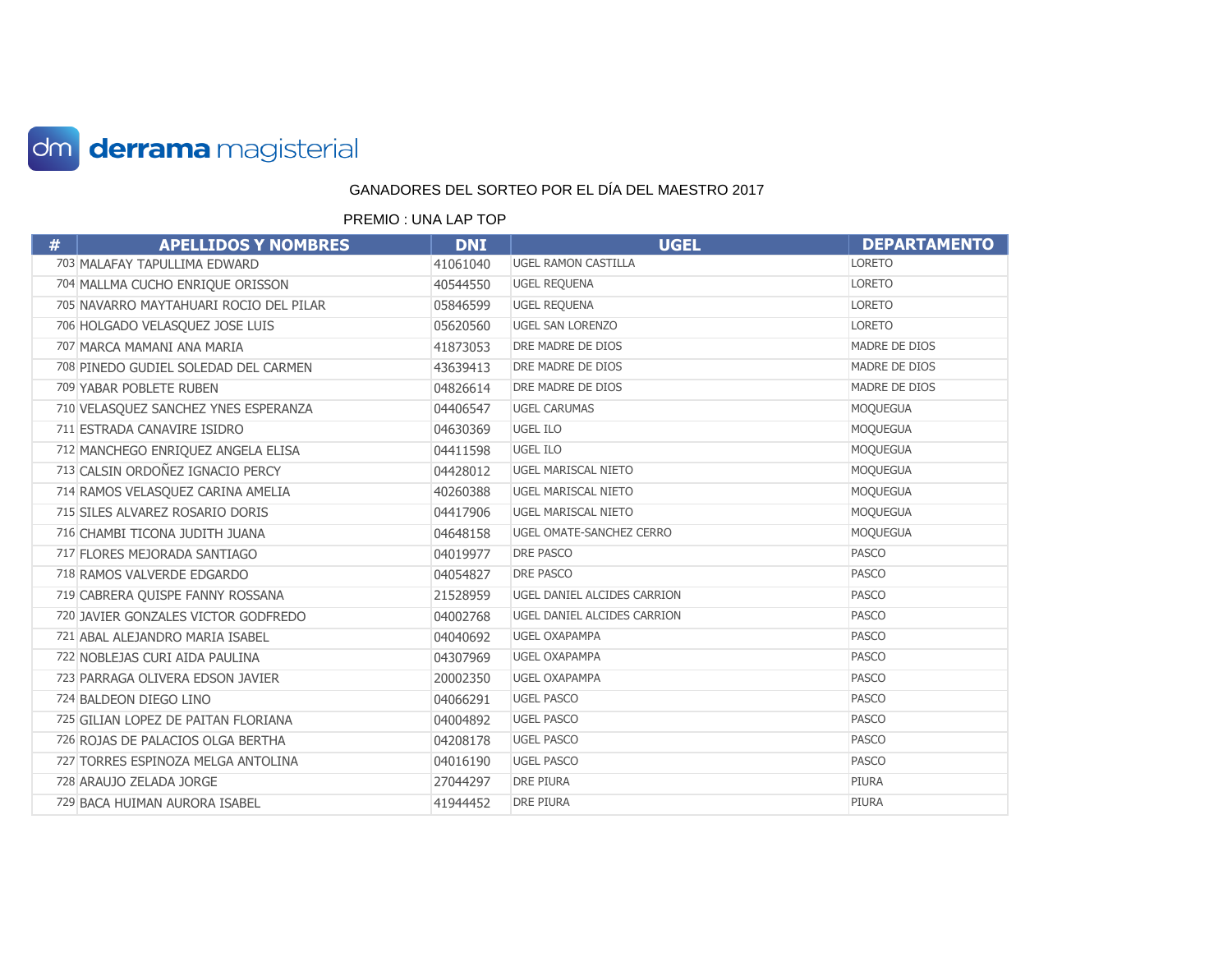

| # | <b>APELLIDOS Y NOMBRES</b>                | <b>DNI</b> | <b>UGEL</b>            | <b>DEPARTAMENTO</b> |
|---|-------------------------------------------|------------|------------------------|---------------------|
|   | 730 CARAMANTIN ROSAS MILAGROS DEL SOCORRO | 02603527   | <b>DRE PIURA</b>       | PIURA               |
|   | 731 CASTILLO ROMERO SANTOS JAVIER         | 02792125   | <b>DRE PIURA</b>       | PIURA               |
|   | 732 CAVERO CALLE ALBERTO GUIDO            | 02614110   | <b>DRE PIURA</b>       | <b>PIURA</b>        |
|   | 733 GALLARDO GARCIA VIANNY ROCIO          | 02836246   | <b>DRE PIURA</b>       | PIURA               |
|   | 734 GARCIA PACHERRES SIXTITA YANET        | 02668668   | <b>DRE PIURA</b>       | <b>PIURA</b>        |
|   | 735 HERRERA MOGOLLON ROSA TOMASITA        | 05643774   | <b>DRE PIURA</b>       | <b>PIURA</b>        |
|   | 736 HUAMAN ALVARADO MILAGROS JULISSA      | 02827811   | <b>DRE PIURA</b>       | <b>PIURA</b>        |
|   | 737 LABAN ZURITA WALTER                   | 03210012   | <b>DRE PIURA</b>       | PIURA               |
|   | 738 LOPEZ MONGE FIDELIA                   | 03344626   | <b>DRE PIURA</b>       | PIURA               |
|   | 739 MORAN VICE JESUS MARIA                | 02738386   | <b>DRE PIURA</b>       | <b>PIURA</b>        |
|   | 740 OLAYA PAREDES MADELEINE YOJANY        | 10608170   | <b>DRE PIURA</b>       | <b>PIURA</b>        |
|   | 741 PALACIOS ARRUNATEGUI AUGUSTO GERARDO  | 02635749   | <b>DRE PIURA</b>       | <b>PIURA</b>        |
|   | 742 PALACIOS TORRES RODRIGO NICANOR       | 02756020   | <b>DRE PIURA</b>       | <b>PIURA</b>        |
|   | 743 PATIÑO HUALPA CONSUELO EDAENA         | 02629512   | <b>DRE PIURA</b>       | <b>PIURA</b>        |
|   | 744 PUEMAPE RUIZ NATIVIDAD ALICIA         | 16624547   | <b>DRE PIURA</b>       | <b>PIURA</b>        |
|   | 745 RODRIGUEZ VILLASECA MARIA INMACULADA  | 03656637   | <b>DRE PIURA</b>       | <b>PIURA</b>        |
|   | 746 SANCHEZ GONZALES MAYRA LILIANA        | 16462877   | <b>DRE PIURA</b>       | PIURA               |
|   | 747 VICUÑA PEÑA PRESCILA BERONICA         | 02880005   | <b>DRE PIURA</b>       | <b>PIURA</b>        |
|   | 748 ZAPATA FERNANDEZ ESPERANZA BERTILA    | 02772685   | <b>DRE PIURA</b>       | <b>PIURA</b>        |
|   | 749 ZETA ADANAQUE JUAN DE DIOS            | 02764256   | <b>DRE PIURA</b>       | PIURA               |
|   | 750 PASAPERA CALLE EMILIO                 | 03606393   | <b>UGEL CHULUCANAS</b> | PIURA               |
|   | 751 ROBLES ZAPATA ROSA ANTONIETA          | 41328864   | <b>UGEL CHULUCANAS</b> | <b>PIURA</b>        |
|   | 752 RUIDIAS JUAREZ ANA MONICA             | 03357982   | <b>UGEL CHULUCANAS</b> | <b>PIURA</b>        |
|   | 753 TAVARA VALLADOLID MARGARITA HERMINIA  | 03368402   | <b>UGEL CHULUCANAS</b> | <b>PIURA</b>        |
|   | 754 ACUÑA CORREA ELIO EDUARDO             | 03083034   | <b>UGEL DE AYABACA</b> | <b>PIURA</b>        |
|   | 755 CHINCHAY NIÑO ROSA                    | 05645882   | <b>UGEL DE AYABACA</b> | PIURA               |
|   | 756 GAMARRA PEREZ LUIS ENRIQUE            | 80313425   | <b>UGEL DE AYABACA</b> | <b>PIURA</b>        |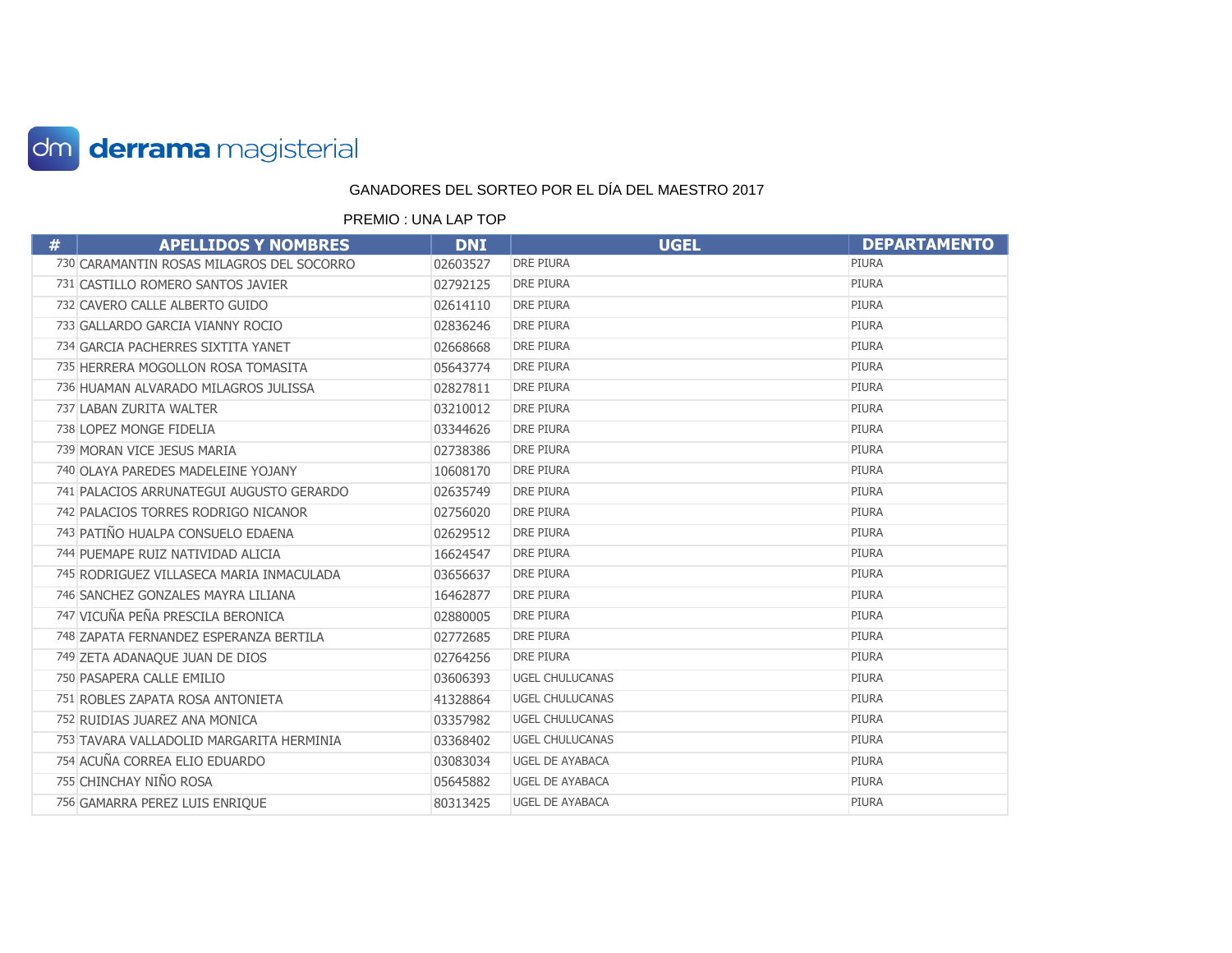

| # | <b>APELLIDOS Y NOMBRES</b>                 | <b>DNI</b> | <b>UGEL</b>                       | <b>DEPARTAMENTO</b> |
|---|--------------------------------------------|------------|-----------------------------------|---------------------|
|   | 757 MUÑOZ DAVALOS WILLIAM ALEXANDER        | 42683214   | <b>UGEL HUANCABAMBA</b>           | PIURA               |
|   | 758 PEÑA TORRES OLIVIA                     | 03214401   | <b>UGEL HUANCABAMBA</b>           | <b>PIURA</b>        |
|   | 759 ROJAS TEJEDA JUAN ALBERTO              | 27167789   | <b>UGEL HUARMACA</b>              | <b>PIURA</b>        |
|   | 760 CORDOVA NEIRA EDY YMER                 | 03382743   | <b>UGEL MORROPON</b>              | <b>PIURA</b>        |
|   | 761 CORNEJO CORNEJO ANA SOCORRO            | 03335991   | <b>UGEL MORROPON</b>              | <b>PIURA</b>        |
|   | 762 ROMAN GUERRERO MARINO                  | 03104865   | <b>UGEL MORROPON</b>              | PIURA               |
|   | 763 AGURTO CARRILLO FRANKLIN FELIX         | 42386388   | <b>UGEL PAITA</b>                 | <b>PIURA</b>        |
|   | 764 SEMINARIO CASTILLO ANA QUELLI          | 03873013   | <b>UGEL PAITA</b>                 | <b>PIURA</b>        |
|   | 765 AGUIRRE DE DE LA CRUZ LUZ VICTORIA     | 03604872   | <b>UGEL SULLANA</b>               | <b>PIURA</b>        |
|   | 766 ALVAREZ VALDIVIEZO SAMY                | 03651089   | <b>UGEL SULLANA</b>               | <b>PIURA</b>        |
|   | 767 COLLANTES YARAN EDWIN ALBERTO          | 03668695   | <b>UGEL SULLANA</b>               | PIURA               |
|   | 768 CRISANTO CASTILLO SHEILA               | 03674152   | <b>UGEL SULLANA</b>               | <b>PIURA</b>        |
|   | 769 CRUZ RAMIREZ BERTA ISABEL              | 03674557   | <b>UGEL SULLANA</b>               | <b>PIURA</b>        |
|   | 770 CRUZ SUAREZ LUTHER MARINO              | 02838729   | <b>UGEL SULLANA</b>               | <b>PIURA</b>        |
|   | 771 ESTRADA ZAPATA SILVIA ESPERANZA        | 03679601   | <b>UGEL SULLANA</b>               | <b>PIURA</b>        |
|   | 772 MAURICIO DIOSES MANUEL ANGEL           | 03573241   | <b>UGEL SULLANA</b>               | <b>PIURA</b>        |
|   | 773 SILUPU REYES CECILIA MAGALY            | 03664502   | <b>UGEL SULLANA</b>               | <b>PIURA</b>        |
|   | 774 ZAPATA CARRASCO LITA DEIDAMIA          | 03883948   | <b>UGEL SULLANA</b>               | <b>PIURA</b>        |
|   | 775 ZAPATA MENA DIXIE MARILU               | 03676180   | <b>UGEL SULLANA</b>               | <b>PIURA</b>        |
|   | 776 ZARATE RUIZ LUZ VICTORIA               | 03605937   | <b>UGEL SULLANA</b>               | <b>PIURA</b>        |
|   | 777 ALCEDO SANZ DE ABRAMONTE BETTY JESSICA | 03681167   | UNIDAD DE GESTION LOCAL DE TALARA | <b>PIURA</b>        |
|   | 778 SALDARRIAGA MORE ARTURO EDUARDO        | 03561222   | UNIDAD DE GESTION LOCAL DE TALARA | <b>PIURA</b>        |
|   | 779 VILLALTA TRELLES ANITA ASUNCION        | 03890186   | UNIDAD DE GESTION LOCAL DE TALARA | <b>PIURA</b>        |
|   | 780 LUJAN URVIOLA EDUARDO                  | 02374488   | DRE PUNO                          | <b>PUNO</b>         |
|   | 781 PILCO BOLIVAR JOSE MARIA               | 09458579   | DRE PUNO                          | <b>PUNO</b>         |
|   | 782 ENRIQUEZ TICONA BERNARDO               | 02043127   | <b>HUANCANE</b>                   | <b>PUNO</b>         |
|   | 783 GUTIERREZ OUISPE REBECA                | 02438270   | <b>HUANCANE</b>                   | <b>PUNO</b>         |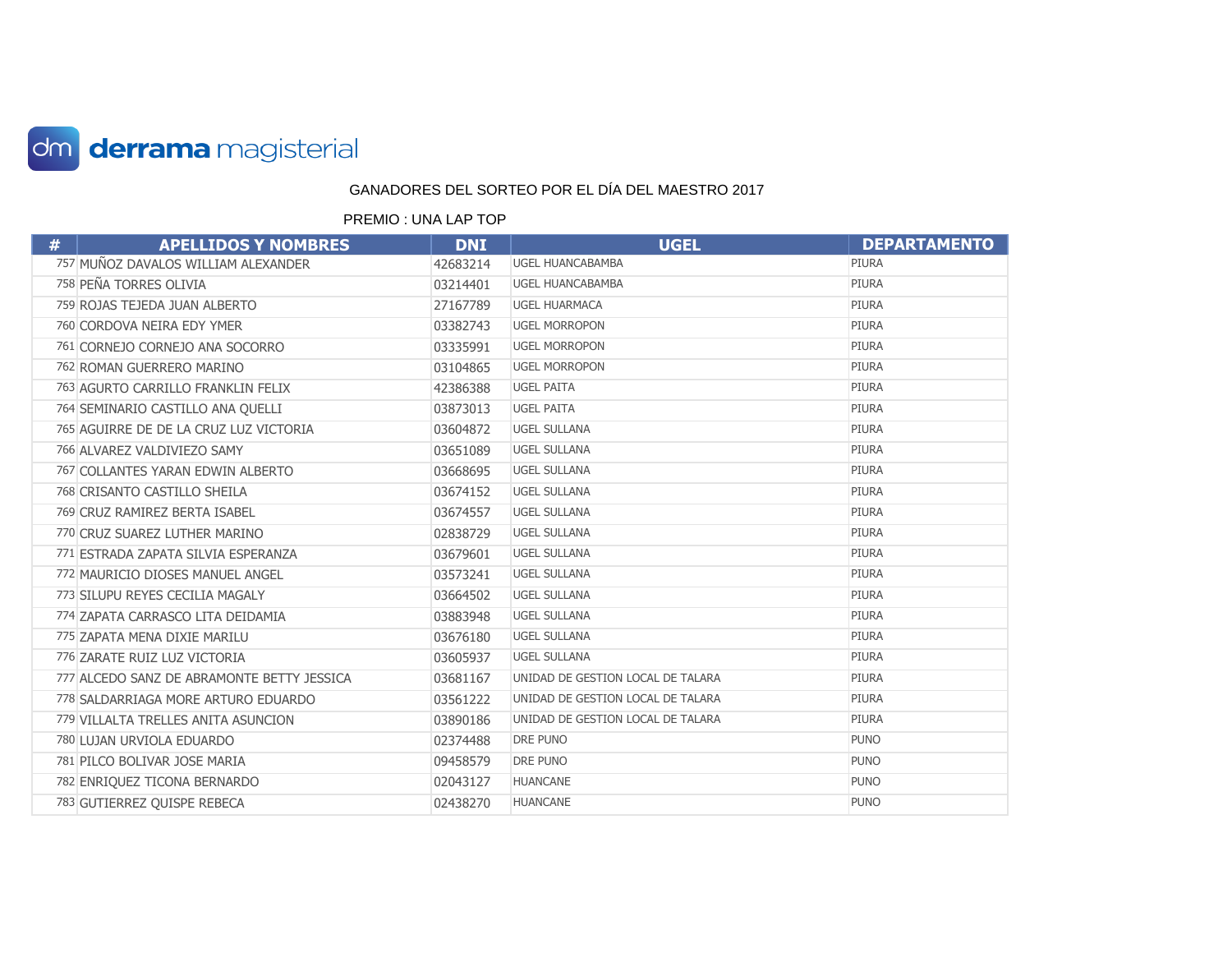

| # | <b>APELLIDOS Y NOMBRES</b>            | <b>DNI</b> | <b>UGEL</b>            | <b>DEPARTAMENTO</b> |
|---|---------------------------------------|------------|------------------------|---------------------|
|   | 784 MAMANI CHAMBI FABIANA             | 02011582   | <b>HUANCANE</b>        | <b>PUNO</b>         |
|   | 785 QUISPE CARI ALFREDO JACINTO       | 02038270   | <b>HUANCANE</b>        | <b>PUNO</b>         |
|   | 786 RAMOS CLAVIJO GUIDO WENSESLAO     | 02539931   | SANDIA                 | <b>PUNO</b>         |
|   | 787 CONDORI QUISPE ANA MARIA          | 02262108   | <b>UGEL AYAVIRI</b>    | <b>PUNO</b>         |
|   | 788 QUISOCCAPA BENAVENTE ALEJANDRINA  | 02431423   | UGEL AYAVIRI           | <b>PUNO</b>         |
|   | 789 ROSELLO CHAMBI NORMA AVIGAIL      | 01555102   | <b>UGEL AYAVIRI</b>    | <b>PUNO</b>         |
|   | 790 CAJCHAYA APAZA HILDA BERTHA       | 80519008   | <b>UGEL AZANGARO</b>   | <b>PUNO</b>         |
|   | 791 MAMANI CANAZA ROSA                | 01534714   | <b>UGEL AZANGARO</b>   | <b>PUNO</b>         |
|   | 792 MAMANI QUISPE ELISA MARINA        | 01489392   | <b>UGEL AZANGARO</b>   | <b>PUNO</b>         |
|   | 793 PALLI CALAPUJA NAZARIO            | 02369002   | <b>UGEL AZANGARO</b>   | <b>PUNO</b>         |
|   | 794 PAREDES TICONA NESTOR             | 01540718   | <b>UGEL AZANGARO</b>   | <b>PUNO</b>         |
|   | 795 QUISPE GUTIERREZ FLOR DE MARIA    | 02154914   | <b>UGEL AZANGARO</b>   | <b>PUNO</b>         |
|   | 796 QUISPE SALAS JUSTO                | 02395308   | <b>UGEL AZANGARO</b>   | <b>PUNO</b>         |
|   | 797 APAZA CHIPANA MARTHA              | 01536628   | <b>UGEL EL CRUCERO</b> | <b>PUNO</b>         |
|   | 798 APAZA MAMANI HECTOR               | 01980265   | <b>UGEL ILAVE</b>      | <b>PUNO</b>         |
|   | 799 JIMENEZ ESPILLICO IRMA SUSANA     | 29210087   | <b>UGEL ILAVE</b>      | <b>PUNO</b>         |
|   | 800 NINA LARICO DIEGO                 | 01826088   | <b>UGEL ILAVE</b>      | <b>PUNO</b>         |
|   | 801 VILCA VELASQUEZ CARMEN            | 01306568   | <b>UGEL ILAVE</b>      | <b>PUNO</b>         |
|   | 802 CONDORI ENRIQUEZ CORINA ANTONIA   | 02423118   | UGEL JULI              | <b>PUNO</b>         |
|   | 803 GUTIERREZ CACERES ALEX            | 01315201   | UGEL JULI              | <b>PUNO</b>         |
|   | 804 SARAVIA HUALLPA BELISARIO         | 01804549   | <b>UGEL JULI</b>       | <b>PUNO</b>         |
|   | 805 CONDORI CHUQUIMAMANI HUGO ARMANDO | 02424808   | <b>UGEL JULIACA</b>    | <b>PUNO</b>         |
|   | 806 CONDORI MENDOZA LOLA OLGA         | 02411875   | <b>UGEL JULIACA</b>    | <b>PUNO</b>         |
|   | 807 GUTIERREZ GUTIERREZ LIDIA ZENOBIA | 02408614   | <b>UGEL JULIACA</b>    | <b>PUNO</b>         |
|   | 808 IBAÑEZ MAMANI AMADEO              | 02431274   | <b>UGEL JULIACA</b>    | <b>PUNO</b>         |
|   | 809 ITO ARIAS MARIA MAGDALENA         | 02444590   | <b>UGEL JULIACA</b>    | <b>PUNO</b>         |
|   | 810 JIMENEZ ALIAGA EDITH SANDRA       | 01307604   | <b>UGEL JULIACA</b>    | <b>PUNO</b>         |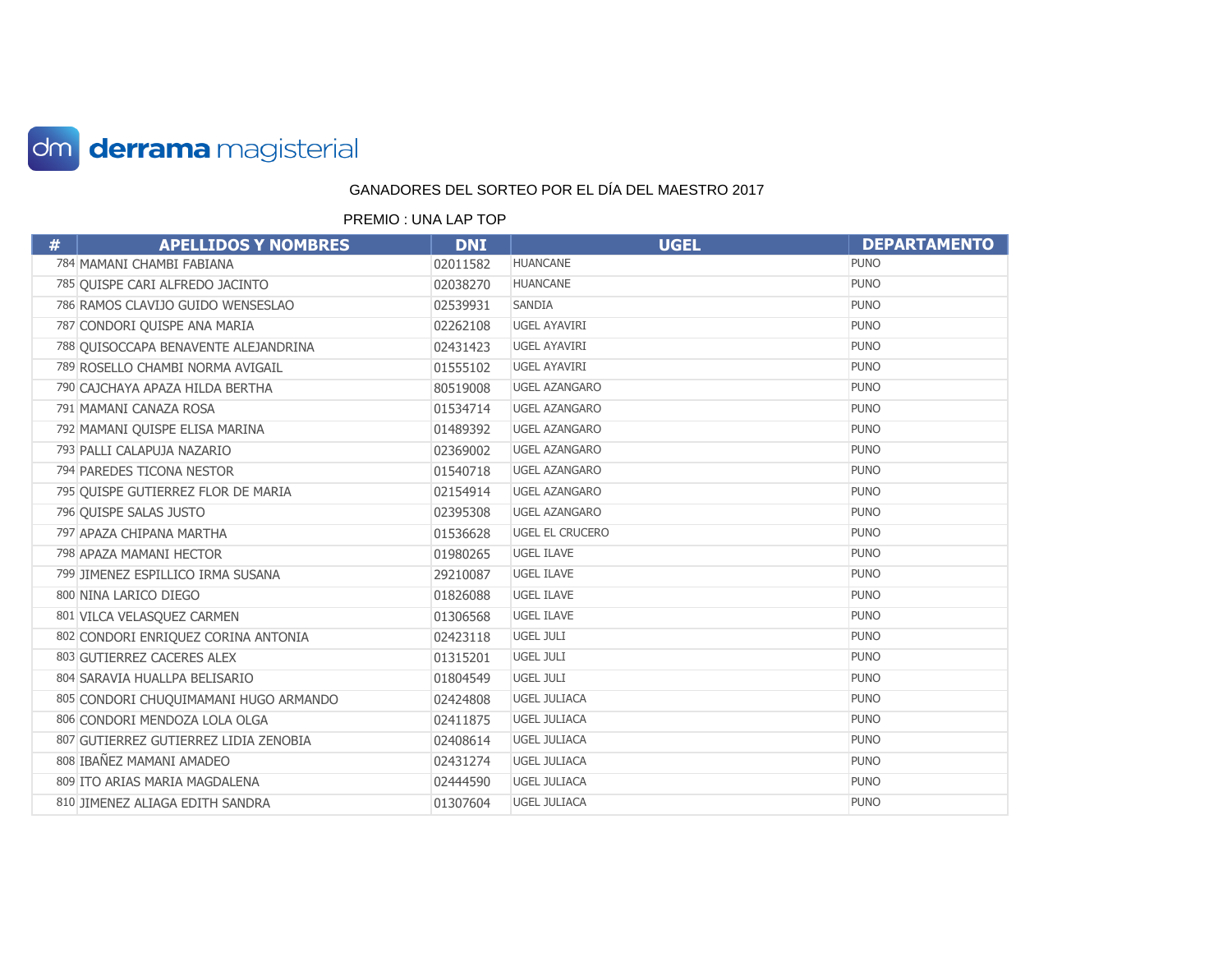

| # | <b>APELLIDOS Y NOMBRES</b>         | <b>DNI</b> | <b>UGEL</b>          | <b>DEPARTAMENTO</b> |
|---|------------------------------------|------------|----------------------|---------------------|
|   | 811 LOPEZ MAMANI ISABEL            | 02364656   | <b>UGEL JULIACA</b>  | <b>PUNO</b>         |
|   | 812 MIRANDA MENDEZ FELIX ABEL      | 02142608   | <b>UGEL JULIACA</b>  | <b>PUNO</b>         |
|   | 813 TAPARA VELARDE OLGA            | 02412462   | <b>UGEL JULIACA</b>  | <b>PUNO</b>         |
|   | 814 TINTA PARI LUPE JOAQUINA       | 02002844   | <b>UGEL JULIACA</b>  | <b>PUNO</b>         |
|   | 815 CCARI COYLA SILVIA             | 02172304   | <b>UGEL LAMPA</b>    | <b>PUNO</b>         |
|   | 816 DELGADO SERRANO JENNY RAQUEL   | 01507704   | <b>UGEL LAMPA</b>    | <b>PUNO</b>         |
|   | 817 QUIÑONES LUQUE ALFONSO         | 01681820   | <b>UGEL MACUSANI</b> | <b>PUNO</b>         |
|   | 818 POLLOYQUERI CHAMBILLA GLORIA   | 01297697   | <b>UGEL MOHO</b>     | <b>PUNO</b>         |
|   | 819 ARANZABAL PARI MASHIRO DAVID   | 01317842   | <b>UGEL PUNO</b>     | <b>PUNO</b>         |
|   | 820 ARUHUANCA CCAMA DELIA ROSA     | 01235519   | <b>UGEL PUNO</b>     | <b>PUNO</b>         |
|   | 821 BUTRON ROSAS ROSA              | 01325712   | <b>UGEL PUNO</b>     | <b>PUNO</b>         |
|   | 822 COAQUIRA CONDORI NELLY         | 01227255   | <b>UGEL PUNO</b>     | <b>PUNO</b>         |
|   | 823 COAQUIRA VERA REINAN ANTONIO   | 01287970   | <b>UGEL PUNO</b>     | <b>PUNO</b>         |
|   | 824 ITURRY LOZA LEONIDAS HORACIO   | 01216779   | <b>UGEL PUNO</b>     | <b>PUNO</b>         |
|   | 825 LOAYZA AYLLON JULIETA ZULEMA   | 01305151   | <b>UGEL PUNO</b>     | <b>PUNO</b>         |
|   | 826 MUÑOZ MELENDEZ BRIGIDA         | 24661834   | <b>UGEL PUNO</b>     | <b>PUNO</b>         |
|   | 827 PAUCAR PADILLO ELSA CONSTANCIA | 01214369   | <b>UGEL PUNO</b>     | <b>PUNO</b>         |
|   | 828 TORRES FLORES MAURO TEOFILO    | 01315651   | <b>UGEL PUNO</b>     | <b>PUNO</b>         |
|   | 829 TURPO ASILLO VALERIANO         | 01210535   | <b>UGEL PUNO</b>     | <b>PUNO</b>         |
|   | 830 MAMANI QUISPE NAZARIO          | 80115099   | <b>UGEL PUTINA</b>   | <b>PUNO</b>         |
|   | 831 PAUCAR HUALLPACHOQUE SILVIA    | 42096070   | <b>UGEL YUNGUYO</b>  | <b>PUNO</b>         |
|   | 832 VELASQUEZ COAQUIRA FELIPA      | 01821873   | <b>UGEL YUNGUYO</b>  | <b>PUNO</b>         |
|   | 833 GARCIA PAIMA MAGNA             | 01060518   | DRE SAN MARTIN       | <b>SAN MARTIN</b>   |
|   | 834 LOPEZ LA TORRE PATHERSON       | 00824093   | DRE SAN MARTIN       | <b>SAN MARTIN</b>   |
|   | 835 MARINA RUIZ FELIPE TERCERO     | 00818554   | DRE SAN MARTIN       | <b>SAN MARTIN</b>   |
|   | 836 QUIROZ NUÑEZ YNOCIENCIA        | 00838298   | DRE SAN MARTIN       | <b>SAN MARTIN</b>   |
|   | 837 SIFUENTES CARAZAS MARIA ELENA  | 00820815   | DRE SAN MARTIN       | <b>SAN MARTIN</b>   |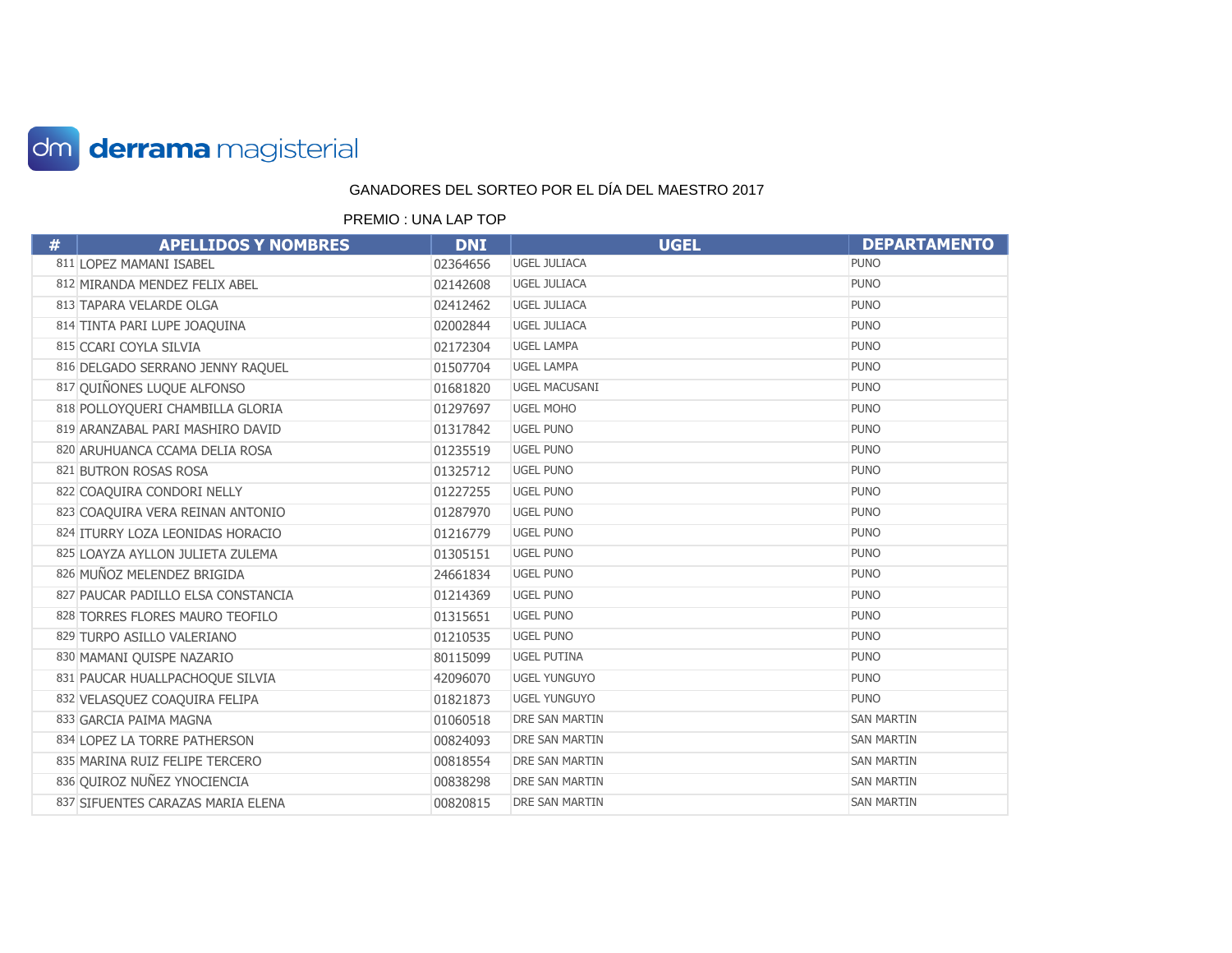

| # | <b>APELLIDOS Y NOMBRES</b>              | <b>DNI</b> | <b>UGEL</b>            | <b>DEPARTAMENTO</b> |
|---|-----------------------------------------|------------|------------------------|---------------------|
|   | 838 TORRES MORENO SILVIA DEL CARMEN     | 00808236   | <b>DRE SAN MARTIN</b>  | <b>SAN MARTIN</b>   |
|   | 839 RIVERA MELENDEZ SILVIA MARGARITA    | 00873982   | <b>UGEL BELLAVISTA</b> | <b>SAN MARTIN</b>   |
|   | 840 YSUIZA YSUIZA FLOR DE MARIA         | 00889154   | <b>UGEL BELLAVISTA</b> | <b>SAN MARTIN</b>   |
|   | 841 VALLES RUIZ DALMACE                 | 00948220   | UGEL EL DORADO         | <b>SAN MARTIN</b>   |
|   | 842 HUAYAMI RUIZ BERTA                  | 00848851   | <b>UGEL HUALLAGA</b>   | <b>SAN MARTIN</b>   |
|   | 843 CORAL CORAL JORGE                   | 00906489   | <b>UGEL LAMAS</b>      | <b>SAN MARTIN</b>   |
|   | 844 MORI ALVAREZ LESLY                  | 01119168   | <b>UGEL LAMAS</b>      | <b>SAN MARTIN</b>   |
|   | 845 NAJAR SAAVEDRA DOLORES              | 00900275   | <b>UGEL LAMAS</b>      | <b>SAN MARTIN</b>   |
|   | 846 RENGIFO DAVILA BARBARA              | 00980880   | UGEL MARISCAL CACERES  | <b>SAN MARTIN</b>   |
|   | 847 ZAVALETA MARIÑAS MARS ANTONIO       | 27075255   | UGEL MARISCAL CACERES  | <b>SAN MARTIN</b>   |
|   | 848 EFFIO RODRIGUEZ GLORIA VIOLETA      | 00954147   | <b>UGEL PICOTA</b>     | <b>SAN MARTIN</b>   |
|   | 849 FASANANDO TANANTA HORLITH           | 01076472   | <b>UGEL PICOTA</b>     | <b>SAN MARTIN</b>   |
|   | 850 CASTRO ARBILDO IRMA                 | 01154879   | <b>UGEL RIOJA</b>      | <b>SAN MARTIN</b>   |
|   | 851 LINGAN VILLOSLADA MIGUEL            | 33590767   | <b>UGEL RIOJA</b>      | <b>SAN MARTIN</b>   |
|   | 852 LOPEZ RUIZ ANA MARIA                | 41778362   | <b>UGEL RIOJA</b>      | <b>SAN MARTIN</b>   |
|   | 853 PIÑA LOPEZ MARTHA                   | 01044325   | UGEL RIOJA             | <b>SAN MARTIN</b>   |
|   | 854 BARTRA SANGAMA SUSI                 | 41900511   | <b>UGEL TARAPOTO</b>   | <b>SAN MARTIN</b>   |
|   | 855 GARCIA DE TORRES JESUS              | 01134879   | <b>UGEL TARAPOTO</b>   | <b>SAN MARTIN</b>   |
|   | 856 PAIMA DEL AGUILA JATERLIN           | 01118180   | <b>UGEL TARAPOTO</b>   | <b>SAN MARTIN</b>   |
|   | 857 PEREZ ROJAS GENNER                  | 01143698   | <b>UGEL TARAPOTO</b>   | <b>SAN MARTIN</b>   |
|   | 858 RIOJA PINEDO MEGAN LUCIA            | 01083561   | <b>UGEL TARAPOTO</b>   | <b>SAN MARTIN</b>   |
|   | 859 RIOS RAMIREZ DE AREVALO LUZ EVELINA | 01157336   | <b>UGEL TARAPOTO</b>   | <b>SAN MARTIN</b>   |
|   | 860 FIGUEROA ANDONAIRE VICTOR EDUARDO   | 33819288   | <b>UGEL TOCACHE</b>    | <b>SAN MARTIN</b>   |
|   | 861 MIGUEL ANDAHUA DILMA                | 06540761   | <b>UGEL TOCACHE</b>    | <b>SAN MARTIN</b>   |
|   | 862 TAPIA CRUZ NELLY                    | 00515979   | <b>UGEL CANDARAVE</b>  | <b>TACNA</b>        |
|   | 863 AGUILAR CONDORI DEYSI YOVANA        | 00797284   | <b>UGEL TACNA</b>      | <b>TACNA</b>        |
|   | 864 BARRIENTOS RIOS VERONICA MARICRUZ   | 00412306   | <b>UGEL TACNA</b>      | <b>TACNA</b>        |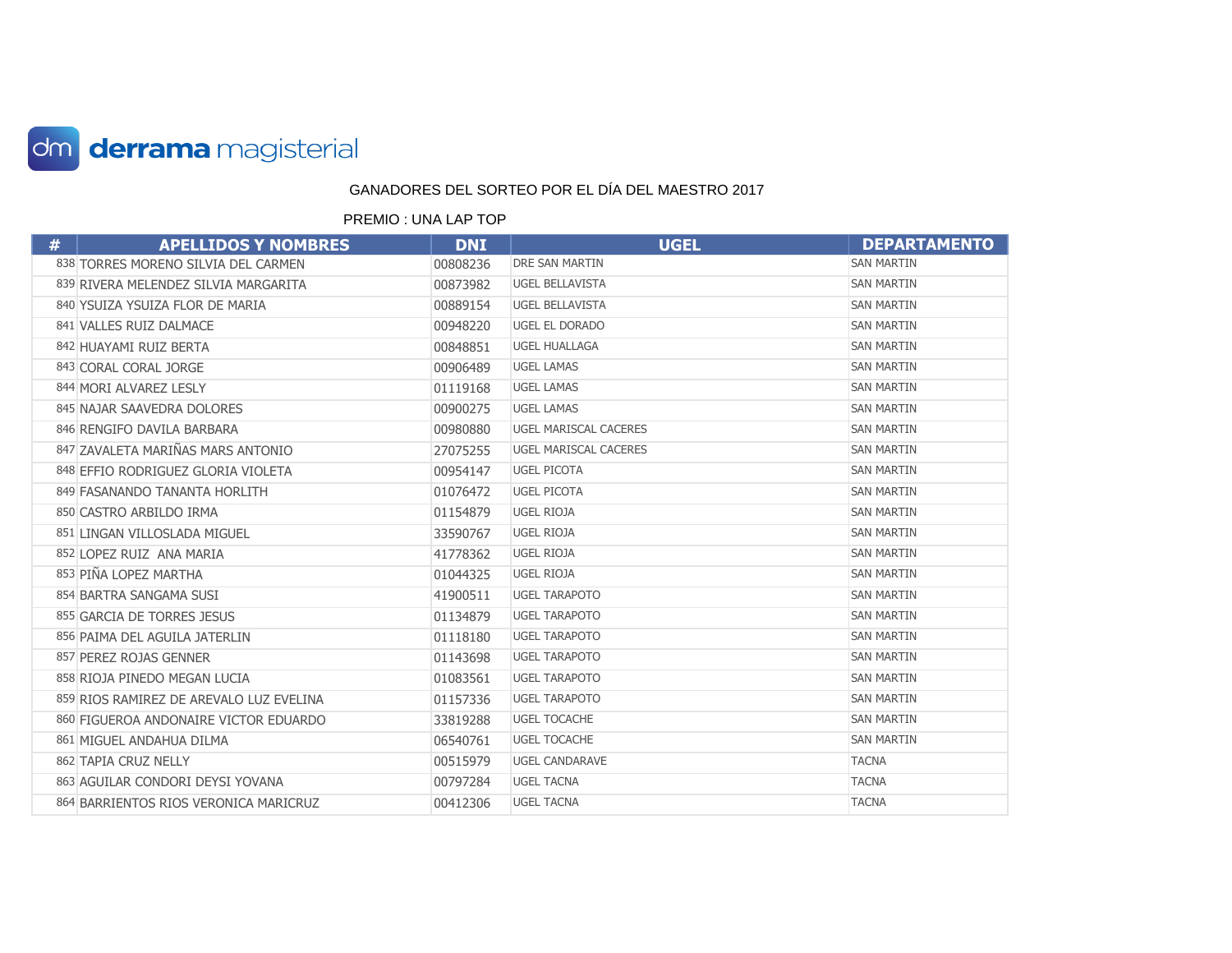

| # | <b>APELLIDOS Y NOMBRES</b>                    | <b>DNI</b> | <b>UGEL</b>                         | <b>DEPARTAMENTO</b> |
|---|-----------------------------------------------|------------|-------------------------------------|---------------------|
|   | 865 CALDERON CARDENAS YADIRA NAUDY            | 43565609   | <b>UGEL TACNA</b>                   | <b>TACNA</b>        |
|   | 866 CALIZAYA CENTON DAVID                     | 00505870   | <b>UGEL TACNA</b>                   | <b>TACNA</b>        |
|   | 867 PILCO TICAHUANCA CARMEN ROSA              | 00447299   | <b>UGEL TACNA</b>                   | <b>TACNA</b>        |
|   | 868 SILVA LA TORRE VIOLETA CRESENCIA          | 00420124   | <b>UGEL TACNA</b>                   | <b>TACNA</b>        |
|   | 869 TICONA SANJINEZ ROSARIO LUZ               | 00791173   | <b>UGEL TACNA</b>                   | <b>TACNA</b>        |
|   | 870 RODRIGUEZ MACEDA JORGE ALBERTO            | 00236877   | <b>DRE TUMBES</b>                   | <b>TUMBES</b>       |
|   | 871 GARCIA VALDIVIEZO WALDIR TEDI             | 03871978   | UGEL CONTRALMIRANTE VILLAR-ZORRITOS | <b>TUMBES</b>       |
|   | 872 OLIDEN NUÑEZ GRACIELA ROCIO               | 16734852   | UGEL CONTRALMIRANTE VILLAR-ZORRITOS | <b>TUMBES</b>       |
|   | 873 CASARIEGO GONZALES DALTON PAOLO           | 00246367   | <b>UGEL TUMBES</b>                  | <b>TUMBES</b>       |
|   | 874 CEDILLO ROQUE CELIA ISABEL                | 00236113   | <b>UGEL TUMBES</b>                  | <b>TUMBES</b>       |
|   | 875 CHICOMA INFANTE VDA DE PAMPA LUCRECIA LUZ | 00202993   | <b>UGEL TUMBES</b>                  | <b>TUMBES</b>       |
|   | 876 GAMBOA VASQUEZ CARMEN ROSA                | 00324879   | <b>UGEL TUMBES</b>                  | <b>TUMBES</b>       |
|   | 877 MACALUPU RISCO JORGE LUIS                 | 00208712   | <b>UGEL TUMBES</b>                  | <b>TUMBES</b>       |
|   | 878 ROSILLO LUNA NEDY DANISELA                | 00226892   | <b>UGEL TUMBES</b>                  | <b>TUMBES</b>       |
|   | 879 SANTE LOPEZ LEONARDO EFRAIN               | 00236852   | <b>UGEL TUMBES</b>                  | <b>TUMBES</b>       |
|   | 880 SILVA BARRETO MONICA YUFANI               | 00202263   | <b>UGEL TUMBES</b>                  | <b>TUMBES</b>       |
|   | 881 JIMENEZ SAAVEDRA MARILU CATALINA          | 00360910   | <b>UGEL ZARUMILLA</b>               | <b>TUMBES</b>       |
|   | 882 RAMIREZ MAGALLANES FEDERICO DANIEL        | 00220907   | <b>UGEL ZARUMILLA</b>               | <b>TUMBES</b>       |
|   | 883 ATANACIO FALCON JANET JANE                | 22521053   | <b>CORONEL PORTILLO</b>             | <b>UCAYALI</b>      |
|   | 884 BURGA RUIZ LARRY PABLO                    | 00081306   | <b>CORONEL PORTILLO</b>             | <b>UCAYALI</b>      |
|   | 885 CAMBERO RAMOS IVONNE                      | 21141758   | <b>CORONEL PORTILLO</b>             | <b>UCAYALI</b>      |
|   | 886 CORDOVA BALDEON INES MARINA               | 21552697   | <b>CORONEL PORTILLO</b>             | <b>UCAYALI</b>      |
|   | 887 DAZA SALCEDO ROSI                         | 00088845   | <b>CORONEL PORTILLO</b>             | <b>UCAYALI</b>      |
|   | 888 LOZANO REATEGUI LILY                      | 00098356   | <b>CORONEL PORTILLO</b>             | <b>UCAYALI</b>      |
|   | 889 MANRIQUE ELGUERA INDIRA LILIAN            | 21865281   | <b>CORONEL PORTILLO</b>             | <b>UCAYALI</b>      |
|   | 890 MURRIETA DIAZ JOSE LUIS                   | 00086259   | <b>CORONEL PORTILLO</b>             | <b>UCAYALI</b>      |
|   | 891 RENGIFO NUNTA LUCILA                      | 00109051   | <b>CORONEL PORTILLO</b>             | <b>UCAYALI</b>      |